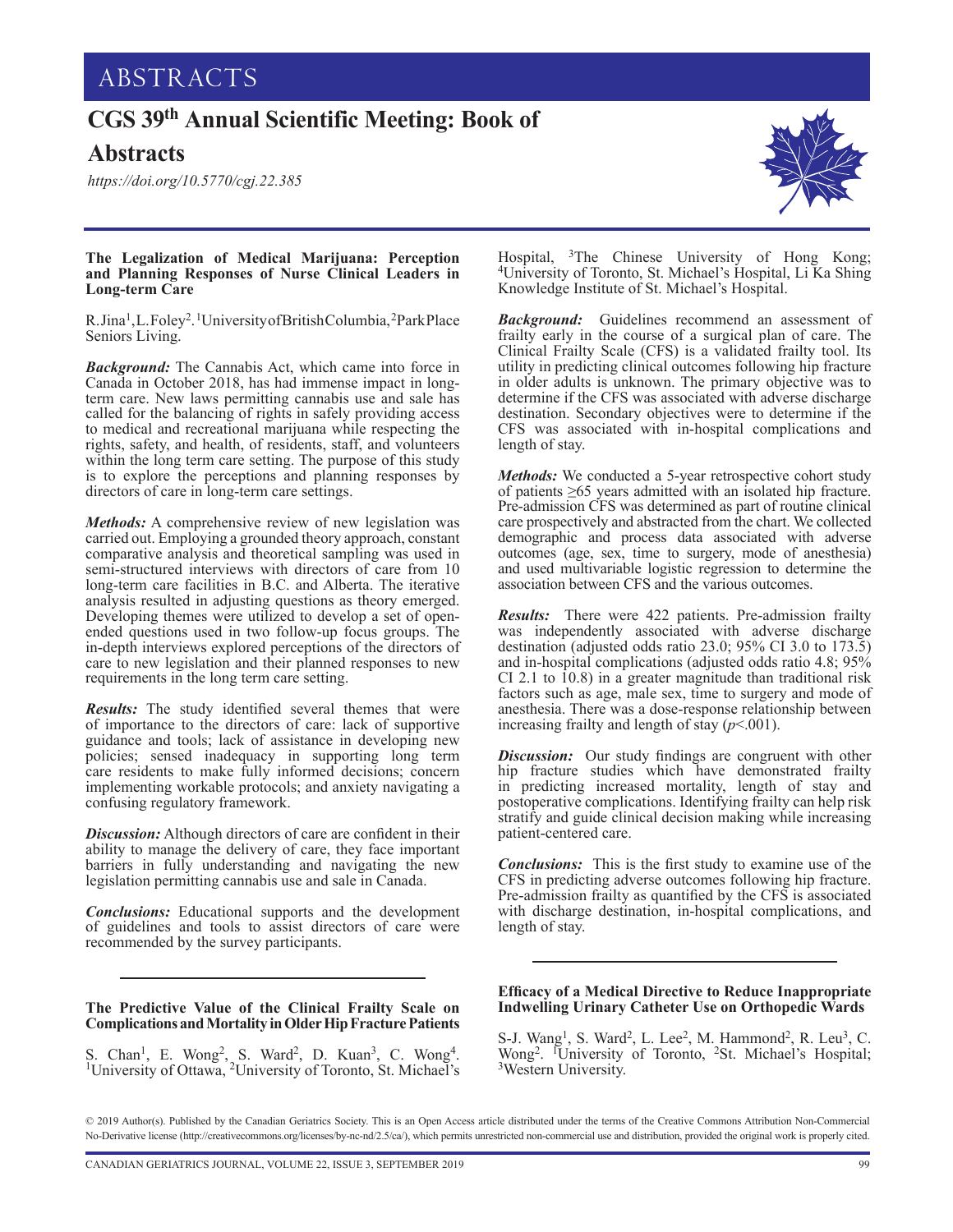*Background:* Indwelling urinary catheters (IUC) are frequently used without appropriate guideline-based indications. Inappropriate catheter use, especially in older adults, is associated with catheter-related adverse outcomes including urinary tract infection, delirium, longer length of stay, immobilization, and mortality. This initiative assesses the efficacy of a medical directive for IUC use among orthopaedic inpatients at a large teaching hospital.

*Methods:* A medical directive was implemented enabling nurses to remove unnecessary IUCs in patients admitted to orthopedic wards. Catheter days and reasons for catheter use were abstracted manually from the electronic medical record. Pre-intervention (July 2017 to January 2018) catheterdays per patient days were compared to post-intervention (February to May 2018) rates.

*Results:* Catheter days per patient-days decreased by 31.5% (pre-intervention 11.8% vs. post-intervention 8.2%), representing an ARR of 3.62% (95% CI 2.33-4.86,  $p \leq$ 0.0001). There was also a 38.1% reduction (pre-intervention 6.8% vs. post-intervention 4.2%) in inappropriate catheter days per patient-days (ARR 2.59%, 95% CI 1.62-3.52,  $p \leq 0.0001$ ). The most common approved conditions for indwelling catheter use were pre-operative hip fracture, immediately post-operative spine surgery patients, and preexisting IUC.

*Discussion:* This project demonstrates that implementation of a medical directive is an effective strategy to reduce inappropriate urinary catheter use in a surgical inpatient setting. Further directions of this project include analyzing two other strategies to further reduce rates including modifying post-operative order sets to default to IUC removal and implementation of a restrictive IUC insertion medical directive in the emergency department.

*Conclusions:* This initiative demonstrates the effectiveness of implementation of a medical directive to reduce inappropriate urinary catheter use in an orthopaedic inpatient setting.

**Do Interest Groups Cultivate Interest? Evaluating Career Trajectories Among Geriatric Interest Group Participants**

A. Cuperfain<sup>1</sup>, A. Perrella<sup>1</sup>, A. Canfield<sup>2</sup>, T. Woo<sup>2</sup>, C. Wong<sup>3</sup>. <sup>1</sup>University of Toronto, <sup>2</sup>McMaster University; <sup>3</sup>St. Michael's Hospital, Li Ka Shing Knowledge Institute.

*Background:* Minimal exposure, misconceptions, and lack of interest have driven the shortage in older adult health-care providers. Experiences early in training are instrumental in shaping career trajectories of medical learners. This study aimed to determine how medical students' participation in the National Geriatrics Interest Group (NGIG) and local Geriatrics Interest Groups (GIGs) shapes their career development in the care of older adults.

*Methods:* An electronic survey consisting of quantitative and qualitative metrics to assess the influence of interest groups was distributed to all current and past members of local GIGs at Canadian universities as well as current and past executives of the NGIG. Descriptive statistics and thematic analysis were performed.

*Results:* Thirty-one responses (27.7% response rate) were collected from medical students (13), residents (16), and staff physicians (2). 79% of resident respondents indicated they will likely have a geriatrics-focused medical practice. 45% of respondents indicated GIG/NGIG involvement established strong mentorship. Several themes emerged on how GIG/NGIG promoted interest in older adult care: faculty mentorship, networking with colleagues, dispelling stigma, role clarification, and career advancement with a focus on research and leadership.

*Discussion:* This is the first study to systematically assess the impact of Canadian GIGs on the interest and career trajectories of their constituents. Limitations include response bias inherent with the survey methodology. The positive associations with the development of geriatricsfocused careers and mentorship compel ongoing support for these organizations as a strategy to increase the number of physicians in geriatrics-related practices.

*Conclusions:* Formative experiences such as geriatrics interest groups at the medical student stage foster mentorship and geriatrics-focused career development.

#### **Does Level of Frailty, in Addition to Geriatrician's Clinical Impression, Predict Outcomes for Patients with Dementia?**

A. McCollum<sup>1</sup>, V. Landry<sup>1</sup>, L. Yetman<sup>2</sup>, O. Theou<sup>3</sup>, M. Andrew<sup>3</sup>, P. Jarrett<sup>4</sup>. <sup>1</sup>Dalhousie Medicine, <sup>2</sup>Horizon Health Network, 3Dalhousie University, Nova Scotia Health Authority; 4Horizon Health Network, Dalhousie University.

*Background:* The objective of the study was to determine whether the level of frailty, combined with geriatrician's clinical impression, predicted nursing home (NH) admission, Alternate Level of Care (ALC) hospitalization or death within one year.

*Methods:* We conducted a retrospective chart review of 361 persons with dementia (81.4 years±7.4, 63% female) followed in an Outpatient Geriatric Memory Clinic in Saint John, NB between January 1, 2015 and May 31, 2016. At the clinic visit, the geriatricians recorded the Clinical Frailty Scale (CFS) scores for each patient and their clinical impression with respect to whether the patient would have a NH admission, ALC hospitalization or death within one year. One year follow up data was also extracted.

*Results:* After one year, 54.3% of patients were at home, 24.7% had a NH admission or ALC hospitalization, and 9.1% died. Both CFS and geriatrician's clinical impression were independently predictive of NH/ALC admission. Patients with clinical impression that they would be admitted to NH/ALC within one year and with a CFS score of 7 (n=16) were 17.13 (5.04-58.15) times more likely to be in a NH/ALC within one year compared to those with a CFS score of 5 and without the clinical impression (n=106). Geriatrician's clinical impression of one-year mortality was not predictive of this outcome but CFS was. Patients with CFS  $\hat{6}$  (n=199) and 7 (n=32) were 4.52 (1.31-15.58) and 5.71 (1.25-26.06) times more likely to die within a year compared to those with CFS 5 (n=109).

**Discussion:** The level of frailty added to the geriatrician's clinical impression regarding predicting outcomes at one year for NH admission, ALC hospitalization and death.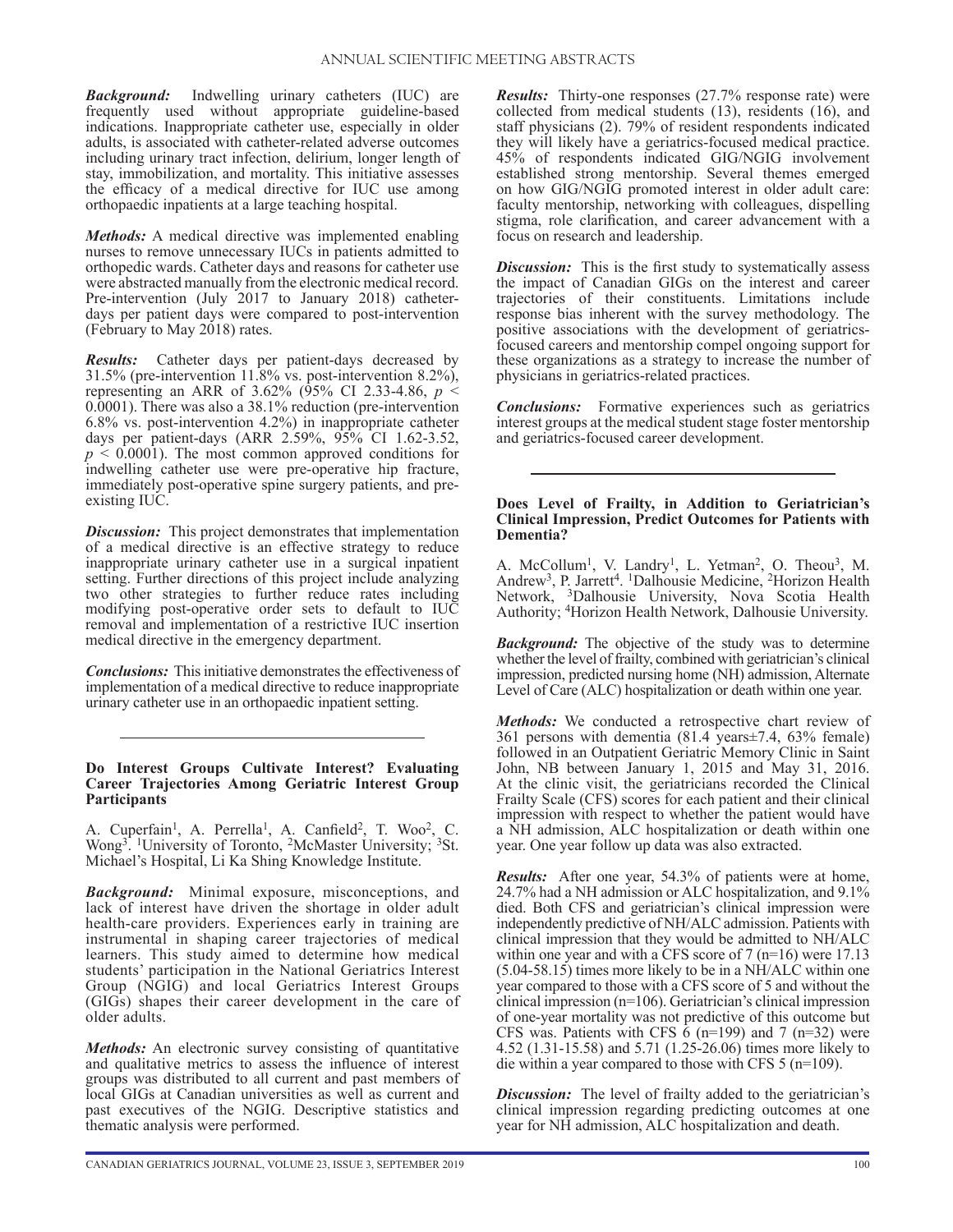*Conclusions:* Determining the CFS score can help predict one-year outcomes.

## **How Residents Perceive and Enact Goals of Caring and Curing When Looking after Older Adults**

R. Arya<sup>1</sup>, S. Cristancho<sup>2</sup>, J. Thain<sup>1</sup>, L. Diachun<sup>1</sup>. <sup>1</sup>Schulich School of Medicine & Dentistry; <sup>2</sup>Centre for Education Research & Innovation.

*Background:* A need for coexistence of caring and curing in medicine, particularly in the context of a complex and aging population, has been established in papers across fields. However, the terms caring and curing have been variably defined, and it is unclear how their value is perceived by physicians-in-training. Previous literature suggests negative attitudes towards older adults' increased need for care beyond curative measures. This study explored how residents manage expectations to provide holistic care to older adults.

*Methods:* In-depth, semi-structured interviews with 22 upper year residents were conducted, utilizing graphic elicitation technique. Interview transcripts were analyzed using constructivist grounded theory methodology to determine emergent themes.

*Results:* Residents understood caring as a means to achieve patient-centered goals, and curing as an action focused on resolving acute doctor-perceived medical problems. Residents agreed that their role extends past acute medical management, however shared feeling less liability to address aspects of care beyond cure. Additionally, residents felt unequipped to coordinate chronic and social aspects of health from their undergraduate medical education. Provision and prioritization of holistic care was further discouraged by systemic factors and institutional culture.

*Discussion:* Older adults often present with medical, functional, and social complexities. Residents recognized the value of developing a global view of geriatric patients but felt disempowered to address aspects of care beyond medical issues. This was attributed to feeling underprepared and overwhelmed, limited by time, and influenced by pressure and praise to arrange early discharges.

*Conclusions:* Thus, actions of caring and curing in medicine may be challenging for trainees to reconcile. Identifying factors which influence how residents navigate goals of care and cure can provide insight into how medical systems may better support residents in providing holistic care to our aging population.

## **Admission Diagnosis of "Failure to Thrive" in Older Adults is Associated with Delays in Hospital Care**

C. Tsui, K. Kim, M. Spencer. University of British Columbia.

*Background:* "Failure to thrive" (FTT) is a non-specific term often applied to older adults when there is lack of diagnostic clarity. We investigated the effect of this admission diagnosis on delivery of patient care in a cohort of older adults admitted to a tertiary care teaching hospital in Vancouver, BC.

*Methods:* We conducted a retrospective matched cohort study in adults aged  $\geq 65$  years admitted with FTT to medicine wards between January 1, 2016 and November 1, 2017. Control cases were randomly generated, age-matched patients who met the same inclusion criteria but were admitted with other diagnoses.

*Results:* A total of 60 FTT cases were identified (average age 79.9 years), paired with 60 control cases (average age 79.4 years). The total time from triage to admission for the FTT group was 10 hours 40 minutes, compared to 6 hours 58 minutes for controls  $(p=0.02)$ . In the FTT cohort, 53 cases (88%) had acute medical diagnoses at the time of discharge. The most common discharge diagnoses were infections, falls, cardiac disease, and drug side effects. The average length of stay in hospital was 18.3 days compared to 10.2 days for the controls  $(p=0.001)$ .

**Discussion:** The times to admission and lengths of stay in hospital are significantly longer in older adults admitted with FTT compared with controls. The discordance between admission and discharge diagnoses indicate that these patients have acute medical issues that were not readily identified on admission.

*Conclusions:* Older adults admitted with FTT are medically active patients who experience significant delays in hospital care. The use of this non-specific label can lead to premature diagnostic closure, and reflects ageist attitudes in health care that should be avoided in clinical practice.

## **Congenital Heart Disease in Seniors: A Retrospective Study**

K. Reich, A. Moledina, E. Kwan, M. Keir. Cumming School of Medicine, University of Calgary.

*Background:* The life expectancy of patients born with congenital heart disease (CHD) has increased significantly in the era of modern medicine. This brings new challenges as adult congenital heart disease (ACHD) patients develop acquired comorbidities and present to acute care wards. Currently, there is limited data examining this patient population.

*Methods:* Using the Southern Alberta ACHD Database, a retrospective chart review of ACHD patients over the age of 60 was conducted. Descriptive statistics were performed to characterize the population using SPSS.

*Results:* A total of 63 ACHD patients were identified (51% female), with a mean (SD) age of 68.0 (6.9) years. The majority of patients had either a severe (44%) or valvular CHD lesion  $(43%)$ , with a mean age at diagnosis of 25.6  $(24.1)$  years. With respect to arrhythmias, 19% had documented SVT, 19% had heart block, and 9.5% had a ventricular arrhythmia. There were high proportions of comorbidities associated with ACHD, which included hypertension (48%), atrial fibrillation (35%), heart failure (25%), and malignancy (9.5%). A total of 38% of patients were hospitalized with an average of 2.5 (2.3) admissions per patient and a median (IQR) length of stay of 7.0 (4.8-15.3) days. The majority of hospital admissions were for complications of cardiac disease (64%), most commonly arrhythmia, heart failure, or chest pain.

*Discussion:* ACHD patients are living to older ages even with severe cardiac lesions. This population, however,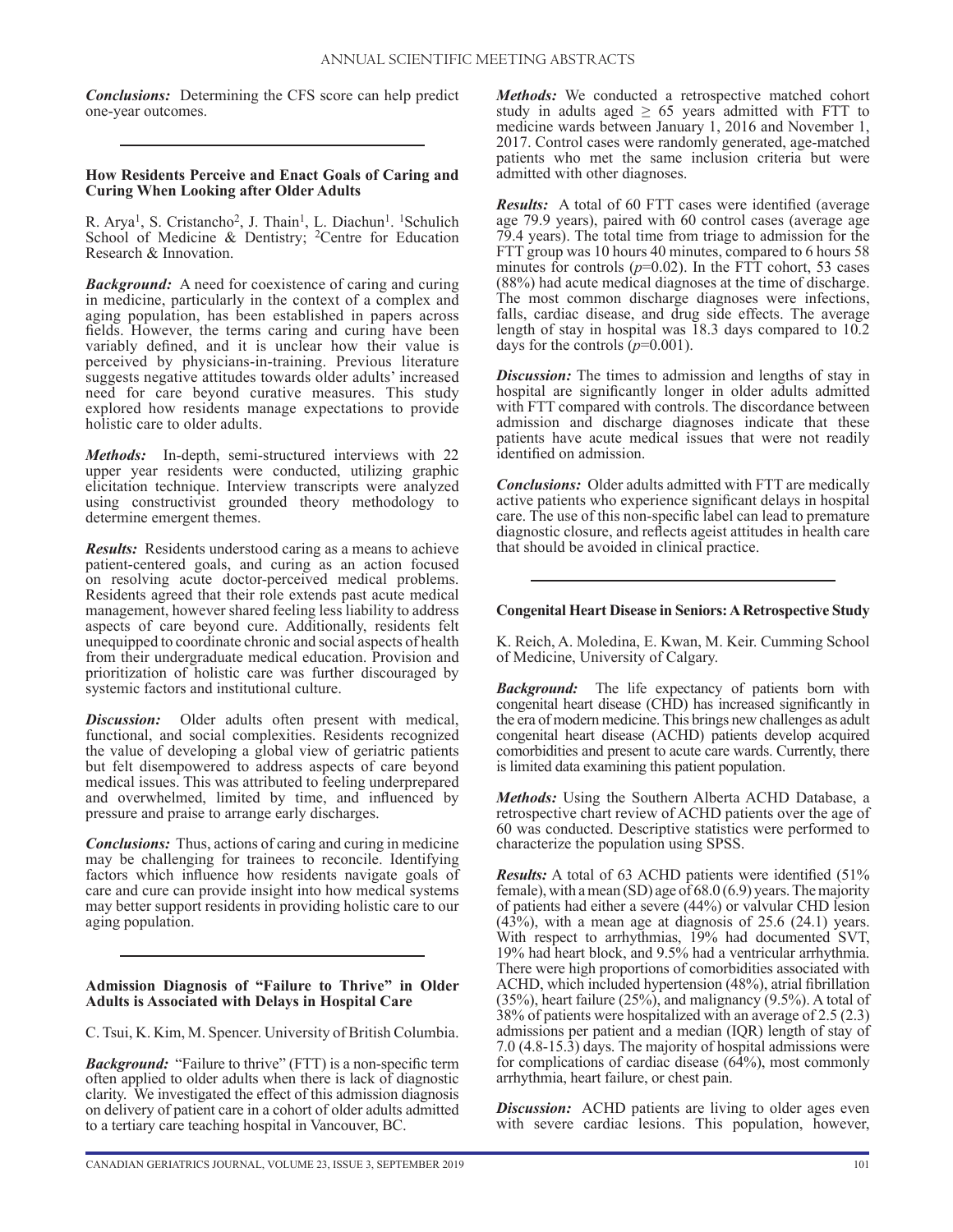commonly develops acquired cardiac co-morbidities, including hypertension, heart failure, and arrhythmias, which are the most common reasons for hospitalization.

*Conclusions:* These initial results provide insight into the disease characteristics of seniors with CHD. Further studies are needed to better understand this population and their associations to geriatric syndromes as they age.

## **Effect of Cognitive Training on Daily Function in Older People without Dementia: A Systematic Review**

B.J.Y. Fan, R.Y.M. Wong. University of British Columbia.

*Background:* There is increasing interest in the effect of non-pharmacological treatments on preserving cognition and function in older adults without dementia. Multiple studies have shown that cognitive training can improve some domains of cognition. However, its effect on everyday function in terms of instrumental activities of daily living (IADL) is unclear. We conducted a systematic review to examine whether cognitive training, independent of other interventions, can improve IADL function in older adults with normal cognition or with mild cognitive impairment (MCI).

*Methods:* We searched multiple databases including MEDLINE, EMBASE and PSYCINFO and found 13 studies that met our inclusion criteria with 7130 participants in total. This review was registered on PROSPERO (CRD42018108108).

*Results:* Six out of thirteen studies reported a significant change on validated IADL assessment. On subgroup analysis, five of these studies included older adults with normal cognition and one included MCI. Twelve out of thirteen studies showed improvement in measures of cognition. None of the studies described changes in the ability to live independently.

*Discussion:* While variation in study protocol, outcome measurement and effect size reporting precluded further inferential statistical analysis, our review found a sizable number of studies showing improvement in IADL. These benefits appear to be maintained in one study that had follow-up at ten years.

*Conclusions:* Cognitive training may have some benefit in improving IADL function in older adults with normal cognition and those with MCI. Future long-term studies with more generalizable outcomes focusing on maintained IADL function and preserved independence are needed.

#### **Effectiveness of a Multicomponent Intervention Sign for Delirium Prevention on an Orthopedic Unit**

C. Reppas-Rindlisbacher<sup>1</sup>, E. Wong<sup>2</sup>, J. Lee<sup>1</sup>, S. Siddhpuria<sup>1</sup>, C. Gabor<sup>3</sup>, S. De Freitas<sup>1</sup>, Y. Khalili<sup>3</sup>, A. Curkovic<sup>3</sup>, C. Patterson<sup>1</sup>. <sup>1</sup>McMaster University; <sup>2</sup>University of Toronto; <sup>3</sup>Hamilton Health Sciences.

*Background:* Multifactorial interventions are effective in preventing delirium. Orthopedic inpatients are at high risk with delirium rates as high as 50%. We sought to evaluate the impact of a multicomponent bedside sign on delirium prevalence and documentation of non-pharmacologic interventions on an orthopaedic unit.

*Methods:* Retrospective interrupted time series study evaluating the effectiveness of signs placed in four rooms on an orthopaedic unit in Hamilton, Ontario between July 2017 and May 2018. Signs were implemented in October 2017 and adherence was monitored with periodic audits. Outcome measures were incident delirium as measured by the Confusion Assessment Method (CAM), staff behaviour change as measured by the frequency of documented nonpharmacologic interventions, and a survey to explore nursing perspectives.

*Results:* Before sign implementation (July-September 2017), the mean monthly delirium prevalence as measured by incident CAM positive rates was  $10\% \pm 6.2\%$ , as compared to 6.3%  $\pm 3.6\%$ , from October 2017-January 2018 and 10%  $\pm 2.8\%$ , from February-May 2018. There were no differences in the frequency of documented non-pharmacologic interventions. Audits showed that sign usage for target inpatients rose from 32% in October 2017 to 57% in March 2018. Eighteen of twenty-two nurses (82%) agreed or strongly agreed that the sign prompted non-pharmacologic interventions and 82% (18/22) wanted to continue to use the sign.

*Discussion:* A multicomponent intervention sign for delirium prevention did not have a significant effect on delirium prevalence on an orthopedic unit. The sign may increase delirium awareness amongst nurses and increase CAM documentation. Survey feedback demonstrated the sign to be useful for prompting non-pharmacologic interventions, which may impact quality and safety of patient care.

*Conclusions:* Though there was no measurable effect on delirium prevalence, the sign was well received by nurses and prompts use of non-pharmacologic interventions.

## **Impact of an Orthogeriatric Collaborative Care Model for Older Adults with Hip Fracture in a Community Hospital Setting**

J. Lee<sup>1</sup>, R. Naqvi<sup>2</sup>, C.L. Wong<sup>3</sup>, E. Wong, K. Koo<sup>2</sup>. <sup>1</sup>University of Toronto; <sup>2</sup>Markham Stouffville Hospital; <sup>3</sup>St. Michael's Hospital.

*Background:* Systematic reviews of older adults admitted to orthopedic services with a hip fracture have demonstrated a reduction of length of stay (LOS), incidence of postoperative delirium, and time to surgery when patients were cared for by a multidisciplinary team that included hospitalists and geriatric specialists. Most of these studies were conducted in academic centres. We sought to determine if an orthogeriatric collaborative care model would improve key quality of care metrics in a community setting.

*Methods:* This was a single-site, pre-post retrospective study of 212 consecutive patients admitted for a hip fracture age  $\geq 65$  years to a community hospital between June 2015 and June 2017. There were 95 patients pre- and 117 patients post-establishment of a formal orthogeriatric collaboration. Primary outcomes were LOS and incidence of post-operative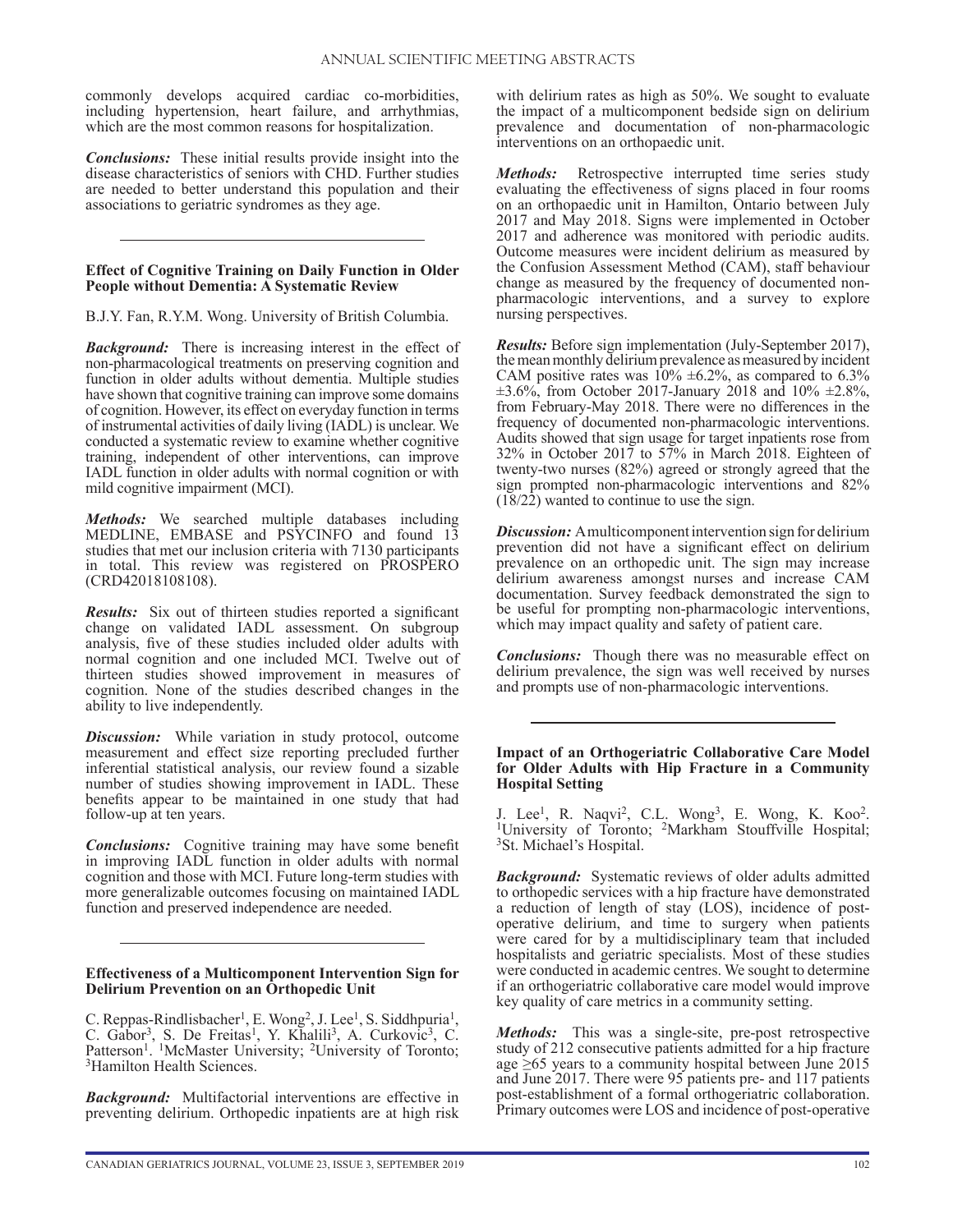delirium. Secondary outcomes included metrics from Health Quality Ontario's Quality-Based Procedures Clinical Handbook for Hip Fracture.

*Results:* LOS [8.1(6.3) vs. 9.1(11.5) days, *p*=0.16], incidence of delirium  $(26.3 \text{ vs. } 26.5\%, p=0.97)$ , and time to surgery [25.1(14.8) vs. 27.5(16.5) hours, *p*=0.27] were similar between pre and post groups. There were significant improvements  $(p<0.001)$  in the rate of falls assessments (50.5 vs. 74.4%), osteoporosis assessments (11.6 vs. 47.0%), making antiresorptive therapy recommendations (27.4 vs. 61.5%), and prescribing vitamin-D/calcium (64.2% vs. 96.6%). Only 74% of patients in the post group were seen by geriatric medicine, averaging 2.7(1.8) days from time of diagnosis to geriatric consultation.

## *Discussion:* n/a

*Conclusions:* An orthogeriatric collaborative care model for hip fractures in older adults improved rates of falls assessments, osteoporosis assessments, making antiresorptive therapy recommendations, and prescribing vitamin-D/calcium. LOS, incidence of delirium, and time to surgery were unchanged. A timelier course to geriatric assessment was identified as a key area for improvement.

#### **Prescribing Outcomes of an Interdisciplinary Geriatric Clinical Pharmacology and Psychiatry Telemedicine Service: A Feasibility Study**

E. To<sup>1</sup>, M. Stoian<sup>1</sup>, J. Tung<sup>2</sup>, S. Benjamin<sup>1</sup>, J. Ho<sup>1</sup>. <sup>1</sup>McMaster University; 2Grand River Hospital.

*Background:* Older adults are at increased risk of adverse drug events (ADEs) due to age-related pharmacologic changes, multimorbidity, cognitive impairment, multiple prescribers and polypharmacy. GeriMedRisk is an interprofessional telemedicine geriatric clinical pharmacology and psychiatry service developed in Waterloo, Ontario, that supports clinicians in mitigating ADEs. This feasibility study aimed to explore the prescribing outcomes of GeriMedRisk.

*Methods:* Following a pilot data extraction validation exercise, we analyzed medication lists and recommendations for participants of a pilot steppedwedge cluster randomized controlled trial of GeriMedRisk in four Ontario long term care homes (LTCHs) between May 1 to December 31, 2017. The primary outcome was the change in the number of medications following a GeriMedRisk consultation. Secondary outcomes included daily pill count, and number of potentially inappropriate prescriptions as defined by the Beers and STOPP/START Criteria, psychotropics, long-acting opioids and diabetic medications before and after GeriMedRisk consultation, assuming adherence to recommendations.

*Results:* During the study period, there were 27 consultations on 23 LTCH patients. The mean number of prescriptions per participant was  $17.96 \pm 5.65$  (SD) pre- and  $17.78 + (-5.49)$  post-GeriMedRisk consult. An average of 0.96±1.16 medications per patient were decreased or discontinued. Average daily pill count decreased from  $14.86 \pm 7.29$  to  $14.74 \pm 7.31$ . The average Beers Criteria score decreased from 5.63±2.98 to 5.30±3.01, and the average number of STOPP medications decreased from  $4.37\pm2.20$  to  $4.11\pm2.22$ . The general trend

for psychotropic medications, long-acting opioids and diabetic medications was towards deprescribing.

*Discussion:* This pilot study suggests that GeriMedRisk recommendations were consistent with a decrease in polypharmacy and potentially inappropriate prescribing.

*Conclusions:* Future work includes a larger trial to investigate GeriMedRisk's efficacy on prescribing and prevention of LTCH ADEs resulting in falls, hospitalizations and death.

#### **Factors Associated With a Diagnosis of Failure to Cope in Older Medical Inpatients: A Case-Control Study**

A. Burrell, S. Chahine, L. Diachun. Western University.

*Background:* The diagnosis of "failure to cope" (FTC) is commonly used when frail older adults present to hospital. This term provides no clinical diagnosis, and implies the patient is at fault for not managing with a condition. These patients are perceived as burdensome, taking beds away from more deserving patients. The purpose of this study was to identify factors associated with receiving a diagnosis of FTC.

*Methods:* An age matched case-control study of patients 70 years of age or older admitted to a medicine team at London Health Sciences Centre. Univariate and multivariable logistic regression were used to identify factors associated with a diagnosis of FTC.

*Results:* The charts of 185 patients were reviewed, 99 patients with FTC, and 86 controls. Patient characteristics significantly associated with a diagnosis of FTC included a history of falls (aOR 4.33, 95% CI 2.11-8.90), readmission 30 days after discharge from hospital (aOR 3.70, 95% CI 1.73-7.89), living alone (aOR 3.58, 95% CI 1.7-7.52), living in an independent dwelling (aOR 2.61, 95% CI 1.11-6.11) and using a walker (aOR  $2.20$ , 95% CI 1.04-4.62). A higher number of chronic comorbidities was associated with a lower likelihood of being diagnosed with FTC (aOR 0.84, 95% CI 0.71-0.98).

*Discussion:* A number of patient factors were found to be associated with a diagnosis of FTC including mobility, falls and living conditions. Patients who were "bounce backs" or had fewer comorbidities were more likely to be diagnosed with FTC, suggesting a judgemental use of the term.

*Conclusions:* This study has identified patient factors associated with a diagnosis of FTC. Further study is required to understand the consequences of this diagnosis on patient care and outcomes.

#### **A Case Study in Medical Assistance in Dying (MAiD) and Frailty**

G. Casey, M. Kekewich. University of Ottawa.

*Background:* MAiD was legalized in Canada in June 2016. From June 2016 to December 2017, it is estimated that just over 3,700 Canadians have undergone the MaiD procedure. This represents 1% of all Canadian deaths. While the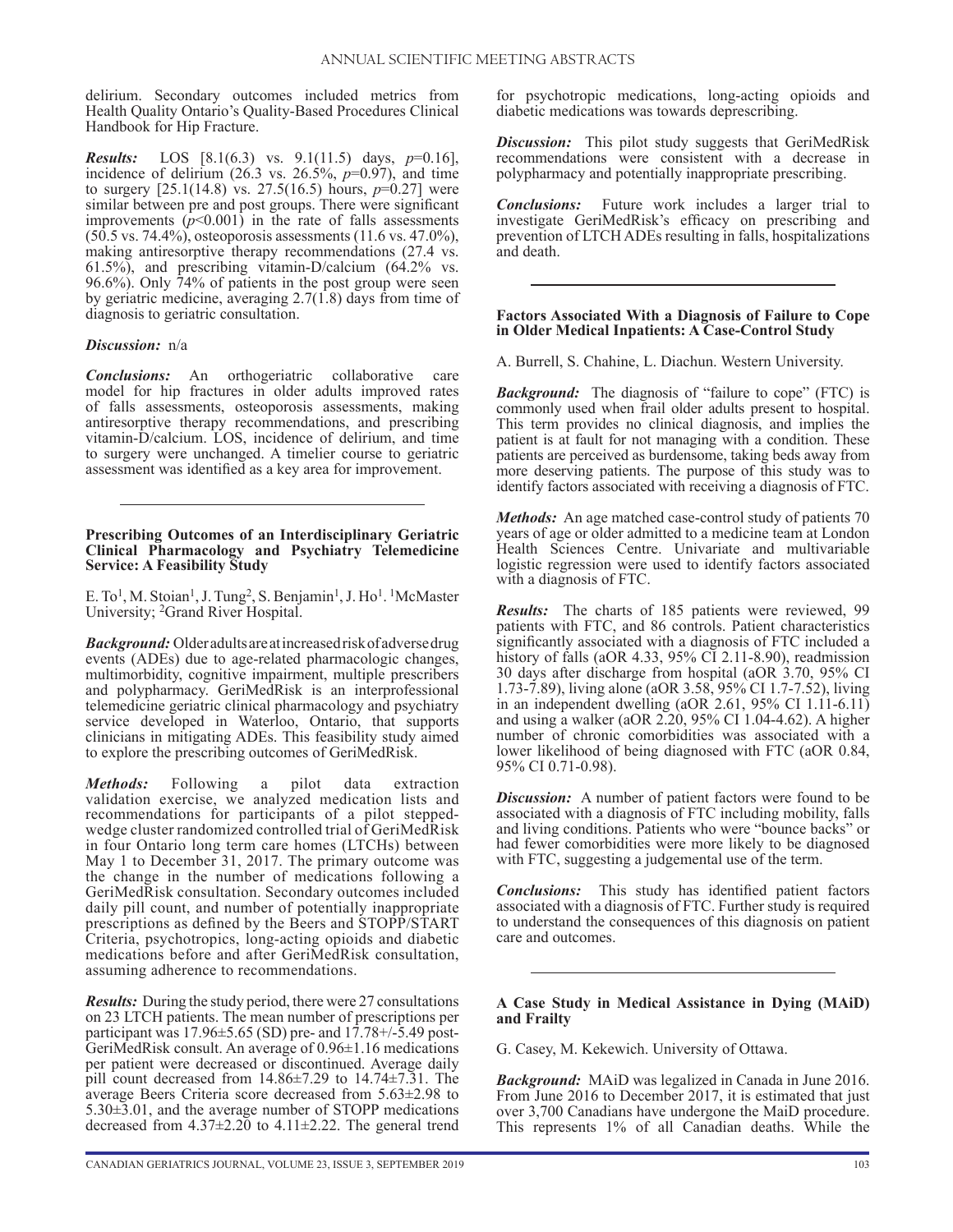majority of MAiD procedures are in individuals with cancer, cardio/respiratory illness and neurological illnesses, there are individuals who received this procedure for frailty. This case study will be used to generate discussion about frailty as an indication for MAiD.

*Methods:* Description of a case involving a 96F residing in a retirement home, dependent for IADLs and ADLs requesting MAiD. She has some medical comorbidities, but none which make her death reasonably foreseeable. She is assessed for MAiD with frailty being the reason her death is reasonably foreseeable.

*Results:* This patient was denied as she was deemed to not be competent for making medical decisions at the time of the assessment.

*Discussion:* MAiD cases involving Frailty bring up a number of issues.

- Using the clinical frailty scale as a predictor of death.
- Is frailty a state of 'irreversible decline'?
- Adequate assessment of competence given the increased prevalence of dementia in advanced age and recent findings of frailty being an independent risk factor for dementia.
- Is frailty being used as a surrogate for ageism?

*Conclusions:* The number of requests for MAiD continue to increase; it is reasonable to expect more requests where frailty is the primary indication. This area requires more research and thoughtful discussions amongst the medical community.

#### **"The Last Medical Stigma": A Quality Improvement Project Examining Addressment of Urinary Incontinence in Female Patients Enrolled in the Deer Lodge Centre PRIME Program**

K. Swain. University of Manitoba.

*Background:* Stigma towards urinary incontinence persists within the medical community where symptoms may be neglected or disregarded. In older adults incontinence plays an important role in quality of life and precipitating admission to long term care. The Winnipeg Deer Lodge Center PRIME Program enrolls geriatric patients at high risk of entering long term care to optimize their ability to remain in the community. The objective of this chart audit was to examine medical addressment of incontinence in female patients enrolled at PRIME who had recorded daily use of incontinent products. Secondary outcomes examined offending medications and compounding illnesses.

*Methods:* A retrospective chart review was conducted on the electronic medical records of all female patients actively enrolled at the Deer Lodge Center PRIME Program. Charts were examined for medical diagnosis, assessment of urinary incontinence, and recorded daily incontinent product use. Previous and current interventions were tracked including non-pharmacologic, pharmacologic, and care giver education.

*Results:* Of 42 female patients 3 had a recorded diagnosis of urinary incontinence. In contrast 24 patients had recorded daily use of incontinence products. Offending medications were found in 22 of these patients, with an average of 2.9

per patient. No record of non-pharmacologic therapy was identified in any patient, while one patient was actively treated with mirabegron.

**Discussion:** These findings support that ongoing stigma towards urinary incontinence exists, reflected in the absence of intervention despite the known use of daily incontinence products. The importance of this finding is enhanced by the high number of potentially offending agents found and the paucity of potentially beneficial therapies.

*Conclusions:* Urinary incontinence is a prevalent diagnosis that continues to be under addressed by medical professionals, even those specifically designed to target atrisk geriatric patients.

## **Improving Outcomes in Geriatric Trauma Patients: A Pilot Project Investigating Geriatric Medicine Consultation in a Tertiary Trauma Centre**

A. Pridham<sup>1</sup>, A. Morgan<sup>1</sup>, L. Wilding<sup>2</sup>, J. Moors<sup>2</sup>, L. Khoury<sup>3</sup>. <sup>1</sup>University of Ottawa; <sup>2</sup>The Ottawa Hospital; <sup>3</sup>University of Ottawa and The Ottawa Hospital.

*Background:* Older patients represent a significant portion of patients admitted to acute trauma services. The Geriatric Medicine Consult Team (GMCT) at the Ottawa Hospital has an ongoing research study examining ways to improve the care of older patients through early Geriatric medicine consultation.

*Methods:* REB exemption was obtained for this retrospective chart review, which included patients 75 years of age and over who were admitted to the Trauma service from November 1st 2017 to July 31st, 2018. This included patient characteristics, mechanism of injury, and analysis of medication reconciliation data. Data was analyzed using t-tests.

*Results:* The majority of older geriatric trauma patients at our site sustained injury secondary to falls. Most of the medication reconciliations were completed after 24 hours. There was a statistically significant increase in the number of high-risk meds on discharge when compared to admission (3.83 on discharge vs. 2.82 on admission, *p*=0.0036). Patients who were transferred to the Geriatric Medicine Unit (GMU) were less likely to be discharged home on high-risk medications.

*Discussion:* The majority of patients did not receive timely medical reconciliation and many patients are discharged on a greater number of high-risk medications than preadmission. This increase is associated with medications being prescribed on the admission order sets. Patients who are admitted to the GMU are less likely to be discharged on high-risk medications.

*Conclusions:* Additional resources are needed to ensure accurate and timely completion of medication reconciliation. Other areas for improvement involve system changes such as creating separate evidence based order sets specific for elderly patients admitted to the trauma unit. Further analysis of this data will help determine which patients will benefit from a GMU admission and streamline the admission process.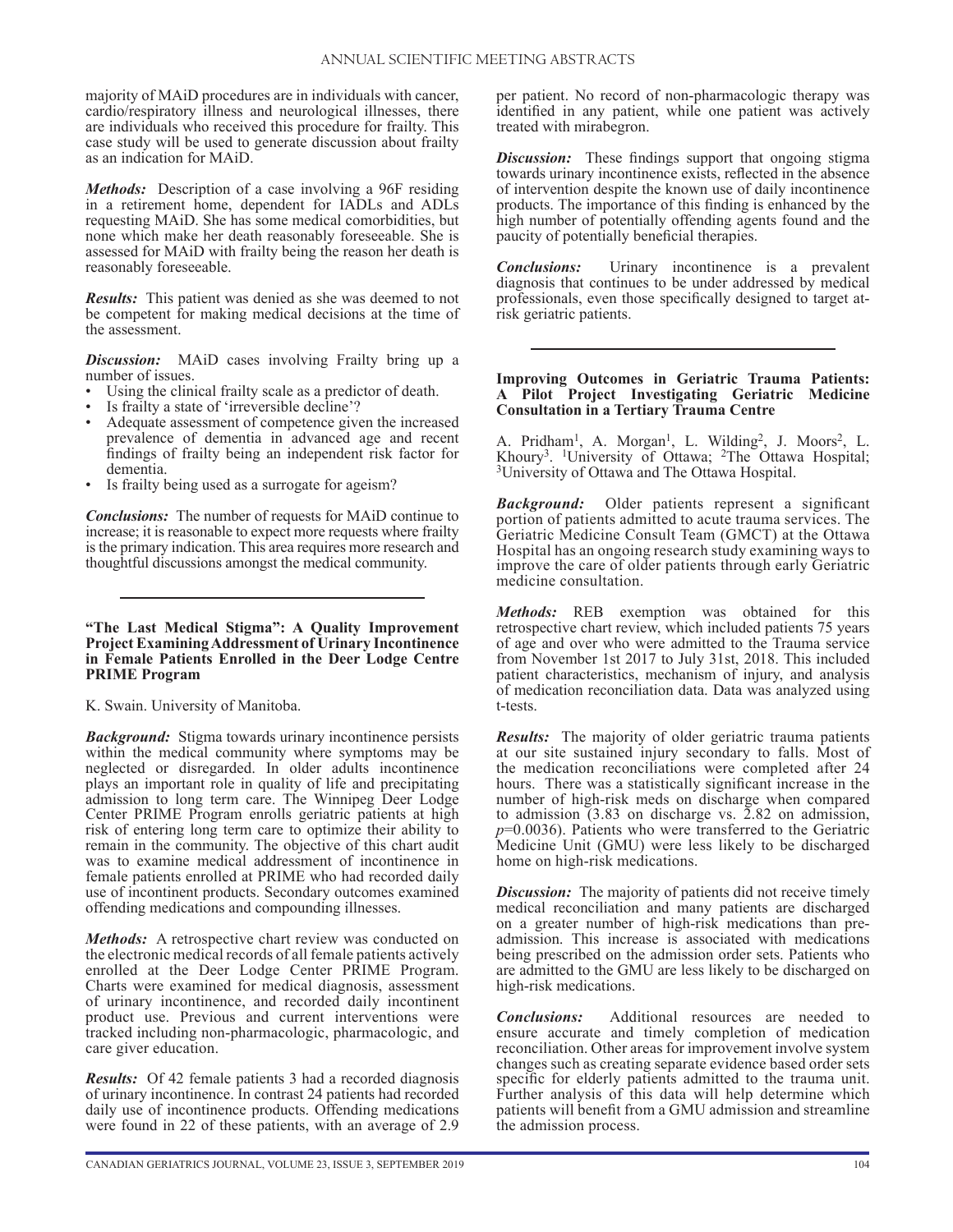## **Describing Practice Patterns Among Geriatric-Focused Physicians in Ontario by Using Administrative Claims Data**

A. Jabbar, A. Costa. McMaster University.

*Background:* The number of physicians with the necessary expertise to care for medically-complex elderly patients is limited. A health care system focused on the needs of older adults should be comprehensive and, therefore, inclusive of all geriatric-focused physicians, including: family physicians with additional training in care of the elderly (COE), geriatric medicine subspecialists, and geriatric psychiatrists. Yet, we were unable to identify any human resource analyses that examine the practice patterns of geriatric-focused physicians as a whole. The objective is to create a comprehensive description of geriatric-focused care provided by Ontario physicians.

*Methods:* We will be analyzing the Ontario Health Insurance Plan (OHIP) administrative database linked with the Ontario Physician Database (OPD) at IC/ES. All geriatric-focused physicians will be identified using OHIP billing codes. We will then describe the practice patterns among geriatricfocused physicians and describe demographic information of patients that receive geriatric-focused care in Ontario.

*Results:* Results will be available February 2019.

*Discussion:* This will be the first census-level analysis of practice patterns among geriatric-focused physicians that has been reported. In Ontario, understanding who delivers care, where, how, and to whom is fundamental to health care system planning. In addition, these human resource issues raise important questions regarding how the scopes of practice shared between geriatric-focused physicians should be organized to create a comprehensive health care system for older adults.

*Conclusions:* Describing the practice patterns among geriatric-focused physicians will have important implications for planning and optimizing the health care system for older adults across Ontario.

## **Improving Osteoporosis Treatmentin Patients Admitted With a Hip Fracture: A Quality Improvement Project**

A. Jafri, A. Jabbar, A. Osborne, D. Cowan, J. St.Onge. McMaster University.

*Background:* Pharmacological treatment of osteoporosis initiated within 90 days of hip fracture improves mortality and reduces the risk of future fractures. At St. Joseph's Healthcare Hamilton (SJHH; Ontario) in 2017, only 25% of hip fracture patients were started on osteoporosis medications before discharge which highlights an osteoporosis care gap at our organization. Our aim was to improve rates of osteoporosis treatment in patients admitted with a hip fracture to 80% by March 2019.

*Methods:* Using a cause and effect diagram and stakeholder interviews we conducted multiple Plan-Do-Study-Act (PDSA) cycles from June 2018–January 2019. Primary outcome measure was the percentage of patients who received antiresorptive therapy on or before discharge. Process measures included percentage of patients seen by geriatric consult team, and percentage with osteoporosis listed in their discharge summary. Balancing measures included staff satisfaction and work load. Changes tested included a) standardizing geriatric consults to consistently highlight and address osteoporosis treatment, b) expanding prescribers on the rehabilitation unit through education, and c) partnering with pharmacists.

*Results:* By November 2018, 50% of patients admitted to SJHH with a hip fracture were prescribed pharmacological treatment for osteoporosis on or before discharge.

*Discussion:* We will be presenting our full results in annotated run charts, including further PDSA cycles completed from January to March 2019.

*Conclusions:* Using quality improvement methods, we improved rates of osteoporosis treatment from 27 % to 50 % in patients admitted to SJHH with hip fracture. Further PDSA cycles will be implemented to achieve a goal of 80%.

## **Frailty Impairs Obstacle Negotiation While Walking: Results from the Gait and Brain Study**

F. Pieruccini-Faria, N. Bray, M. Montero-Odasso. University of Western Ontario.

*Background:* Frail individuals have impaired gait performance which may affect navigation in complex terrains increasing their risk of falling. Walking assessments using obstacle negotiation tasks are ecological ways to evaluate an individual's ability to properly adjust gait parameters to avoid an obstacle contact while navigating. To evaluate gait performance of Pre- and Frail individuals during an obstacle negotiation task. We hypothesize that Frail individuals will perform gait adjustments that may negatively affect balance stability while avoiding an obstacle collision.

*Methods:* Frailty status was determined using the Frailty Phenotype which is based on five criteria: weakness, exhaustion, weight loss, low physical activity and slow gait; and scored from 0-5 as: Nonfrail=0; Pre-frail=1 or 2; and Frail  $\geq$ 3. Gait variables were measured using a 6-meter electronic walkway adapted with unobstructed and obstructed conditions using an ad-hoc obstacle (15% participant's height). During the obstructed condition gait parameters were measured from the stride prior to obstacle crossing (pre-crossing phase) and from the crossing over stride (crossing phase). Gait variables from each phase were compared with baseline parameters (unobstructed) adjusted for important covariates.

*Results:* 195 older adults (72.1 ±5.4 years of age; 62.8% women) from the Gait and Brain Study cohort were assessed and stratified as Nonfrail (n=65), Pre-frail (n=108) and Frail (n=22). Interactions between frailty status and crossing phase gait performance were found for single support time (*p*<.001) and stride width (*p*=.03).

*Discussion:* Compared with Nonfrail, Frail individuals spent longer times on one leg while crossing the obstacle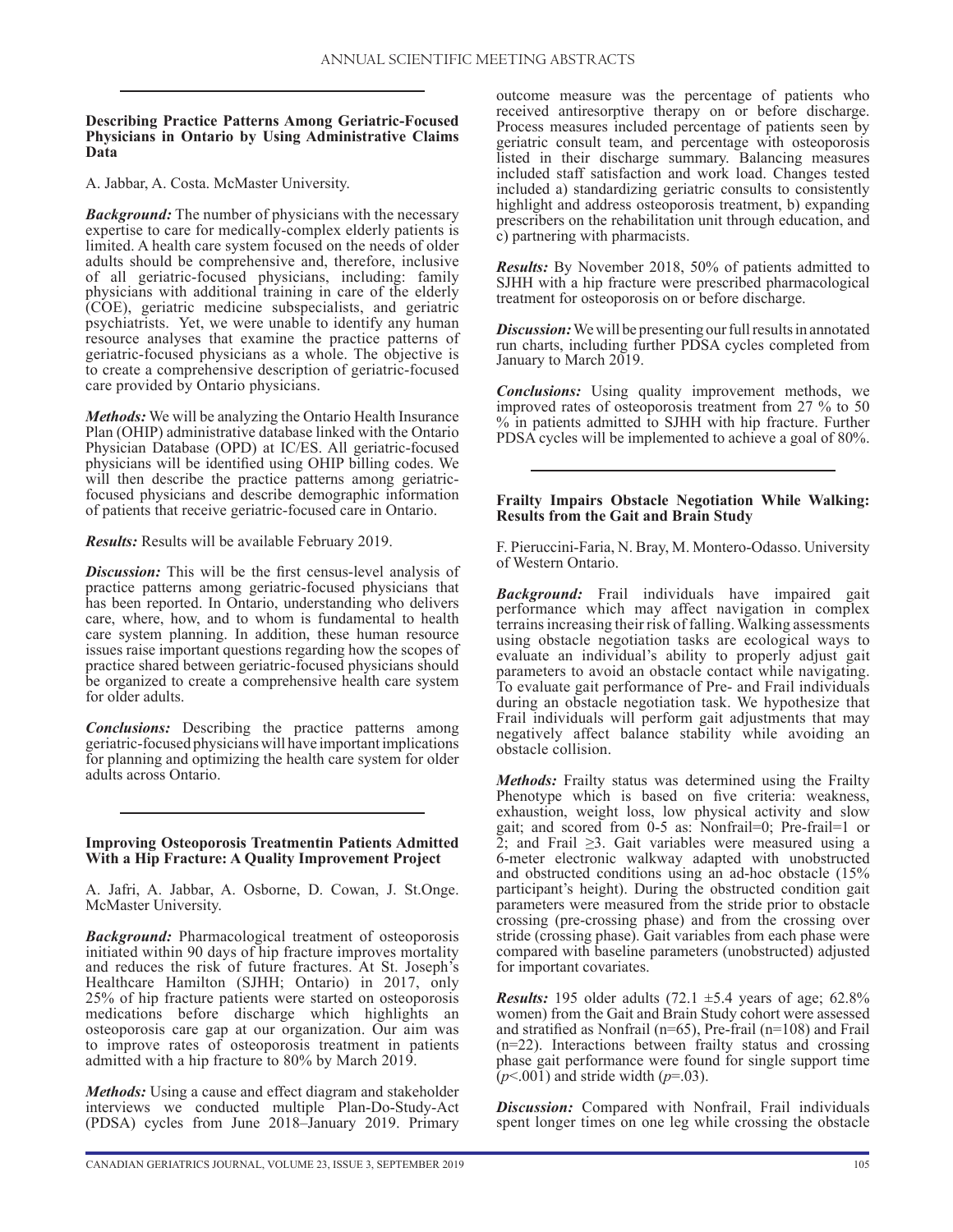which may have contributed to a larger medium-lateral balance destabilization.

*Conclusions:* Frailty status impairs obstacle negotiation and may contribute to the higher risk of falls seen among frail older adults. Obstacle negotiation difficulties can be a potential modifiable factor to prevent falls.

## **Steps per Day Post-fracture. What's the Story?**

A. Abou-Sharkh<sup>1</sup>, N. Mayo<sup>2</sup>, M. Wall<sup>2</sup>, E. Harvey<sup>2</sup>, S. St-Jean<sup>3</sup>, A. Albers<sup>4</sup>, S. Bergeron<sup>5</sup>, P. Bérubé<sup>6</sup>, S. Morin<sup>2</sup>.<br><sup>1</sup>McGill University; <sup>2</sup>McGill University Health Center; <sup>3</sup>Institut national de santé publique du Québec; <sup>4</sup>McGill University Health Centre and St-Marys Hospital; <sup>5</sup>McGill University Health Centre and Jewish General Hospital; <sup>6</sup>CEO of GreyBox.

*Background:* Tracking daily steps is recommended. These data are not often used optimally. This study illustrates how step-count data can be interpreted to inform recommendations during fracture recovery.

*Methods:* We used multiple single-subject data of participants in an intervention trial on fracture rehabilitation. Participants recorded steps daily over 107 days (mean); mobility and health indicators were assessed at 3-time points. We created 4 step-count categories based on mean, maximum, and reserve (maximum-mean) number of daily steps. Mobility and self-reported health indicators were linked to step-count categories to identify potential recommendation targets.

*Results:* Seventeen participants (mean age: 76; 65% women; hip fractures: 11) were classified into 4 categories. Those in Category A  $(n=6)$  had the highest average steps and reserve  $\left(\approx 7000-9000\right)$ , >7000). They demonstrated normal mobility and higher self-rated general health. Conversely, those in Category D (n=4) showed lowest step-count and reserve  $(\approx 3500, 2000)$ . Two were old-old, 89-97 years, yet had optimal-for-age mobility, suggesting functioning at physiological limit. A third participant had lower than norm gait speed, whereas the low reserve in the last participant was explained by poor general health. Three participants were assigned to Category B (≈5000, reserve  $\approx$ 6000) and 4 to Category C ( $\approx$ 3500, reserve 3600-7500). The participant with the lowest step-count and reserve in Category C demonstrated lowest general health, highest pain and depressed mood. Hip fractures conveyed a larger impact on step-counts than other fractures.

*Discussion:* For the old-old and those who are very active, maintenance would be recommended. For members of lower activity categories, specific functional limitations, pain and mood symptoms need to be targeted.

*Conclusions:* This small sample can be used to inform a latent class analysis for a larger sample size.

**Predictive Validity of Patient Belief and Attitude Questionnaires on Successful Deprescribing Among Older Adults**

J. Turner<sup>1</sup>, P. Martin<sup>1</sup>, Y.Z. Zhang<sup>1</sup>, C. Tannenbaum<sup>2</sup>. <sup>1</sup>University of Montreal, School of Pharmacy; <sup>2</sup>University of Montreal, School of Medicine and School of Pharmacy.

*Background:* The ability of questionnaires such as the Patients' Attitudes Towards Deprescribing (PATD) questionnaire or the Beliefs about Medicines Questionnaire (Specific section) (BMQ-Specific) to successful identify older adults who will deprescribe remains unknown. This study aims to determine if specific screening questions assessing patients' attitudes and beliefs towards medications and deprescribing can predict successful deprescribing.

*Methods:* This is a post-hoc secondary analysis of the D-PRESCRIBE trial. 489 community-dwelling adults ( $\geq 65$  years) who were chronic users ( $\geq 3$  months) of a benzodiazepine, first-generation antihistamine, long-acting sulfonylurea, or non-steroidal anti-inflammatory drug, were randomized to a pharmacist-led educational intervention or usual care. Association between baseline responses to PATD and BMQ-Specific items and successful deprescribing at 6-months was calculated. To determine predictive ability of questionnaire items, receiver operating characteristic curves (ROC) were constructed and area under the curve was calculated.

*Results:* Eighty-six percent (95% confidence interval [CI] 83-89%) of participants indicated a willingness to deprescribe medications at baseline, yet only 41% (95%CI 37-46%) successfully deprescribed. Agreement with the BMQ item "I sometimes worry about the long-term effects of my medication" was most strongly associated with deprescribing (37% [95%CI 31-44%] of individuals who discontinued vs  $24\%$  [95%CI 19-29%] of those who persisted, odds ratio 1.89 [95%CI 1.27-2.81]). However, no PATD or BMQ-Specific item—either independently or in combination—was able to meaningfully distinguish which participants succeeded or failed deprescribing attempts  $[AUC < 0.7]$ .

*Discussion:* Screening tools are needed to efficiently identify patients who are most likely to respond to deprescribing interventions. Regrettably, despite expressed motivation to deprescribe, the questionnaires employed in this trial failed to predict behaviour.

*Conclusions:* Current tools to assess patient's attitudes and beliefs towards medication use and/or deprescribing have low predictive validity for successful deprescribing.

#### **The Association of Frailty with Mortality in Emergency Department Patients Referred to Internal Medicine**

M. Pulok, O. Theou, A. van der Valk, K. Rockwood. Nova Scotia Health Authority.

*Background:* We examined how two frailty tools derived from a Comprehensive Geriatric Assessment (CGA)—the Clinical Frailty Scale (CFS) and a deficit accumulation frailty index (FI-CGA)—predicted mortality among older Emergency Department (ED) patients referred to internal medicine.

*Methods:* We report data on 1,009 ED older (aged 65+) patients (Mage =  $80.1 \pm 8.8$ , 54.4% women) assessed by a geriatrician. Of these, 685 have mortality data available to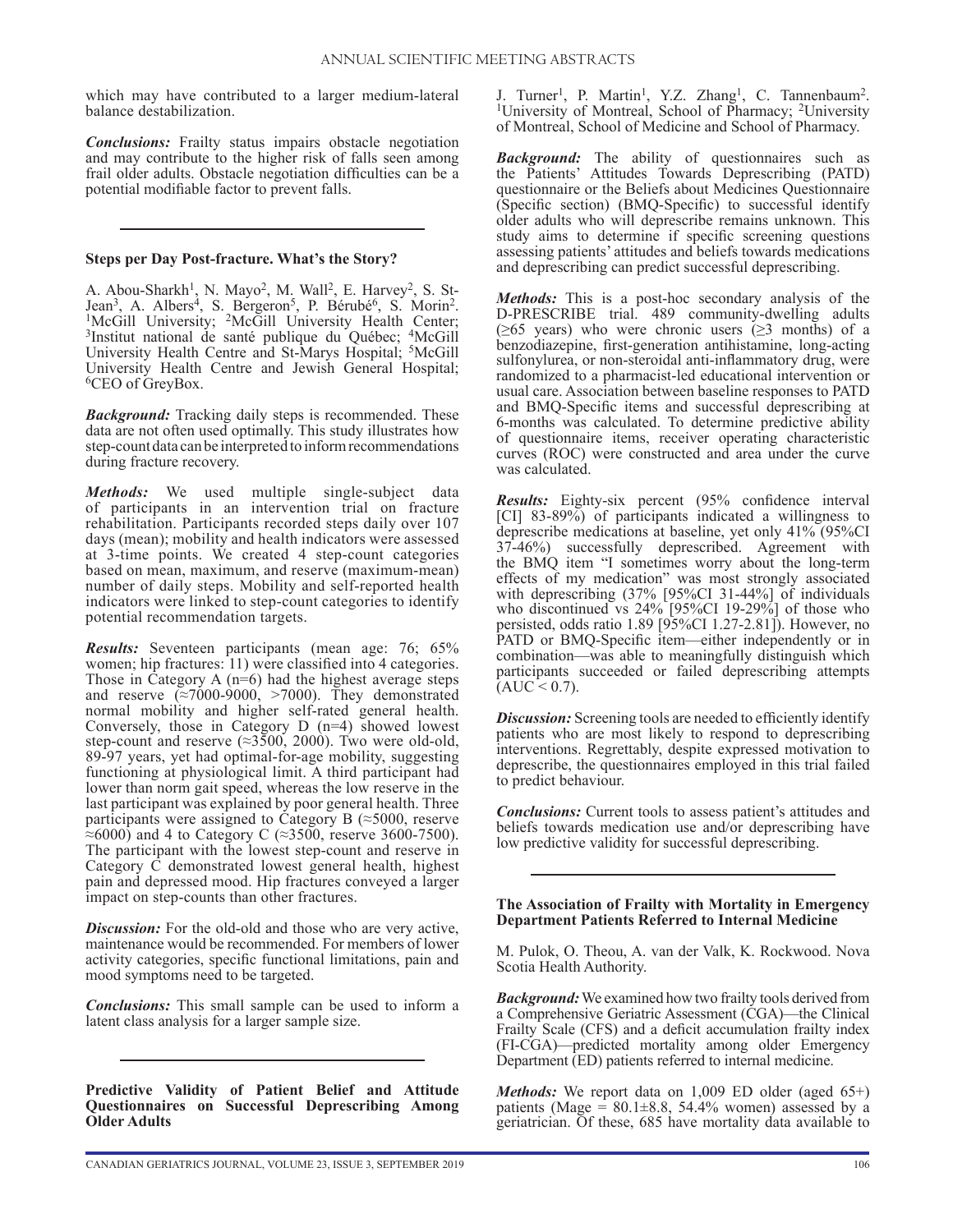December 2015. The CFS recorded the patient's baseline health state and the FI-CGA the current state. Acuity was assessed using the Canadian Triage and Acuity Scale (CTAS).

*Results:* The mean FI-CGA score  $(\pm$  Standard Deviation) was  $0.44\pm0.14$  and the CFS was  $5.55\pm1.63$ . The average length of stay was 15±16.9 days; 25% of patients stayed more than 2 weeks. In-hospital mortality was 20.9%. Oneyear mortality per CFS group ranged from 10% (CFS score 1-3) to  $55.1\%$  (CFS score 7-9). This increased to  $35.3\%$ -77.1% for five-year mortality. One-year mortality rates per FI-CGA group ranged from 9.1% (FI 0-0.2) to 39.9% (FI 0.5+) (range 22.2%-76.3% for five-year mortality). Both tools independently predicted one-year mortality, adjusted for age, sex, and CTAS. The hazard ratio was 1.02 (95%CI, 1.01-1.03) per 0.01-point FI-CGA increase. Compared to those with CFS scores  $\leq$ 3, patients with CFS scores  $\geq$ 5 had a significantly higher risk of mortality ranging from 2.35  $(95\%CI, 1.35-4.11)$  for mildly frail individuals (CFS 5) to 4.80 (95%CI, 2.77-8.32) for the severely frail (CFS 7-9).

*Discussion:* FI-CGA and CFS independently predict risk of time to mortality, with severely frail individuals facing the greatest risk.

*Conclusions:* Frailty significantly predicts mortality in ED patients. We are currently exploring whether it predicts the duration and frequency of subsequent hospitalizations.

#### **Consideration of Medication and Polypharmacy in Frailty Assessment and Screening Tools**

M. Dearing<sup>1</sup>, S. Bowles<sup>2</sup>, J. Isenor<sup>3</sup>, E. Reeve<sup>3</sup> <sup>1</sup>Nova Scotia Health Authority; <sup>2</sup>Nova Scotia Health Authority and Dalhousie University; 3Dalhousie University.

*Background:* Frailty and polypharmacy are challenging to manage and associated with negative outcomes. Numerous instruments are available to assess frailty; however significant variability exists between them. The aim of this study was to review medication-related criteria within validated frailty tools.

*Methods:* Frailty tools were identified from recently published reviews. Tools were included if they were reported to be established or validated for frailty assessment. Each tool was reviewed to determine whether medication use was included and how this criterion contributed to the scoring/ assessment of frailty.

*Results:* Fifteen frailty tools were included, seven of which considered use of medication. Five frailty tools included numerical criteria, while another used change in number or complexity of medications. The seventh tool included broader questions involving "medication issues" and "change in medications". Two of the seven tools also included criteria related to function/cognition, such as "requiring help taking/ forgetting to take medications". Four of the seven tools included more than one medication-related criterion and one deemed polypharmacy alone as meeting their definition of frail.

**Discussion:** Frailty and polypharmacy are important considerations, individually and by their impact on each other, for clinicians caring for older adults. The majority of validated frailty tools do not include medication-related criteria. The tools which considered medication generally used a numerical cut-off; however the specific cut-off was not consistent. Few tools contained medication-related criteria as a marker for function and cognition. Consideration of incorporation of more comprehensive medication-related criteria, including appropriateness, is an area for further research.

*Conclusions:* Inclusion of medication-related criteria in frailty tools is highly variable. Future research is required to determine if incorporation of medication use into frailty assessment can impact outcomes in terms of frailty prevention and treatment.

## **Usage of Clinical Biomarkers in Frailty Prediction Models**

P. Piankova<sup>1</sup>, S. Eintracht<sup>2</sup>, L.J. Hoffer<sup>3</sup>, J. Afilalo<sup>4</sup>. <sup>1</sup>McGill University; 2Department of Diagnostic Medicine, Sir Mortimer B. Davis Jewish General Hospital; <sup>3</sup>Lady Davis Institute for Medical Research and Department of Medicine, McGill University, and Jewish General Hospital; 4Division of Cardiology and Centre for Clinical Epidemiology, Jewish General Hospital, McGill University.

*Background:* Frailty can be challenging to measure in acute cardiac patients who are often unfit to complete questionnaires and physical performance tests. We sought to explore clinically-available biomarkers that could be used to assess frailty in this setting.

*Methods:* From January to August 2018, we conducted a cross-sectional study of older adults admitted to an inpatient cardiology unit. The biomarkers studied included clinicallyindicated Results from the complete blood count and biochemistry panel as well as C-reactive protein, NT-pro-BNP, and levels of vitamin B12, C, and D (25-OH). Frailty was simultaneously ascertained by Rockwood's Clinical Frailty Scale (CFS), handgrip strength, and bioimpedance phase angle. In addition, we calculated Rockwood's Frailty Index Lab score (FI-LAB) and InSilico's Aging.AI score. The association between these biomarkers and frailty measures was assessed by a Spearman correlation matrix.

*Results:* The cohort consisted of 138 patients with a median age of 73 years (IQR 64-85) and 52% females. The proportion of patients classified as frail was 27%, 40%, and 55%, according to the CFS, handgrip strength, and phase angle. The biomarkers significantly correlated with two or more of these frailty measures were: NT-pro-BNP, blood urea nitrogen, creatinine, albumin, hemoglobin, and ferritin.

*Discussion:* Our biomarker score combining NT-pro-BNP, blood urea nitrogen, albumin and hemoglobin was correlated with all frailty measures (R  $0.3-0.7$ , P<0.001), as were the FI-LAB and Aging-Ai scores. Hypovitaminosis was present in 33%, 68% for vitamins C and D, respectively. Circulating vitamin C and 25OHD concentrations did not correlate of the frailty measures.

*Conclusions:* Clinically-available laboratory tests can be used to generate biomarker scores that are associated with frailty and feasible in acutely ill cardiac patients. Hypovitaminosis C and D were highly prevalent in this population, but their clinical implications are neither expressed nor indicated by frailty.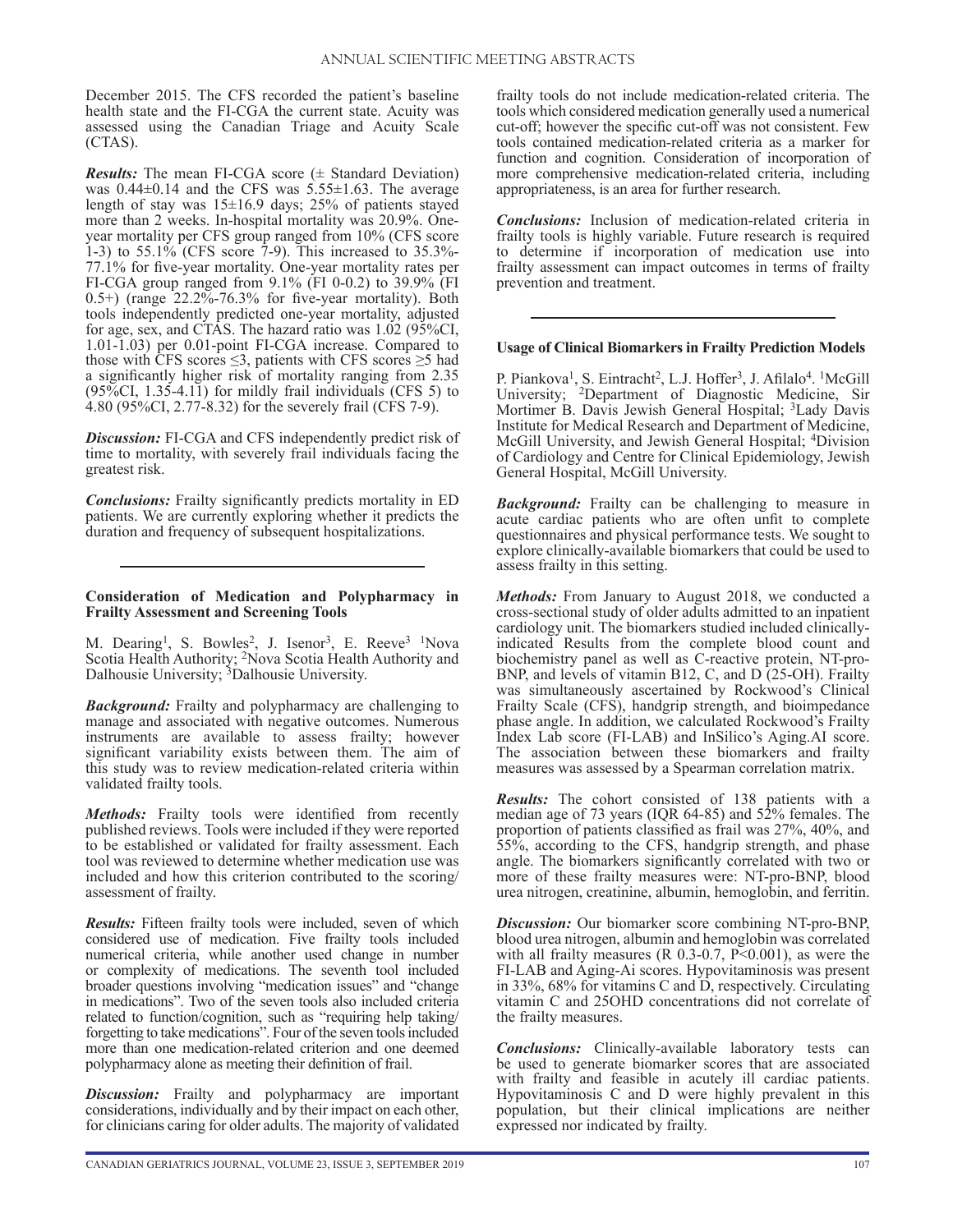## **Real-Time Auditory Feedback Induced Adaptation to Walking Among Seniors Using Heel2Toe Sensor: A Proof-of-Concept Study**

A. Abou-Sharkh<sup>1</sup>, K. Mate<sup>1</sup>, J. Morais<sup>2</sup>, N. Mayo<sup>3</sup>. <sup>1</sup>McGill University; 2Montreal General Hospital; 3McGill University Health Center Research Institute.

*Background:* Many seniors do not walk well enough to achieve a health benefit from walking. Evidence shows that gait training is effective in improving gait pattern but effects abate with cessation of training. During gait training therapists use a number of verbal and visual cues to place the heel first when stepping. This simple strategy changes posture from stooped to upright, lengthens the stride, stimulates pelvic and trunk rotation, and facilitates arm swing. These principles guided the development of Heel2Toe sensor that provides real-time auditory feedback for each 'good' step, in which the heel strikes first.

*Objective:* The objectives of this feasibility study of the efficacy potential for home use of the Heel2Toe sensor were to estimate changes in gait parameters after 5 training sessions and to identify pleasures and challenges with using the sensor.

*Methods:* A pre-post study, with a five-day training period in the person's residence, was carried out on a purposive sample of six seniors. Proportion of good steps, angular velocity at each step, and cadence, over a 2-minute period were assessed as was usability and experience.

*Results:* We found that the Heel2Toe sensor was feasible to use in the community setting with older adults and that they improved many gait parameters after only 5 training sessions with an average total training time of 73 minutes (range 43 to 114).

*Discussion:* Proportion of good steps and angular velocity improved without any detriment to cadence. All 6 participants showed longer duration of time spent in walking from the initial training days.

*Conclusions:* All participants showed improvement in proportion of good steps and angular velocity without any detriment to cadence, after a training ranging from 43 to 114 minutes. Duration of walking bouts also lengthened such that most participants could now meet physical activity guidelines. Coefficient of variation of angular velocity reduced, indicating higher consistency of stepping. Evidence of feasibility of the Heel2Toe sensor was demonstrated.

#### **Health & Aging Program Interdisciplinary Staff Education Survey: An Education Quality Improvement Initiative**

U. Ahmed. St. Joseph's Hospital.

*Background:* The purpose of the Education Committee is to monitor and review the educational activities that occur within the Program and to extract what quality improvements might be needed.

*Methods:* Using a survey and purposive sampling we conducted a review of health-care staff across the three sites of the Health and Aging Program at Horizon Health Network, Saint John NB.

*Results:* 126 surveys were completed, a response rate of 42% (38%; 32%; 31%, respectively)

*Respondents:* 78% nursing staff; 22% others including therapy staff and geriatricians. 42% currently engaged in continuing education opportunities. Case-based learning and case conferences were the most popular formats; followed by small group sessions, conferences, workshops and self-directed learning. One hour and half-day sessions were the preferred length of sessions (39-40%), followed by half hour sessions and full day (24-25%). Preferred time of day for learning sessions was the morning and evening. Weekdays were preferable over weekends. **Current attendance:** unit education (46%), workshops (31%), professional journals (29%), webinars (26%) and senior population education (24%). **Preference:** workshops (39%), conferences (35%), grand rounds (32%), seniors' education (30%), webinars (26%). **Enablers:** time, funding, cost free, cover, webinars, teleconferences, emails, events calendar. **Barriers:** lack of time, funding, staffing and childcare & costs.

*Discussion:* Interdisciplinary staff education improves team working in geriatrics practice, but achieving it is not easy. We sought to do that by getting the views of recipients.

*Conclusions:* Understanding the views of recipients is an essential first step to improving the quality of interdisciplinary staff education.

## **Common Typical Features of a Rare but Important Cause of Dementia**

U. Ahmed. St. Joseph's Hospital.

*Background:* Creutzfeldt-Jakob disease (CJD) is a rare progressive dementia syndrome.

*Methods:* Case studies of two patients presenting with features of Heidenhain subtype of sporadic CJD (sCJD).

*Results:* Case 1: A 57 year old man presenting with visual distortions and confusion followed by rapid cognitive and functional decline, total dependence and death within two months. Case 2: A 72 year old man presenting with visual and auditory hallucinations, impaired mood, cognitive and functional decline, left-sided visual field defect, motor apraxia and myoclonic jerks. EEGs showed periodic slow wave complexes; MRI brain scans showed restricted diffusion in the occipital lobes bilaterally and right frontal & parietal lobes. Brain autopsies (CJDSS, Ottawa) were consistent with sCJD.

*Discussion:* There are numerous subtypes of sporadic CJD. All are fatal and have no available treatment. The rate of CJD is 1-2 cases per million population in Canada but in ages 70-79 the rate is over 7 cases per million. We report two cases of the Heidenhain subtype characterized by visual disorders of unclear origin and signs of rapidly progressive dementia and death.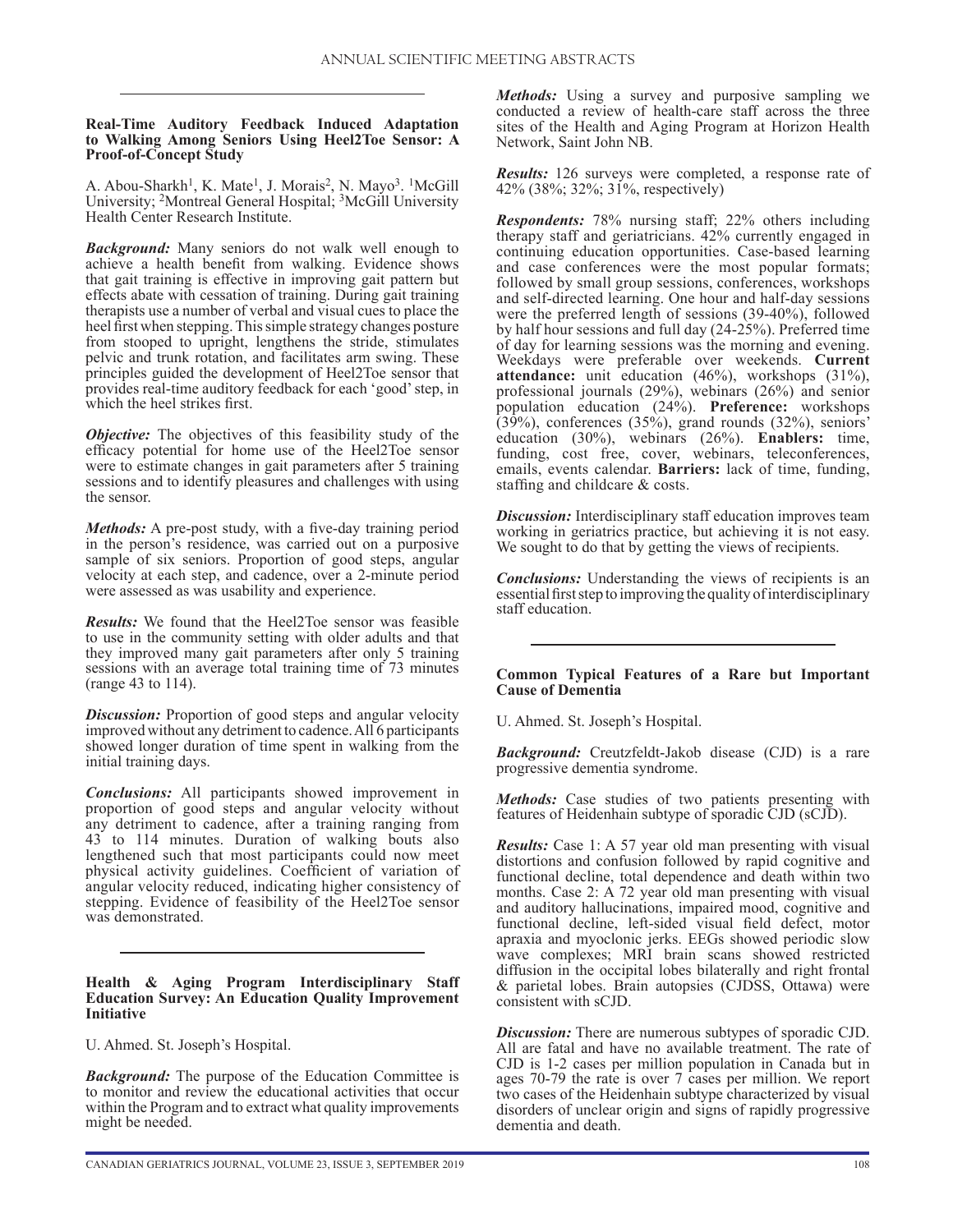*Conclusions:* Heidenhain type of sporadic CJD must be taken in to consideration in patients with visual disorders and signs of dementia.

#### **Outcomes with Biological Disease-modifying Anti-rheumatic Drugs (bDMARDs) in Older Patients Treated for Rheumatoid Arthritis**

R. Akter<sup>1</sup>, W. Maksymowych<sup>2</sup>, L. Martin<sup>1</sup>, D. Hogan<sup>1</sup>. <sup>1</sup>University of Calgary; <sup>2</sup>University of Alberta.

*Background:* Rheumatoid arthritis (RA) among older patients is common. Although treatment with biological disease-modifying antirheumatic drugs (bDMRADs) is recommended, older patients reportedly experience more adverse events (AEs). Using a patient registry we compared the relative effectiveness and associated AEs of bDMARDs in old (Group 1: 75+), young-old (Group 2: 65-74 years) and middle-aged (Group 3: 55-64 years) patients.

*Methods:* A retrospective cohort study utilizing the Alberta RAPPORT (Rheumatoid Arthritis Pharmacovigilance Program and Outcomes Research in Therapeutics) database was performed. We restricted our analyses to patients 55+ with RA seen between Jan 1, 2007 and July 31, 2009. Efficacy (based on Disease Activity Score) and AEs from the three age groups were compared. We performed an intention to treat analysis with chi-square testing for the significance of differences.

*Results:* There were a total 333 patients (70% female, 30% male) with 52, 125 and 156 patients from group 1, 2 and 3 respectively. Group 1 patients were more likely to experience an AE  $(p<0.05)$ . AEs in group 1 patients were more likely to be infectious  $(p< 0.05)$ , life threatening or severe  $(p<0.05)$ , cause of discontinuing treatment  $(p<0.05)$  and multiple  $(p<0.05)$  compared to the other two groups. The remission rate in group 1 was significantly higher than group 2 ( $p$ <0.05). Etanercept was the most commonly used drug in all age groups followed by adalimumab and infliximab.

*Discussion:* Risk of a significantly higher rate of AEs among older patients should be considered in treatment discussions. The better results found in those 75+ compared to those 65- 74 warrant further study.

*Conclusions:* Patients 75+ treated with bDMRADs for RA are at a significantly higher risk of AEs.

## **Educational Goal-Setting on an Inpatient Geriatric Medicine Rotation**

J. Alston<sup>1</sup>, D. Gandell<sup>2</sup>, E. Cheung<sup>1</sup>. <sup>1</sup>University of Toronto; <sup>2</sup>Sunnybrook Health Sciences Centre.

*Background:* Formal goal-setting has been shown to enhance performance and improve educational experiences. This project aims to describe: 1) the impact of a goal-setting process on learning experiences for medical residents, 2) the feasibility in terms of resources required, specifically time and personnel, 3) the learning goals residents created in terms of content and quality.

*Methods:* We initiated a standardized goal-setting process for all residents rotating through the Geriatric Medicine consultation service at Sunnybrook Health Sciences Centre. A goal-setting form was provided at the beginning of their rotation and reviewed at the end of the rotation. Residents were invited to complete an anonymous online survey to gather feedback. Using iterative quality improvement methodology, feedback from the survey Results: was incorporated into the goal-setting process. The goal setting process is ongoing with plans to increase survey response rate.

*Results:* Between March and December 2018, 7/26 (26.9%) residents completed the survey. Of the 7 respondents, 4 (57.1%) found the goal-setting process helped them gain more value from the rotation. Almost all, 6 (85.7%), felt that all rotations should incorporate structured goal-setting and 3 (42.9%) felt that a coaching session on how to meet goals would be helpful. Barriers included limited protected time for faculty to engage in coaching and difficulty assisting residents in achieving goals when no clinical opportunities arose. Further results will be available by May 2019, including adherence rates to the goal-setting process and a description and analysis of the goals selected.

*Discussion:* With the increased uptake of Competency Based Medical Education curricula, educational goal-setting may be a useful tool for enhancing competency.

*Conclusions:* Residents valued an educational goal-setting initiative. It may be improved by coaching around goals, which may be difficult without protected time.

**The Function of Care Management to Support Seniors Living in the Community with Combined Medical and Mental Health Concerns—A Multipronged Approach Involving Interprofessional Team, Monpharmacological Approaches and Navigational Support**

R. Arora, E. Kundid, A. Ali, G. Martin, J. Versloot. Trillium Health Partners.

*Background:* The Centre for Seniors' Medical Psychiatry at Trillium Health Partners is anchored in primary care for seniors over 65 living in the community with at least one chronic physical condition impacting function and co-occurring symptoms of depression or anxiety. Care Management is provided to seniors in the community for up to 16 weeks.

*Objective:* To review the function of care management to build patient resiliency and to improve health outcomes.

*Methods:* The model combines the function of care management with the philosophy of collaborative care. Partnership across the care continuum is used as the guiding principle to deliver person-focused care. Structured care management is offered by nurses and allied health team members trained in geriatrics and psychiatry. This includes comprehensive assessments, system navigation, symptom monitoring and treat to target using regularly scheduled evidence based rating scales, and a modified problem solving and behavioural activation psychotherapy (ENGAGE). Cases are presented weekly at Systematic Case Reviews (SCR), where the team including a geriatrician, a geriatric psychiatrist, and a primary care physician, review the cases and provide recommendations.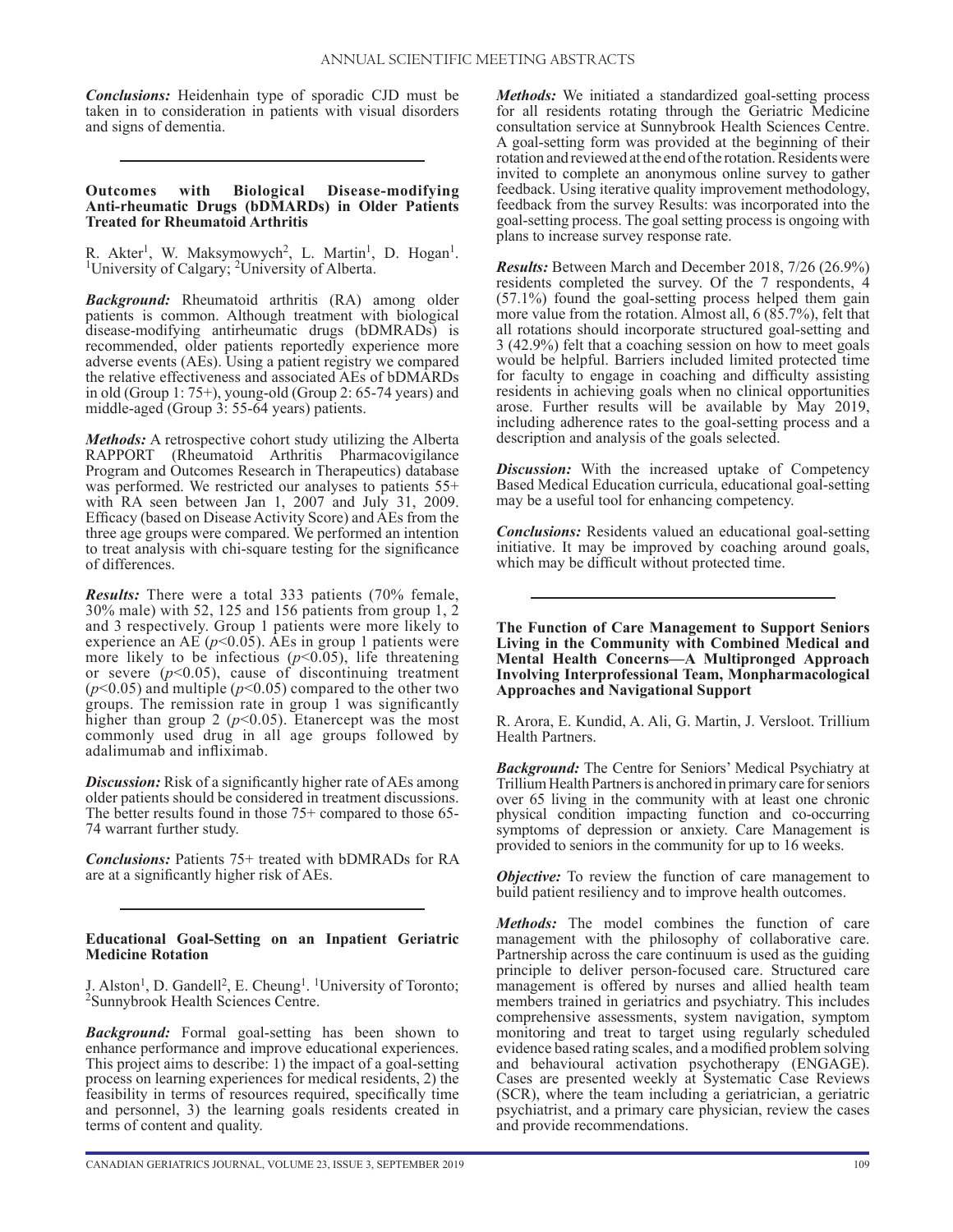*Results:* Treatment response and progress was monitored by the clinicians every two to three weeks either in person or over the phone based on client convenience. Rating scales were completed during every interaction. Appropriate referrals were made based on a needs assessment. Program satisfaction responses collected upon discharge indicated positive experiences with the care management model.

*Discussion:* Alliance with the community partners and other stakeholders has played a fundamental role on the clinical, organizational and the systems level in improving client outcomes and overall rating scores. The cases have remained under the care of primary care providers resulting in an efficient use of the specialists' time. Clients have reported high levels of satisfaction upon completion of the program.

*Conclusions:* An integrated multipronged care management approach to support seniors over the age of 65 has shown to be an effective means to efficiently manage their combined medical and mental health concerns.

#### **Chronic Diseases Among Seniors—Population-based Data from the Canadian Chronic Disease Surveillance System**

S. Bartholomew, C. Robitaille, S. Plebon-Huff. Public Health Agency of Canada.

*Background:* Recent statistics confirm that there are now more senior Canadians aged 65 and older than children and youth aged 15 years old or less. This increase in the aging population is reflected by the increasing number of seniors living with chronic conditions.

*Methods:* The Canadian Chronic Disease Surveillance System (CCDSS) collects data annually on more than 20 chronic conditions. Data sources are provincial and territorial physician billing claims and hospital discharge abstract records which are linked at the provincial and territorial level to health insurance registry records using a unique personal identifier. Where available, and specified by the case definition, data from prescription drug databases are also linked. Prevalence and incidence estimates for the most common conditions among seniors were calculated for the two oldest age groups (ages 65-79 and 80+). Trends and disaggregation by sex for these conditions will also be presented.

*Results:* In 2015-2016, among Canadian seniors 65-79— 60.3% had diagnosed hypertension with 85,940 new cases; 32.9% had diagnosed osteoarthritis with 61,840 new cases; 22.7% had diagnosed ischemic heart disease with 56,510 new cases; 25.4% had diagnosed diabetes with 53,110 new cases. Among Canadian seniors 80+: — 81.1% had diagnosed hypertension with 21,460 new cases; 50.2% had diagnosed osteoarthritis with 20,670 new cases; 39.5% had diagnosed ischemic heart disease with 28,250 new cases; 29.2% had diagnosed diabetes with 15,050 new cases.

*Discussion:* With the growth and aging of Canada's population, analysis of health data such as that provided by the CCDSS on Canadian seniors is essential to policy and program development.

*Conclusions:* The number of seniors living with a chronic condition is substantial. This highlights the possibility of seniors living longer with poorer quality of life. Disease management strategies will be increasingly important.

## **Screening for Older Inpatients at Risk for Long Length of Hospital Stay: Which Clinical Tool to Use?**

O. Beauchet, S. Fung, C. Launay, J. Chabot. McGill University.

*Background:* Screening for older inpatients at risk for long length of hospital stay is the first step of an effective hospital care plan. The study aims to examine and compare the association of the risk stratification level of 6-item brief geriatric assessment (BGA) and "Programme de Recherche sur l'Intégration des Services pour le Maintien de l'Autonomie" (PRISMA-7) with length of stay (LOS) in older adults admitted to a geriatric acute care ward.

*Methods:* Based on an observational retrospective cohort design 166 inpatients aged  $\geq$ 75 (75.3% women) admitted to a geriatric acute care ward of a University affiliated hospital were recruited. The risk stratification levels of 6-item BGA (low, moderate and high) and PRISMA-7 (low versus high) were calculated at baseline assessment. The LOS was calculated in number of days.

*Results:* Only 6-item BGA high-risk level was associated with a long LOS (Odd ratio=1.1 with *p*=0.028 and Hazard ratio=2.1 with *p*=0.004). Kaplan-Meier distributions showed that there was no significant difference for the delay of discharge to hospital between low and high-risk level with PRISMA-7 ( $p=0.381$ ), whereas the three 6-item BGA risk levels differed significantly (*p*=0.008), individuals with high-risk level being discharged latter compared to those with low  $(p=0.001)$  and moderate  $(p=0.019)$  risk levels.

*Discussion:* The 6-item BGA risk stratification may be useful to predict LOS in older inpatients admitted to acute care ward, older adults classified at high risk having a greater risk of LOS compared to the other risk levels. In contrast, PRISMA-7 failed to identify older inpatients with long LOS.

*Conclusions:* The 6-item BGA risk level stratification and not PRISMA-7 was associated with LOS, low-risk level being associated with short LOS and high-risk level with long LOS.

**Prediction of Unplanned Hospital Admissions in Older Community Dwellers Using the 6-Item Brief Geriatric Assessment: Results From REPERAGE, an Observational Prospective Population-based Cohort Study**

O. Beauchet<sup>1</sup>, K. Galery<sup>1</sup>, J. Chabot<sup>2</sup>, S. Dejager<sup>2</sup>, S. Bineau<sup>2</sup>, G. Berrut<sup>2</sup>, C. Launay<sup>1</sup>. <sup>1</sup>McGill University;<br><sup>2</sup>Nantes University Hospital.

*Background:* The 6-item brief geriatric assessment (BGA) provides a priori risk stratification of incident hospital health adverse events, but it has not been used yet to screen the risk of unplanned hospital admission in primary care older patients. This study aims to examine the association between the a priori risk stratification levels of the 6-item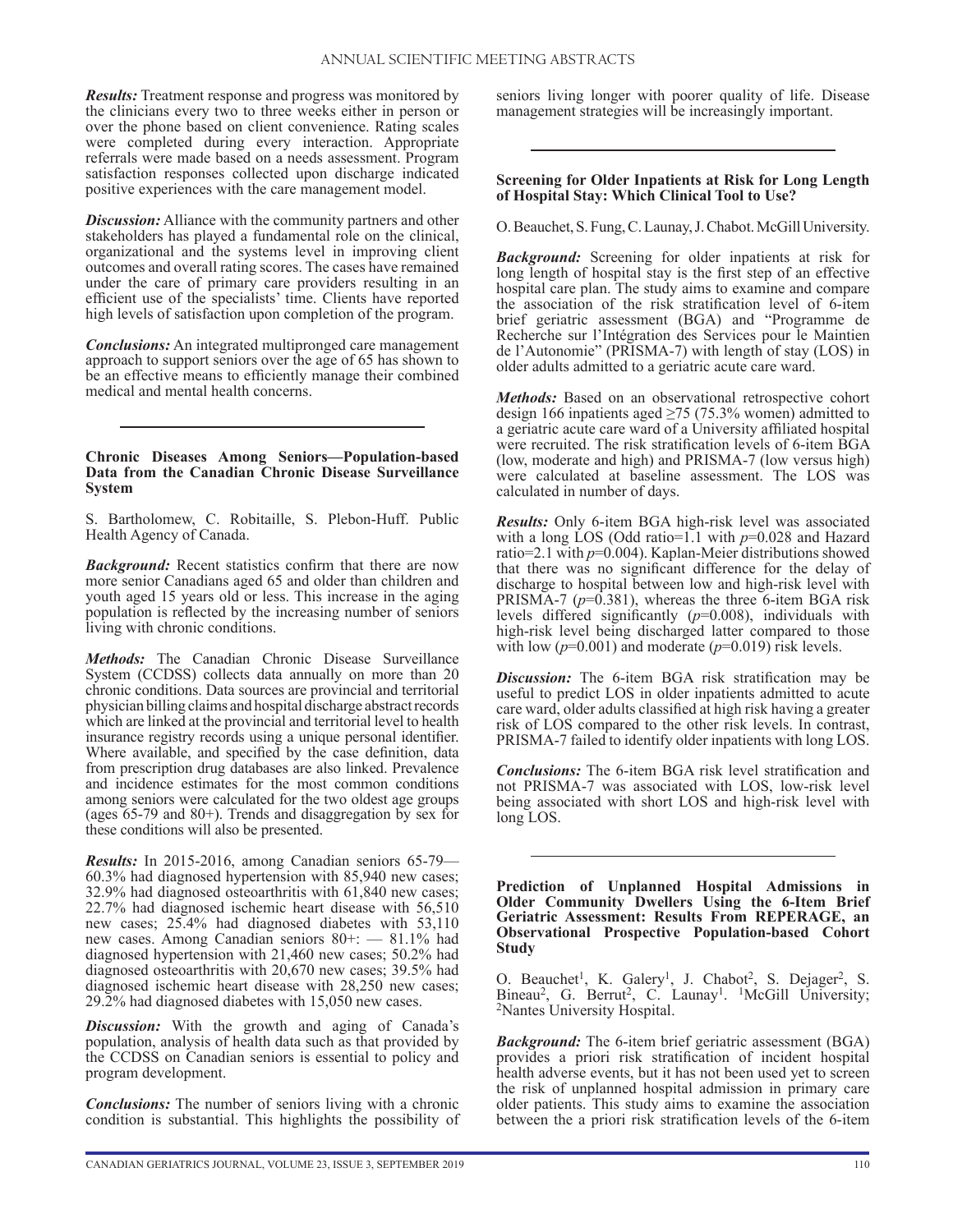BGA performed by general practitioners (GPs) and incident unplanned hospital admissions in older community patients.

*Methods:* Based on an observational prospective cohort design, 668 participants (mean age 84.7±3.9 years; 64.7% female) were recruited by their GPs during an index primary care visit. The 6-item BGA was performed at baseline assessment and provides an *a priori* risk stratification in three levels (low, moderate, high). Incident unplanned hospital admissions were recorded during a 6-month followup period.

*Results:* The incidence of unplanned hospital admissions increased with the risk level of the 6-item BGA stratification, the highest prevalence (35.3%) being reported with the high-risk level ( $p=0.001$ ). The risk for unplanned hospital admissions in the high-risk level was significant fully adjusted (Hazard ratio (HR)=2.81; *p*=0.035). The Kaplan-Meier's distributions of incident unplanned hospital admissions differed significantly between the three risk levels (*p*=0.002). Participants with a high-risk level were more frequently admitted to hospital than those in a low risk level (*p*=0.001). Criteria performances of all risk levels were poor, except the specificity of high-risk level that was 98.2%.

*Discussion:* The *a priori* 6-item BGA risk stratification was associated with incident unplanned hospital admissions in primary care older patients. However, its criteria performances were poor.

*Conclusions:* The results suggest that this tool is unsuitable for screening older patients at risk of unplanned hospital admissions in primary care setting.

## **Geriatrics in Germany in the Post-2003 DRG Era— Literature Review of Effects on Geriatric Care**

C. Bobrowski. AGAPLESION Diakonie Kliniken Kassel.

*Background:* German society is aging fast. Old-agedependency ratios in 2006/2015 were 28.9/32.0 (Canada 23.6/28.8). Hospital financing has changed by 2003/2004 because a DRG system was implemented. Statutory health insurance (SHI) may take hospitals into recourse for presumptively weak medical indications for geriatric care.

*Methods:* Literature search in MEDLINE using a defined query, in Deutsches Ärzteblatt (Journal of the German Physicians' Association), Google, Google Scholar, websites of societies Deutsche Gesellschaft für Geriatrie and Bundesverband Geriatrie (BVGERI). Review by author and selection pertinent to health services research, structure, quality—all not focusing on particular diseases.

*Results:* We identified 15 peer reviewed papers, one SHI report and the BVGERI whitepaper. There are three sectors: Inpatient acute care with early rehabilitation (ACER), rehabilitation clinics (REHC), outpatient geriatrics. ACER beds have increased by 33.8% from 2007 to 2013. ACER beds per 10,000 inhabitants aged 65+ varied by province (Länder) from 5 to 29, average (SD) 15.94 (5.87), median 16. Ratio of ACER cases to total inpatient acute care cases is reported between 1.4% to 1.7%. Unrealistically assuming that all geriatric patients have been identified for ACER and  $\overline{I}$ or REHC care, an increase of cases by 2025 is estimated as 25.4%/22.4%. 88% of ACER hospitals are reachable within 30' by car. SHI recourse frequency is anecdotally reported as 20% to 30%, resulting in monetary shortfall if successful. Of all 406 ACER hospitals, 325 (80.0%) are BVGERI members, thus participating in quality measurement.

*Discussion:* Growth has been fast since 2003, but there are insufficient data to assure that needs for 2025 and beyond are addressed adequately. Quality measurements are established but voluntary. Reimbursement is an area of ongoing conflict.

*Conclusions:* Complexities of reimbursement and political planning may impede innovative solutions which are needed soon.

## **Antipsychotic Stewardship: A Stepping Stone to Addressing Responsive Behaviours in Older Adults**

D. Brown<sup>1</sup>, J. Contreras<sup>2</sup>, M. Norris<sup>1</sup>, D. Gandell<sup>1</sup>, R. Jaunkalns<sup>1</sup>, B. Liu<sup>2</sup>. <sup>1</sup>Sunnybrook Health Sciences Centre, University of Toronto; <sup>2</sup>Regional Geriatric Program of Toronto, Sunnybrook Health Sciences Centre, University of Toronto.

*Background:* In hospital, older patients with dementia or delirium may exhibit behaviours, necessitating pharmacological intervention in certain circumstances. Evidence to guide appropriate use of antipsychotics in older patients is not robust and as a class, antipsychotics have significant adverse effects. Our objective was to implement and evaluate an antipsychotic stewardship program with the aim of optimized, appropriate use of neuroleptics for responsive behaviours in older patients in acute care.

*Methods:* We reviewed patients (>70 years) who had antipsychotics ordered on 3 acute care units. Stewardship activities included: review of the chart and assessment of the patient; determination of the antipsychotic effect on the target behaviour; ensuring appropriate assessment and investigations; determining if the antipsychotic was necessary; the appropriate drug and dose ordered; reinforcing the use of non-pharmacological interventions with the interprofessional team and ensuring that the patient's response was monitored.

*Results:* 120 patients were reviewed, mean age 82 years. Quetiapine and Haloperidol were the most frequently ordered antipsychotics at 43% and 41% of orders, respectively. We discontinued or decreased antipsychotics in 64% of orders. We increased awareness of appropriate dosing for prescribers and created a positive impact on delirium awareness with the interprofessional team. We have developed webbased educational tools for antipsychotic dosing and nonpharmacological strategies for responsive behaviours.

*Discussion:* Our support for non-pharmacologic strategies for behaviour management as an alternative or adjunct to antipsychotic use has helped to embrace interprofessional team functioning in addressing responsive behaviours in older patients. In addition, a plan for further antipsychotic stewardship implementation is being developed to assist with spread and sustainability throughout acute care.

*Conclusions:* Antipsychotic stewardship is a valuable opportunity for engaging the interprofessional team with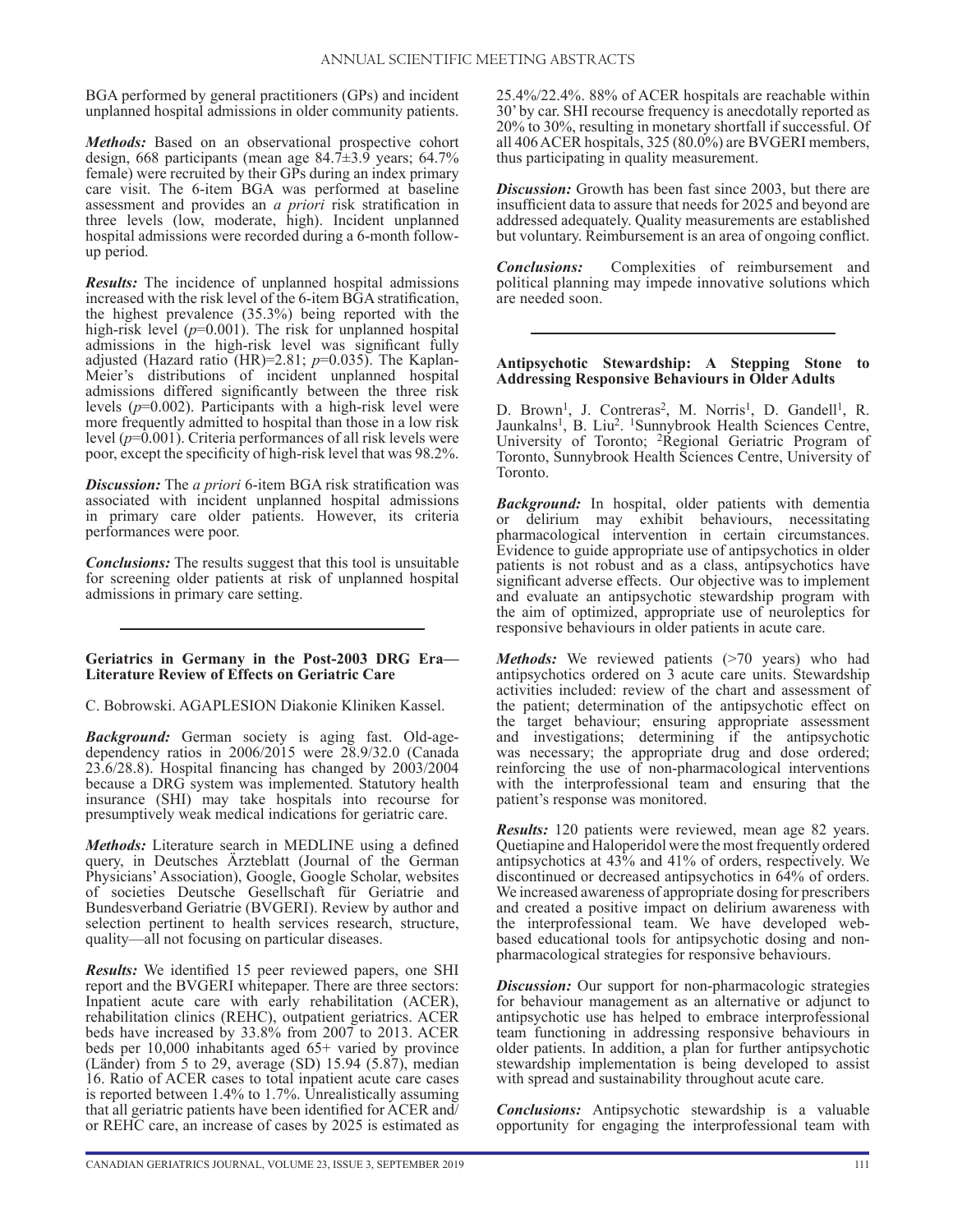appropriate management of responsive behaviours in older patients in acute care.

## **What is Planned for Phase 2 of the CCNA (Canadian Consortium on Neurodegeneration in Aging)?**

H. Chertkow<sup>1</sup>, M. Borrie<sup>2</sup>, K. Rockwood<sup>3</sup>, H. Feldman<sup>4</sup>, V. Whitehead<sup>5</sup>, J. Rylett<sup>2</sup>, K. McGilton<sup>1</sup>, S. Black<sup>1</sup>, M. Masellis<sup>1</sup>. <sup>1</sup>University of Toronto; <sup>2</sup>Western; <sup>3</sup>Dalhousie; <sup>4</sup>UCSD; <sup>5</sup>Lady Davis Institute.

*Background:* From 2014-2019, CCNA developed a cohesive community of dementia researchers in Canada, funded by CIHR plus partners to establish teams, platforms, and crosscutting programs. The application of CCNA for a Phase  $2(20\overline{1}9-20\overline{2}4)$  was successful, and a five year 46 million dollar program is now beginning. We will review the major planned activities for the next five years.

*Methods:* The Phase 2 application was assessed, along with the Background: meetings and workshops that led to the proposal.

*Results:* After consultation with the Scientific Advisory Board, partners, Research Executive, and members, an ambitious plan was put forward for the next five years. There will be 19 teams under the themes of Basic mechanisms of dementia, treatment, and improvement of Quality of Life for people with dementia. Prevention will be stressed, both within the teams and with establishment of CAN-Thumbs UP, a national dementia prevention platform. A search for subgroups of dementia and personalized therapy will be carried out within the national cohort of NDD subtypes called COMPASS-ND, wherein over 2000 subjects with NDD (and normal controls) will be recruited and followed longitudinally. Data analysis of COMPASS-ND will be carried out. Treatment interventions will be piloted and the pilot Results: evaluated in Phase 2. Cross-cutting programs will carry out Knowledge Translation, Training, Women Sex and Gender, Inclusion of people with dementia and their caregivers, and ELSI (Ethical, Legal, and Social aspects of dementia research). A special group within three teams will focus on dementia stigma.

*Discussion:* This national initiative brings together 310 Canadian scientists working in the realm of dementia research.

*Conclusions:* The Phase 2 of CCNA will be ambitious, novel, and bold, and holds the promise of making significant progress towards treatment and prevention of dementia.

#### **The Frequency and Quality of Delirium Documentation in Discharge Summaries**

V. Chuen<sup>1</sup>, A. Chan<sup>1</sup>, S. Alibhai<sup>2</sup>, V. Chau<sup>2</sup>. <sup>1</sup>University of Toronto; 2University Health Network, Mount Sinai Hospital, University of Toronto.

*Background:* Hospitalized older adults are susceptible to developing delirium, which is associated with poor outcomes. Detailed documentation is therefore important for ensuring adequate follow-up care after hospitalization. Previous studies demonstrated that only 3-14% of cases

CANADIAN GERIATRICS JOURNAL, VOLUME 23, ISSUE 3, SEPTEMBER 2019

have it documented in their discharge summaries. Our study characterized both the 1) frequency and 2) quality of delirium documentation in discharge summaries.

*Methods:* In this multi-center retrospective chart review, we identified patients aged  $\geq 65$  years with delirium admitted under a medical or surgical service using CHART-DEL, a validated delirium screening tool. We then evaluated the quality of delirium documentation in their discharge summaries using a framework created by the Joint Commission: Accreditation, Health Care, Certification (JCAHO). We used Chi-square tests to examine differences in documentation rates between medical and surgical specialties.

*Results:* 1291 patient charts were screened, of which 112 had delirium  $(8.7%)$ . Seventy percent of cases contained "delirium" or a related term in their discharge summaries. This was not statistically significantly different between surgical ( $n=51$ ) and medical ( $n=61$ ) specialties ( $p=0.22$ ). However, documentation quality was lower in surgical vs. medical specialties, notably in including delirium work-up (23% vs. 58%, *p*<0.001), causes (36% vs. 71%, *p*<0.001), treatment (38% vs. 67%, *p*<0.01), medication changes (44% vs. 100%, *p*<0.001), and follow-up plans (30% vs. 88%, *p*<0.002).

*Discussion:* The quality of delirium documentation varied across specialties. Further studies investigating the impact of documentation on patient outcomes will elucidate which elements of the JCAHO framework should be included in discharge summaries.

*Conclusions:* Frequency of delirium documentation is higher than previously reported. However, the quality of documentation remains subpar and highlights the need for further education around delirium documentation.

## **A Scoping Review on the Clinical Frailty Scale**

S. Church<sup>1</sup>, E. Rogers<sup>2</sup>, E. Squires<sup>3</sup>, K. Rockwood<sup>4</sup>, O. Theou4. 1Dalhousie University, Department of Medicine; 2Dalhousie University, Division of Geriatric Medicine; 3Dalhousie University/Nova Scotia Health Authority; 4Division of Geriatric Medicine, Dalhousie University/Nova Scotia Health Authority.

**Background:** Frailty is increasingly recognized as an important construct with health implications for older adults. The Clinical Frailty Scale (CFS) is a clinical judgementbased frailty tool that is valid, reliable and easy to administer. The CFS evaluates specific domains including comorbidity, function and cognition to generate a frailty score ranging from 1 (very fit) to 9 (terminally ill). The aim of this scoping review is to identify and document the nature and extent of research evidence related to the CFS.

*Methods:* We performed a comprehensive literature search to identify original studies that used the Clinical Frailty Scale. Medline OVID, Scopus, Web of Science, CINAHL, PsycINFO, Cochrane Library and Embase were searched from January 2005 to March 2017. Articles were screened by two independent reviewers. Data extracted included publication date, setting, demographics, purpose of CFS assessment, and outcomes associated with CFS score.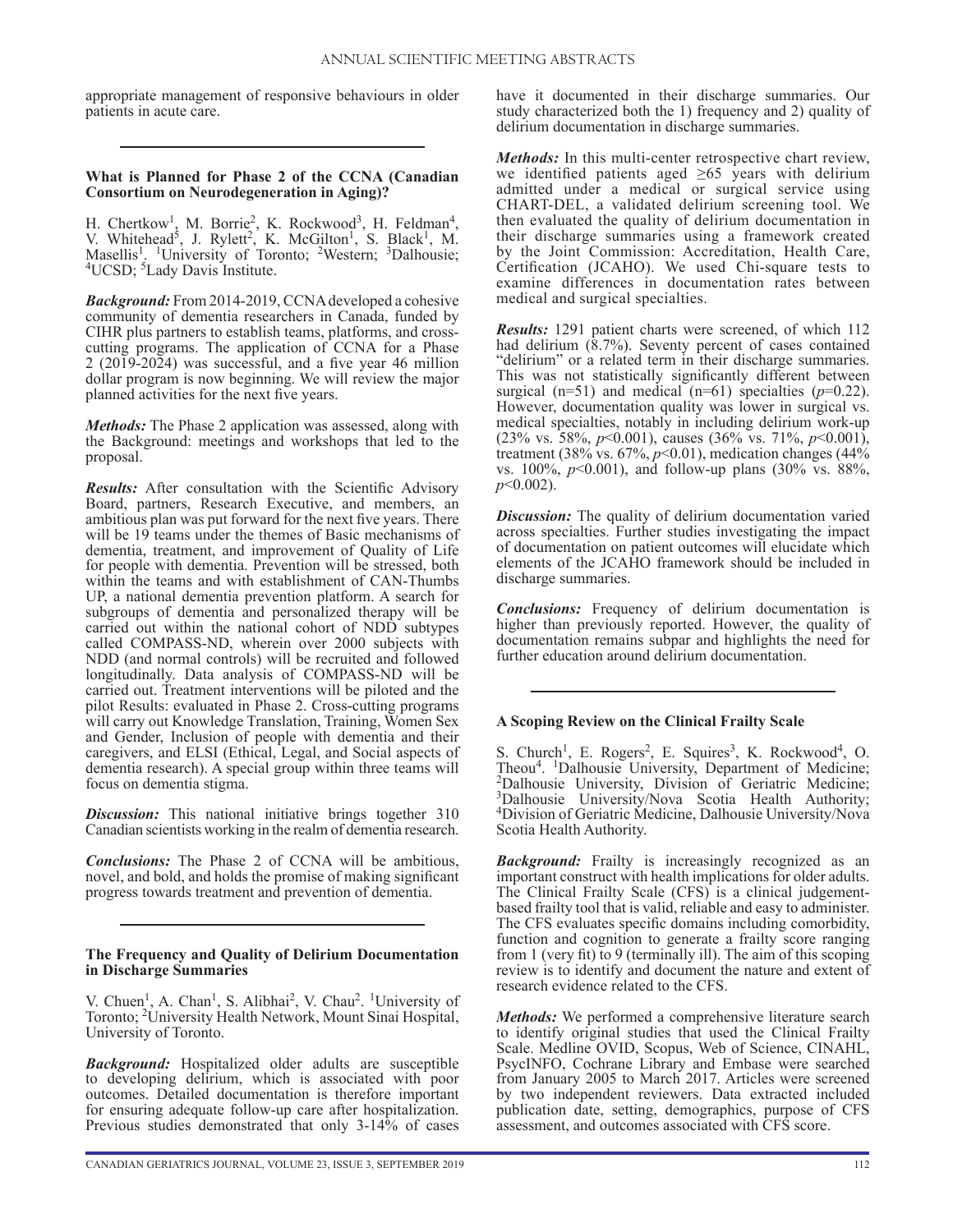*Results:* Our search yielded 1,688 articles and 183 studies were included. Overall, 62% of studies were conducted after 2015 and for 63% of the studies CFS was measured in hospitalized patients. The association of the CFS with an outcome was examined 526 times; CFS was predictive in 74% of the cases. Mortality was the most common outcome examined with CFS being predictive 87% of the time. CFS was associated with comorbidity 73% of the time, complications 100%, length of stay 75%, falls 71%, cognition 94%, and function 91%. The CFS was associated with other frailty scores 94% of the time, demonstrating the scale's validity.

*Discussion:* This scoping review revealed that the CFS has been widely used in multiple contexts for a variety of research purposes.

*Conclusions:* The association of CFS score with clinical outcomes highlights its utility in the care of the aging population.

#### **First and Second Year Medical Students' Attitudes Towards Physical Activity and Its Role in Medical Practice**

A. Colborne, P. Fenwick, L. Cahill, O. Theou. Dalhousie University.

*Background:* Lack of education and training presents a major barrier to physicians' prescription of physical activity (PA) to patients, despite the increasing evidence of its role in improving long-term health. The purpose of this study was to determine Dalhousie University first and second-year medical students' attitudes towards PA in medical practice, their perceived learned body of knowledge, and their satisfaction with how these are aligned within the curriculum.

*Methods:* An online questionnaire (the Nutrition and Physical Activity Education Questionnaire, [NPAEQ]) was administered to 220 first and second-year Dalhousie University medical students. The NPAEQ comprised 11 questions related to physical activity, assessing three domains: attitudes, perceived learned knowledge, and satisfaction.

*Results:* Overall, 125 students responded to the survey, with a response rate of 56%. Attitude-related responses showed high agreement when it came to the positive influence of counselling (97.6%) and the physician's role in patients' physical activity (88%). Students perceived their learned knowledge to be high, particularly in understanding of basic concepts (88%). Participants who had previous PA education reported significantly higher agreement (73.2-95.1%) compared to those without (59.5-84.6%), (*p*=0.002-0.032). In assessing satisfaction, 42.4% felt that the PA component of the curriculum would not fully prepare them for their careers as physicians.

*Discussion:* First and second-year Dalhousie medical students feel strongly that physical activity is an important aspect of medical care, and physicians play a role in influencing patients' PA levels. Respondents believe they have a good understanding of a variety of concepts, but low agreement in terms of curriculum satisfaction suggests lack of PA education and integration.

CANADIAN GERIATRICS JOURNAL, VOLUME 23, ISSUE 3, SEPTEMBER 2019

*Conclusions:* PA education can be further improved to diminish the knowledge gap and better prepare students for their future careers as physicians, while improving patients' health outcomes.

## **I Don't Want to Visit Grandma: Gerontophobia and Gothicism**

Krista Collier-Jarvis, Jasmine Mah. Dalhousie University.

*Background:* "Population ageing is poised to become one of the most significant social transformations of the twenty-first century." It is important to recognize that gerontophobia, the irrational fear of older people, is widespread and prevalent. Prejudices against the elderly have been shown to reduce effective care delivery, influence psychological and medical profiling, impact mental health, reduce wellbeing, and produce self-fulfilling prophecies.

*Methods:* A scoping literature review was conducted using both medical and humanities databases to identify gerontophobia in gothic media and to examine how gothic media perpetuates the fear of aging.

*Results:* The review identified 15 papers and 21 media examples discussing gerontophobia and gothicism. Common themes that emerged included generational conflicts disadvantaging older persons, social vulnerability of the elderly, non-natural deaths, and the frailty phenotypes of weakness, cognitive dysfunction, physical dependence, malnutrition, and unattractiveness. Data collection is ongoing.

*Discussion:* Gerontophobia is one of the most tolerated prejudices in media. Gothicism is the ideal lens for identifying and interrogating society's fear of aging because gothicism is informed by "the poetics of terror" and highlights aspects of dominant culture that are feared and repressed. Gothic narratives are guilty of representing a dearth of healthy, living senior characters and an abundance of monstrous bodies representing gerontophobia. For example, when the young, handsome vampire Lestat is killed in Interview with the Vampire, he rapidly ages, depicting the frailty phenotypes listed above. As his skin grows white and skeletal, the music suddenly changes, and Claudia--originally smiling- expresses signs of fear. Fear of Lestat is therefore intimately tied to his body representing signs of aging.

*Conclusions:* Gerontophobia appears frequently in popular gothic media and should be considered when addressing normalization and stigmatization of the elderly.

#### **Walking Performance Decline Across the Cognitive Spectrum in a Clinical Setting**

S. Cullen<sup>1</sup>, M. Borrie<sup>1</sup>, S. Carroll<sup>2</sup>, M. Montero-Odasso. <sup>1</sup>Western University; <sup>2</sup>St. Joseph's Healthcare London.

*Background:* Gait performance decline is associated with increased cognitive impairment. Recently, poor dual-task gait (walking while performing a cognitively demanding task) has been linked to progression to dementia in mild cognitive impairment (MCI). However, gait performance across the cognitive spectrum has not previously been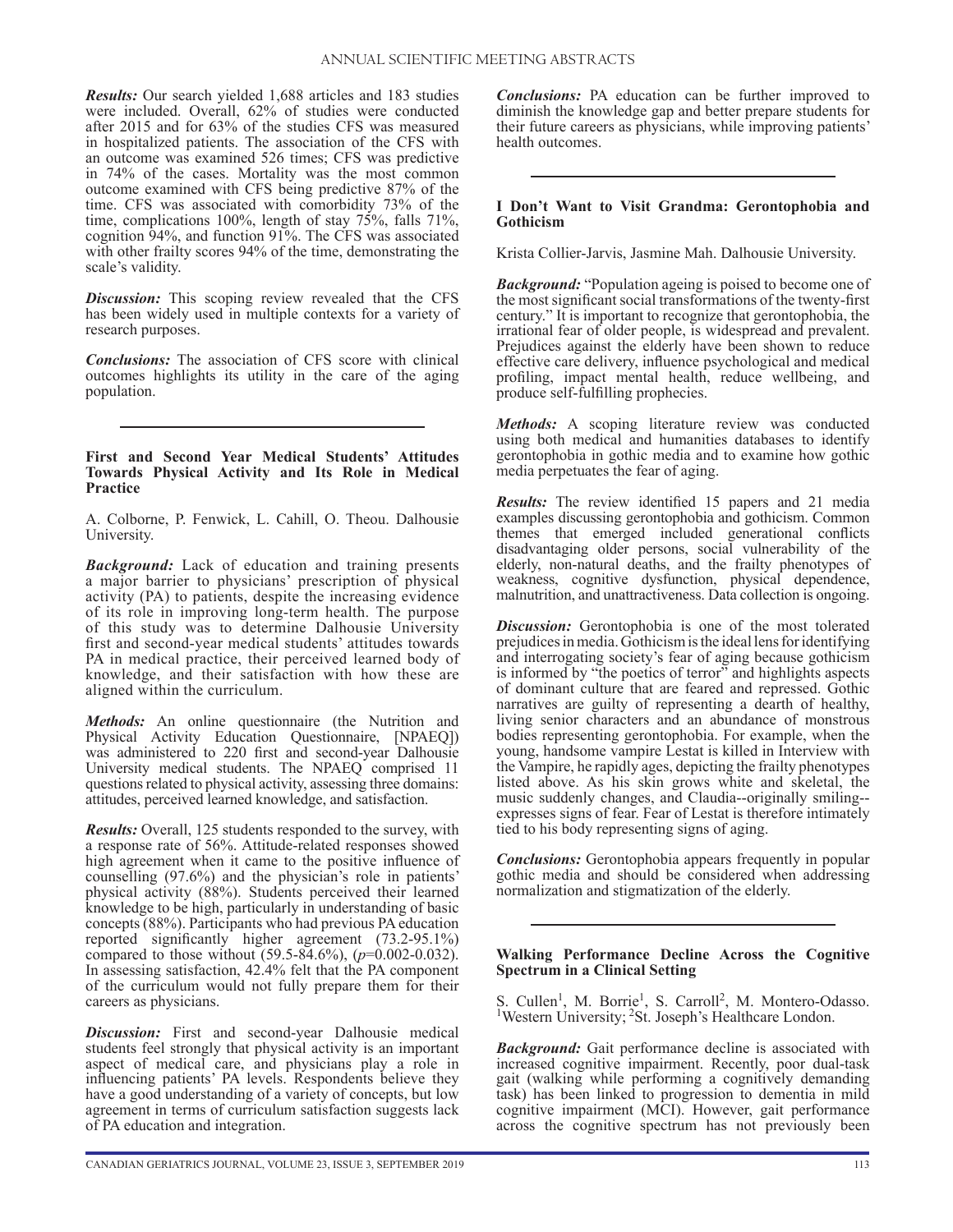studied in a clinical setting. The purpose of this study was to examine whether patients from a memory clinic show differences in usual and dual-task gait speed and dual-task cost (DTC) based on cognitive diagnosis.

*Methods:* Patients in the Aging Brain Memory clinic (London, ON) were timed over a six-meter path marked on the floor with a stopwatch. Patients were asked to perform a usual gait walk and three dual-task gait walks: counting backwards by ones, naming animals and counting backwards by seven (serial sevens) out loud. One-way ANOVA was performed to evaluate associations between gait speed and DTC across groups.

*Results:* Two-hundred four patients with subjective cognitive impairment (SCI; n=47), MCI (n=81), or dementia  $(n=76)$  were assessed. Performance in usual  $(p<0.001)$ and dual-task gait speed (counting gait  $p<0.001$ ; naming animals  $p<0.001$ ; serial sevens  $p=0.012$ ) decreased across the spectrum of cognitive impairment. Dementia group had significantly higher DTC in both counting gait  $(p=0.004)$ and naming animals  $(p=0.009)$  conditions compared with patients with SCI and MCI, who had statistically similar DTC in all conditions.

*Discussion:* Dual-task gait performance significantly declined across the cognitive spectrum in a clinical setting. These results confirm in a clinical setting the previously described relationship between gait performance and cognitive impairments.

*Conclusions:* Our results support the use of a simple gait test as an aid to differentiate cognitive profiles. Further studies may determine if incorporating dual-task gait testing in clinics can help predict future cognitive decline.

**Aging without a Place to Call Home: Comprehensive Review with a Systematic Approach on Pathways into Homelessness for Older Adults**

L.R. Cuthbertson<sup>1</sup>, K. Stajduhar<sup>2</sup>, D. Cloutier<sup>2</sup>. <sup>1</sup>University of British Columbia; 2University of Victoria, Institute on Aging & Lifelong Health.

*Background:* Homelessness in Canada and internationally is expected to rise among older adults as a result of population aging. Older homeless adults represent an invisible group, highlighting the need for improved understanding of their pathways into homelessness.

*Methods:* A comprehensive review of the literature, using a systematic approach, was conducted to identify studies on persons over 50 years of age and pathways into homelessness. MEDLINE and AgeLine databases were searched from 1999- 2018 using extensive search terms. 72 abstracts were reviewed, with a final 16 articles identified and confirmed by three authors to meet the pre-defined inclusion and exclusion criteria.

*Results:* Five themes emerged from the literature: (1) Two distinct pathways into homelessness, (2) Personal factors, (3) Precipitating events, (4) Unique population characteristics, and (5) Service challenges and barriers.

*Discussion:* A distinction was found between older adults experiencing homelessness for the first time in late life and those with prior experiences with homelessness. Among both groups there was a high burden of health problems, mental health problems, and substance use. Precipitating events, including the death of a loved one, disputes with a landlord or neighbour, or loss of employment, were found to destabilize vulnerable older adults and increase susceptibility to homelessness. Lack of appropriate formal services and barriers to their access, such as outdated inclusion criteria and unwelcoming prior experiences, were described.

*Conclusions:* Diverse population characteristics and varying definitions for aging and homelessness created methodological challenges in this review. Further research is needed to understand differing service needs for older adults who become homeless in late life compared to those who have been chronically homeless.

## **A Needs Assessment for the Implementation of a Geriatric Medicine Online Education Program**

A. Day, K. Ng, E. Wong, V. Chau. University of Toronto.

*Background:* To evaluate the geriatric medicine educational needs of core internal medicine residents prior to the creation of an online resource.

*Methods:* Internal medicine residents from University of Toronto completed an online survey, which was complemented by an online survey of local staff geriatricians to address any unperceived needs.

*Results:* Twenty-five percent (n=57) of residents and 30% (n=19) of staff geriatricians responded to the survey. The majority (n=51) preferred the educational resource to be online, and 83 percent (n=47) reported that they would likely use such a resource in the future. Topics most commonly rated as "poorly understood" included frailty, functional decline, determining capacity, and depression. Internal medicine residents indicated a strong preference for material to be organized using a Royal College oral examination style approach  $(88\%; n=50)$  and for content to make use of bulleted summaries (53%; n=30). Only 15 to 19 percent of students requested animation, video, or slideshows.

*Discussion:* The survey results encourage more emphasis on teaching materials related to frailty, functional decline, determining capacity and depression. Despite some recent trends of focusing new online materials around technologically enhanced formats (i.e. animation, video, and online slideshows, etc.), both students and staff geriatricians reported that they actually preferred learning from case scenarios presented in the format of the Royal College oral examination, and they also preferred simple point-form summaries.

*Conclusions:* This needs assessment identified topic areas and content delivery format that suit the needs of internal medicine residents developing their geriatric medicine skills.

**Self-referral for Cognitive Study Enrollment: An Advertising-based Recruitment Strategy for Participants with Early Cognitive Decline**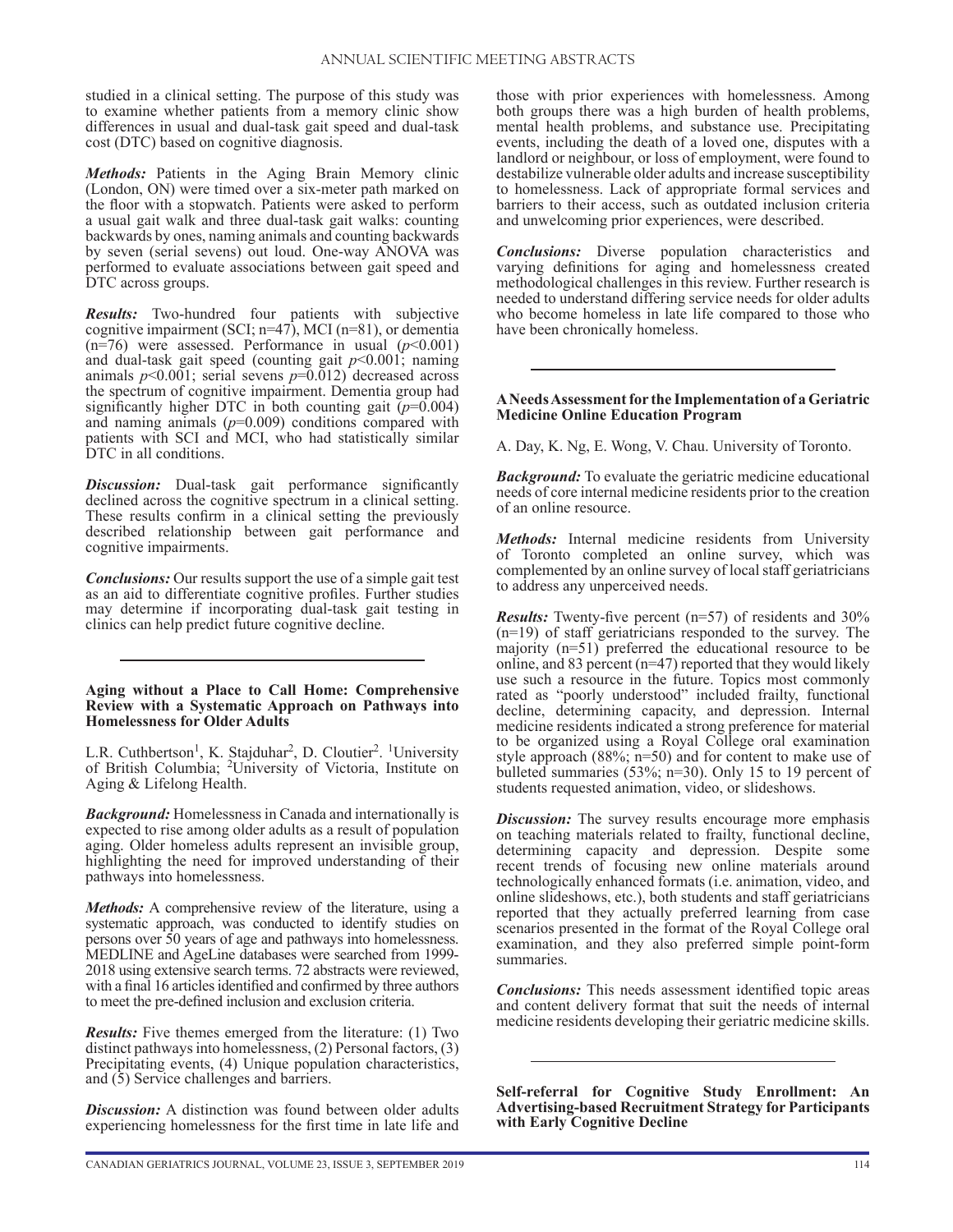J. Dubé<sup>1</sup>, J. Truemner<sup>1</sup>, S. Best<sup>1</sup>, P. Sargeant<sup>2</sup>, M. Borrie<sup>2</sup>. <sup>1</sup>Lawson Health Research Institute; <sup>2</sup>Western University.

*Background:* Recent randomized control trials and observational studies for cognitive impairment are seeking participants with early cognitive decline. The Case Finding Study, initiated in 2009, utilizes self-referral to identify and evaluate potential research participants for cognitive studies based on self-identified memory concerns.

*Methods:* Advertisements around London, Ontario, promoted the opportunity for participation in these studies. Inclusion criteria were subjective memory concerns, age  $\geq 55$ years old, and an interest in cognitive research. Exclusion criteria involved history of stroke or unmanaged depression. Participants' cognition, mood, and activities of daily living were assessed in-person by a research coordinator using clinical neurocognitive screening tools including the MoCA. A geriatrician determined a clinical suspicion of subjective cognitive decline (SCD), mild cognitive impairment (MCI), dementia, or "other condition". Longitudinal follow-up, every 1-2 years, was offered with tests sent to their family doctor. Participant demographics and study enrollment were analyzed retrospectively using t-tests, ANOVA, or chisquare analysis.

*Results:* Since 2009, 203 of 270 (75%) respondents presented for baseline in-person assessment. 95 participants (47%) were assessed as having SCD, 90 participants (44%) had MCI, and 18 (9%) had dementia. To date, 61 participants (30%) enrolled in cognitive studies, while 11 participants (5%) did not meet study screening criteria and 135 participants (65%) have not yet screened for additional studies.

*Discussion:* The Case Finding Study successfully identified motivated candidates for cognitive studies from the community and connected them to cognitive research opportunities. Limitations of this study included unavailable study enrollment records which may have understated participant study enrollment.

*Conclusions:* This approach facilitates study recruitment for participants with SCD and MCI, and provides for ongoing monitoring of potential participants' cognition and interest in a particular type of research study.

## **User Feedback of Electronic Medication Adherence Products for Older Adults: A Qualitative Analysis**

S. Faisal<sup>1</sup>, J. Ivo<sup>1</sup>, A. McDougall<sup>2</sup>, J. Bauer<sup>3</sup>, S. Pritchard<sup>3</sup>, F. Chang<sup>1</sup>, T. Patel<sup>1</sup>. <sup>1</sup>University of Waterloo School of Pharmacy; <sup>2</sup>University of Waterloo; <sup>3</sup>Centre for Family Medicine Family Health Team.

*Background:* Medication management among older adults continues to be a challenge, and has led to the development of innovative electronic medication adherence aids to resolve this concern. The aim of this study was to examine user experience, with particular emphasis on features, usefulness of and preference for particular medication adherence aids.

*Methods:* Older adults, health-care providers and caregivers tested the usability of 22 electronic medication adherence products. After testing 5 different products, participants were invited to participate in a one-on-one

interview focused on examining the features, usefulness, preference for and recommendations of products tested. The interviews were audio-recorded, transcribed and analyzed using exploratory inductive coding to generate themes related to use of these products. The first interview was independently coded by two researchers and codes matched to ensure consistency in coding. A 78.5% interrater reliability was found between 2 researchers analyzing the first 13 interviews, after which a single researcher analyzed the remaining interviews.

*Results:* Of the 37 participants who participated in the interviews, 21 (56.8%) were older adults, 5 (13.5%) were caregivers and 11 (29.7%) were health-care providers. The themes and sub-themes generated from the qualitative analysis include functionality (sub-themes: usability, simplicity, portability, modernity and accessibility), safety, storage capacity, affordability and behaviour (frustration, peace of mind, privacy and comfort).

*Discussion:* Providing older adults with medication aids that enable independent medication management is of significant importance. Functionality and storage capacity are important considerations when developing electronic medication adherence for older adults.

*Conclusions:* Older adults, caregivers and health-care professionals prefer medication adherence products to be simple, safe to use, portable, with easy to access medication compartments and adequate storage capacity.

## **Factors Predicting Health Care Utilization in a Sexstratified, Older Adult Population**

C. Faulkner<sup>1</sup>, S. Bronskill<sup>1</sup>, L. Rosella<sup>1</sup>, N. Stall<sup>1</sup>, R. Savage, L. Zhu, D. Manuel<sup>2</sup>, P. Rochon<sup>1</sup>. <sup>1</sup>University of Toronto; <sup>2</sup>University of Ottawa.

*Background:* Health and wellness are common goals for most older women and men as they age. As such, individuals aim to be low-cost users (LCU) of the health care system as this is a group that uses fewer health services, which may reflect better health and wellness. Given that LCU are potentially aging optimally, this study examines the health profiles of women and men who are LCU, and identify any gender-based differences for a range of sociodemographic, clinical, and behavioural health factors.

*Methods:* This study includes community-dwelling Ontarians aged 65 years and over, who are identified as LCU using health administrative data from IC/ES between 2005- 2012 that were linked to self-reported data from four cycles of the Canadian Community Health Survey (CCHS). For each gender, we describe the frequencies of and associations between potentially modifiable health factors and cost use.

*Results:* In a sample of 32,631 adults, 65 and older (55% women), low-cost status is strongly associated good selfreported physical health, mental health, and life satisfaction. Similar trends are seen with food security, exercise, among many. When stratified by gender, new associations emerge: life satisfaction, overweight BMI, and living with others has greater significance in men, whereas food security, community belonging, and higher diet scores only show significance in women.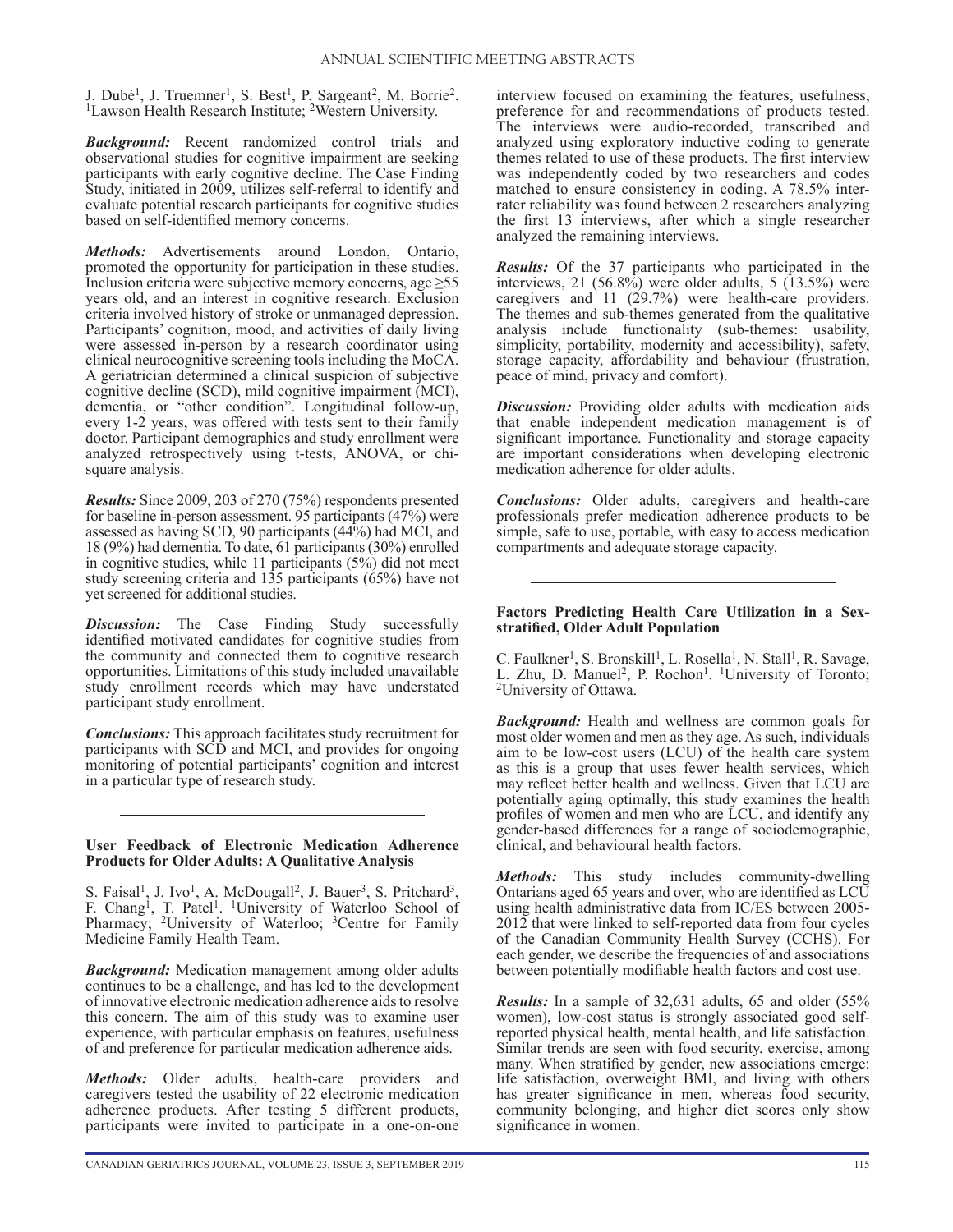*Discussion:* Strong gender-specific associations between an individual's cost-use and food security, the intensity of exercise, or life satisfaction, among other factors, highlight ideal targets for policymakers and clinicians.

*Conclusions:* On a large scale, this study demonstrates the nuanced effect that certain behaviours and traits have on the health-care usage of older women and men, a proxy to evaluate their health status.

## **Medical Students' Perceptions of Nutrition in Medical Education and Future Practice**

P. Fenwick<sup>1</sup>, A. Colborne<sup>2</sup>, O. Theou<sup>2</sup>, L. Cahill<sup>2</sup>. <sup>1</sup>Dalhousie Medical School; 2Dalhousie University.

*Background:* Physicians are relied upon as sources of nutrition counselling; however, research shows that most have low selfreported knowledge of nutrition information. The objective of this study was to determine Dalhousie first and second-year medical students' perceptions of nutrition education, in terms of their attitudes, learned body of knowledge, and satisfaction.

*Methods:* An online questionnaire (the Nutrition and Physical Activity Education Questionnaire [NPAEQ]) was administered to first and second-year Dalhousie University medical students. The NPAEQ has 11 questions on three domains: attitudes, perceived knowledge, and satisfaction. A Likert scale was used to compare the responses of firstyear students with second-year students, and those with and without previous nutrition education.

*Results:* 125 students completed the survey (response rate 56%). 66% of respondents were female, 60% were in first-year, and 27% reported previous nutrition experience. In the attitudes section, 98% of participants agreed that nutrition counselling makes a positive difference in patient outcomes, with 91% agreeing that physicians play a key role in patients' nutritional habits. Knowledge of nutrition was strongest for basic nutrition concepts (90%), and lowest for the role of nutrition in the pathophysiology of diseases (56%). Students reported low levels of satisfaction with nutrition education  $(\leq 22\%$  agreement). First-year students reported significantly higher agreement with all satisfactionrelated questions, compared to second-year respondents (p values ranging from 0.001 to 0.045).

*Discussion:* The importance of nutrition in health outcomes and the role of physicians in nutrition counselling is agreed upon among first and second-year medical students. However, there is a discrepancy between students' attitudes towards nutrition, their knowledge base, and satisfaction with the level of nutrition education they receive.

*Conclusions:* There is room for improvement in nutrition education to increase self-perceived knowledge and better patient health outcomes.

#### **Long-term Care Admissions Following Hospitalization: The Role of Social Vulnerability**

J. Godin, K. Black, O. Theou, S.A. McNeil, M.K. Andrew. Dalhousie University and Nova Scotia Health Authority.

*Background:* We sought to understand the association between social vulnerability and the odds of long-term care (LTC) placement within 30 days of discharge following admission to an acute care facility and whether this association varied based on age, sex, or baseline frailty.

*Methods:* Patients admitted to hospital with acute respiratory illness were enrolled in the Canadian Immunization Research Network's Serious Outcomes Surveillance Network during the 2011/2012 influenza season. Participants (N=475) were 65 years or older (Mean=78.6) and over half were women (58.9%). Social vulnerability was measured using a Social Vulnerability Index (SVI) and frailty was measured with a Frailty Index (FI). Due to the rarity of incident LTC placement (N=15), we used penalized likelihood logistic regression.

*Results:* At age 65, social vulnerability was associated with lower odds of LTC placement at high levels of frailty (FI  $= 0.4$ ; OR=0.15, 95%CI=0.03-0.61), but not at lower levels of frailty. At age 85 social vulnerability was associated with greater odds of LTC placement in the fittest patients  $(FI = 0.0; OR=13.54, 95\%CI=1.42, 131.76 \text{ and } FI = 0.1;$  $OR=6.71$ ,  $95\%CI=1.01$ ,  $40.43$ ), but not at higher levels of frailty. Various sensitivity analyses yielded similar results.

*Discussion:* Social vulnerability interacted with frailty and age, but not sex. Although younger, frailer participants may need LTC, they may not have anyone advocating for them. In older, fitter patients social vulnerability was associated with increased odds of LTC placement, but there was no difference among those who were frailer, suggesting that at a certain age and frailty level, LTC placement is difficult to avoid even with a supportive social situation.

*Conclusions:* Social vulnerability may play a role in determining who receives LTC placement and could be considered when prioritizing LTC placements.

**Interventions to Reduce the Rate of Inappropriate Oral Anticoagulant and Antiplatelet Therapy Prescription at Hospital Discharge: A Quality Improvement Report**

Z. Gong, H. Song, S. Thrall, X.M. Wang, J. St. Onge, C. Allaby, A. Papaioannou. McMaster University.

*Background:* Oral anticoagulants and antiplatelet agents are common medications taken by frail elderly patients. Several previous studies have identified anticoagulants as the drug class most commonly associated with adverse drug events requiring hospitalization. Combining anticoagulants and antiplatelet therapy further increases the risk of major bleeding events, but literature suggests up to 95.3% of patients on dual therapy do not have an accepted indication. The objective of the current study is to reduce the rate of elderly patients being discharged on inappropriate oral anticoagulant or antiplatelet therapy.

*Methods:* This was a single centre, prospective, nonrandomised, controlled study utilizing quality improvement principles in a 21-bed inpatient, subacute-rehabilitation unit led by a geriatrician in a tertiary care centre in Hamilton, Canada. Planned iterative Plan-Do-Study-Act (PDSA) cycles aiming to trigger revaluation and adjustment of patients' anticoagulation/antiplatelet regimen at different points during their admissions include: PDSA #1—monthly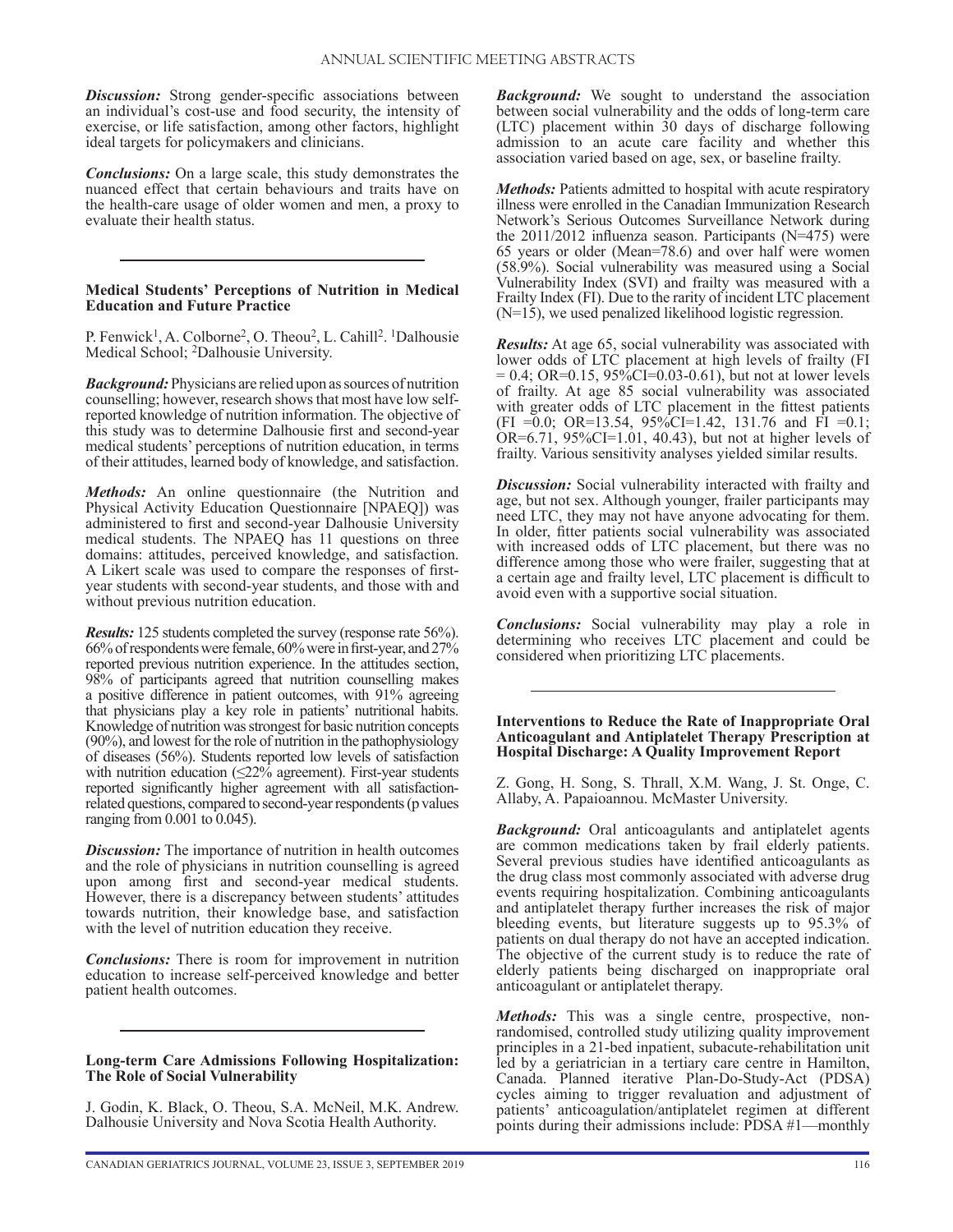teaching sessions for the medical team on existing best practices; PDSA #2—design of new visual aids posted at physicians' workstations; and PDSA #3—a modified discharge prescription order set specifically drawing attention to anticoagulant/antiplatelet agents.

*Results:* At baseline, 48.1% of patients discharged from the unit were on oral anticoagulants alone or combined with antiplatelet therapy. Among these patients, 23.1% did not have appropriate indications for their regimen. We are currently collecting data with respect to the effect of our first PDSA cycle.

*Discussion:* We anticipate final results to be available for presentation in April 2019.

*Conclusions:* We anticipate final results to be available for presentation in April 2019, and are targeting a 50% relative reduction in the rate of inappropriate anticoagulant/ antiplatelet prescription.

## **CFS Changes During Geriatric Rehabilitation**

M. Gorman<sup>1</sup>, M. MacGrath<sup>1</sup>, O. Theou<sup>2</sup>, K. Rockwood<sup>3</sup>. <sup>1</sup>St. Martha's Regional Hospital; 2Dalhousie University, Nova Scotia Health Authority; <sup>3</sup>Nova Scotia Health Authority.

*Background:* The Clinical Frailty Scale (CFS) is a ninepoint scale to measure frailty which is routinely used in the Geriatric Assessment and Rehabilitation Unit (GARU) at St. Martha's Regional Hospital. The objective of this quality initiative was to examine whether there was a change in the CFS score after rehabilitation and whether CFS scores were different based on patients' characteristics.

*Methods:* Retrospective chart audit was completed for 77 patients (mean age 78±9.966, 56% females) discharged from GARU between June to December 2018. CFS was assessed and collected at baseline (pre-admission), admission to hospital, and discharge from GARU.

*Results:* Overall, 29% were diagnosed with stroke/ TIA, 56% were complex medical cases, and 14% were orthogeriatric patients. The mean GARU length of stay was  $29 \pm 19.20$  days; 79% were discharged home. Mean CFS scores at baseline, admission, and discharge were  $4.53\pm1.05$ , 6.16±0.69, 5.78±0.91 respectively; all significantly different from each other. Those who were older than 85 and were admitted due to medical or orthogeriatric problems were frailer at baseline. Those who were discharged home and stayed in the GARU for less than 20 days were less frail. Most patients (78.2%) did not recover to their baseline CFS.

**Discussion:** Frailty improved during rehabilitation but fewer than a quarter of patients returned to their preadmission level. Frailer patients were more likely to return to baseline, likely reflecting the role of disabling stroke as an indication for GARU admission amongst people with pre-hospital low CFS levels. Ongoing data collection will allow us to examine whether the CFS could assist in triaging referrals to the GARU and in setting up interdisciplinary team rehabilitation goals.

*Conclusions:* CFS is a valuable tool for capturing change after rehabilitation.

## **Brain Perivascular Space Volume is Associated with Poor Gait Reserve in Vascular Cognitive Impairment**

S.M. Hassan Haddad<sup>1</sup>, F. Pieruccini-Faria<sup>1</sup>, C.J.M. Scott<sup>2</sup>, S.R. Arnott<sup>2</sup>, M. Ozzoude<sup>2</sup>, R.H. Swartz<sup>2</sup>, J. Mandzia<sup>3</sup>, D. Kwan<sup>4</sup>, D. Beaton<sup>2</sup>, R. Bartha<sup>1</sup>, M. Montero-Odasso<sup>1</sup>.<br><sup>1</sup>Western University; <sup>2</sup>University of Toronto; <sup>3</sup>Western University; 4York University.

*Background:* Vascular cognitive impairment (VCI) is a major health problem among people  $\geq 65$  of age leading to vascular dementia. About 5% of the elderly experience VCI. Gait and balance impairments are common in VCI patients particularly following stroke, leading to impaired mobility. This increases risk of falls, cardiometabolic disorders, and subsequent strokes. Nonetheless, it is unknown how underlying VCI-related pathological alterations disturb motor function. This study examined the association between gait performance and volumetric measurements of cerebral tissues/lesions in VCI subjects.

*Methods:* We considered a subcohort of VCI participants from the Ontario Neurodegenerative Disease Research Initiative including 85 subjects (mean age= $69.1 \pm 7.3$ , women=32%) with NIH stroke scale score of zero indicating no major gait impairment. All subjects underwent gait assessments by measuring their speed at usual, fast, and dualtask conditions (walking while counting, naming animal, and serial seven subtractions) and MR neuroimaging volumetric measurements (including the volume of 10 cerebral tissues/ lesions types including deep and periventricular white matter hyperintensities/lacuna, perivascular spaces (PVS), and stroke). Associations between 10 cerebral regions/lesions and gait variables were assessed by partial correlation analyses adjusted for age, gender, education level, and MoCA score (mean= $25.5\pm3$ ). A Bonferroni correction was applied as correlation analyses were repeated 10 times for each gait variable  $(p=0.005)$ .

*Results:* Higher PVS volume (greater pathology) was associated with lower motor indexes (reduction in fast gait velocity  $(r=0.34)$  and capacity index  $(r=0.32)$ ). No other significant correlation between gait parameters and brain regions was observed.

*Discussion:* Increased PVS volume in VCI patients was associated with inability to maintain fast gait and with poor gait reserve (capacity index).

*Conclusions:* Our findings suggest that an increased PVS may reflect pathogenic mechanisms that affect gait performance.

**Family and Palliative Care Physicians' Perceived Barriers, Facilitators and Strategies to Improve Supportive Care at End of Life for Older Adults with Frailty in Long-term Care: A Qualitative Descriptive Study**

P. Harasym<sup>1</sup>, S. Brisbin<sup>1</sup>, P.B. Quail<sup>1</sup>, L. Venturato<sup>1</sup>, A. Sinnarajah<sup>1</sup>, N. Virk<sup>2</sup>, S. Kaasalainen<sup>3</sup>, T. Sussman<sup>4</sup>, H. Hanson<sup>1</sup>, S. Sharon<sup>5</sup>, J. Holroyd-Leduc<sup>1</sup>. <sup>1</sup>University of Calgary; <sup>2</sup>Brenda Strafford Foundation; <sup>3</sup>McMaster University; <sup>4</sup>McGill University; <sup>5</sup>University of Toronto.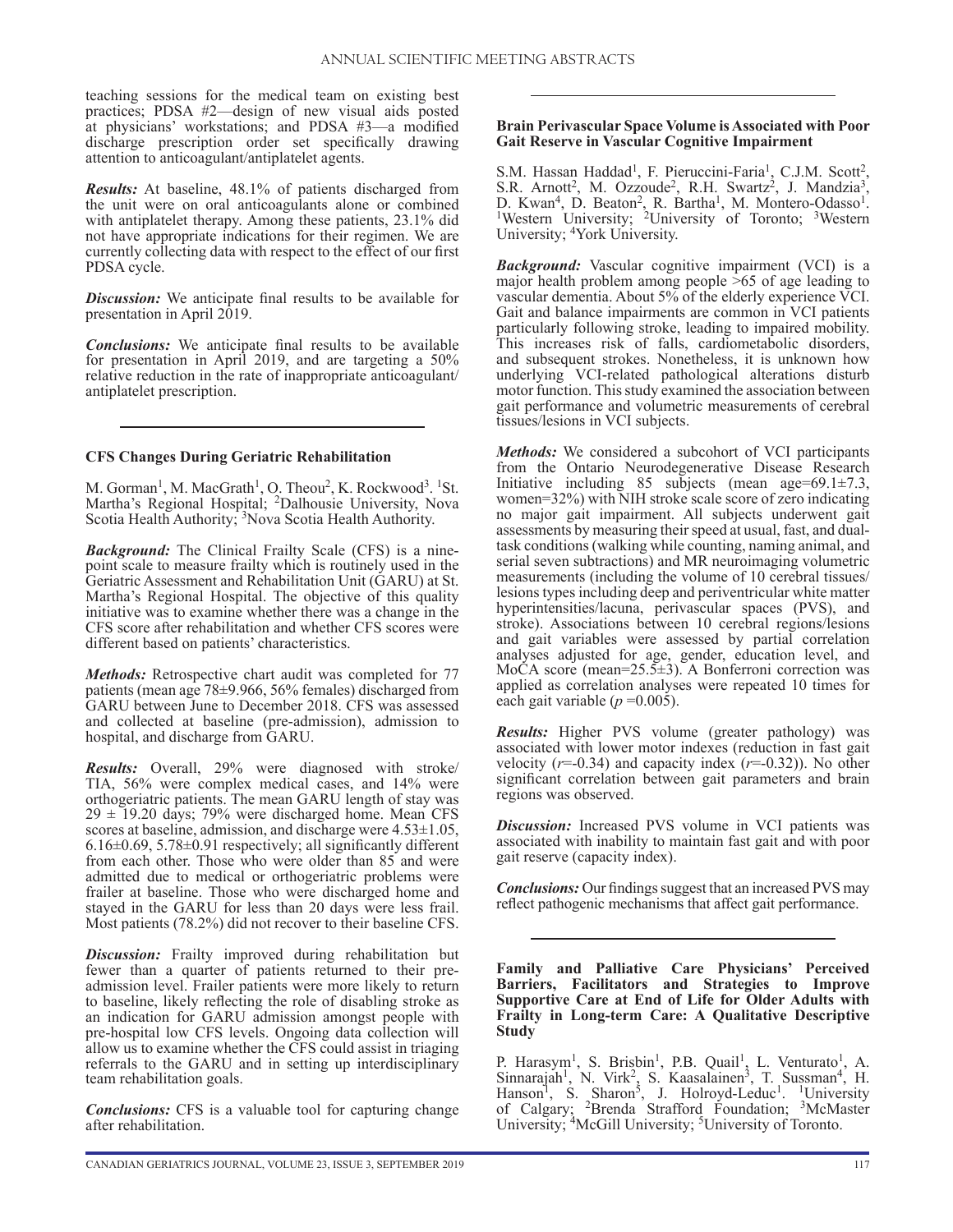*Background:* Physicians are responsible for meeting the challenging and changing medical needs of frail LTC residents throughout admission to end of life, yet little evidence exists of physicians' perspectives and practices of supportive care at end of life in LTC. We undertook a qualitative study to describe barriers, facilitators, and strategies to improve supportive end of life care in LTC.

*Methods:* We used a qualitative descriptive approach. Semistructured telephone interviews were conducted with family and palliative care physicians practicing in LTC across Alberta, Canada. We included all consenting and eligible respondents. Transcripts were analyzed thematically taking a directed content analysis approach.

*Results:* In total 23 physicians were interviewed. The group included 11 men and 12 women, 13 participants were above age 50 years, and 12 had less than 20 years of practice. Participants included 18 family and 5 palliative care physicians. Perceived barriers to supportive end of life care included: managing family expectations, attending to patients' pain, mental health issues, and spiritual concerns, and considering LTC staff numbers and skills. Facilitators included establishing family expectations early, and utilizing assessment tools, community resources, and mentorship. Strategies for improving supportive end of life care in LTC included having standard care guidelines and providing specialized training for physicians and LTC staff.

*Discussion:* Physicians identified supportive end of life care for frail LTC residents as complex. Identified challenges included managing family expectations, care delivery, and team integration. Effective communication, specialized skills development, and appropriate tools and resources were identified as potential facilitators to providing supportive end of life care.

*Conclusions:* Development and evaluation of integrated strategies to address barriers faced by physicians is required to improve supportive end of life care in LTC.

**Implementing Early Mobility Recommendations for Older Adults After a Fragility Hip Fracture: A Mixed Methods Study**

L. Haslam, V. DePaul, K. Woo, C. Donnelly, M. Auais. Queen's University.

*Background:* More than 32,500 Canadians per year experience a fragility hip fracture. Health Quality Ontario (2017) published several best practices inclusive of promotion of early mobility, recommending mobilization at least once daily by health care providers and/or family where possible. Mobility activities within the first 24 hours after surgery can promote a faster recovery and help manage delirium. We do not know the rate of health care provider adherence to the mobility recommendations, nor do we know the contextual factors that impact recommendation implementation in this older adult population.

*Methods:* This study utilized a mixed methods approach to better understand early mobility activities after hip fracture repair. Phase 1 consisted of a retrospective chart review to determine the utilization of early mobility best practice recommendations by the interprofessional care team. Phase

2 examined the contextual factors affecting early mobility within an embedded case study approach.

*Results:* Phase 1 results—Although 88% of patients were assessed by physiotherapy on the first post-operative day, only 40% were mobilized up to chair. Phase 2—Patient and health-care interviews, behaviour mapping, and accelerometer data enabled an in-depth analysis of the factors which may impact early mobility activities.

*Discussion:* Prolonged periods of immobility postoperatively place an older adult at risk of significant complications. Historically, after experiencing a fragility hip fracture, older adult patients are unable to regain their preoperative functional baseline. Rich narratives obtained in this study have provided us with an in-depth understanding of the contextual factors which impact early mobility.

*Conclusions:* Early mobility activities were similar regardless of pre-fracture levels of function or cognitive status. Patient and health care experiences provide insight as to difficulties experienced with early mobility.

## **Which Comes First, Optimism or Good Health? A Longitudinal Study of Adults Aged 50 to 104**

C. Haviva<sup>1</sup>, O. Theou<sup>1</sup>, Z. Zimmer<sup>2</sup>, K. Rockwood<sup>1</sup>. <sup>1</sup>Geriatric Medicine Research, Department of Medicine, Dalhousie University; 2Mt St Vincent University.

*Background:* Optimism, the general expectation that the future will be good, is one of the most studied psychosocial predictors of physical health. Yet chronically poor or failing health could result in reduced optimism, especially in older people who have reduced likelihood of physical improvement. This study aimed to test this reverse causality.

*Methods:* Data were from 7,873 adults ages 50 to 104  $(M=77.2 \text{ in } 2014, SD=8.1)$ , collected by the U.S. Health and Retirement Study. Optimism was measured with the standard 6-item survey used in health research. Overall health was measured with a 59-item frailty index. Partial correlation compared the ability of frailty in 2000 to predict optimism in 2006-2008, with the ability of optimism in 2006-2008 to predict frailty in 2014, controlling for age, sex, income, and education.

*Results:* The average frailty index score was 0.12 in 2000 (SD=0.09) and  $0.23$  in 2014 (SD=0.14). Optimism averaged between "slightly agree" and "somewhat agree" with optimistic statements (M=4.45, SD=0.97). Frailty in 2000 explained 4% of the variability in optimism approximately 7 years later. In turn, optimism in 2006-2008 explained 4% of the variation in frailty approximately 7 years later, both *p* <.0001. Controlling for sociodemographics, both dropped to 3%. Age, sex, and especially education and income explained 20% of the variance in frailty measured concurrently, 6% of the variance in optimism  $\tilde{7}$  years later, and 16% of the variability in frailty 14 years later.

*Discussion:* Optimism may be a result as well as a cause of good health. While socioeconomic status has a stronger influence on frailty, optimism has been increased in welldesigned studies with brief, inexpensive trainings.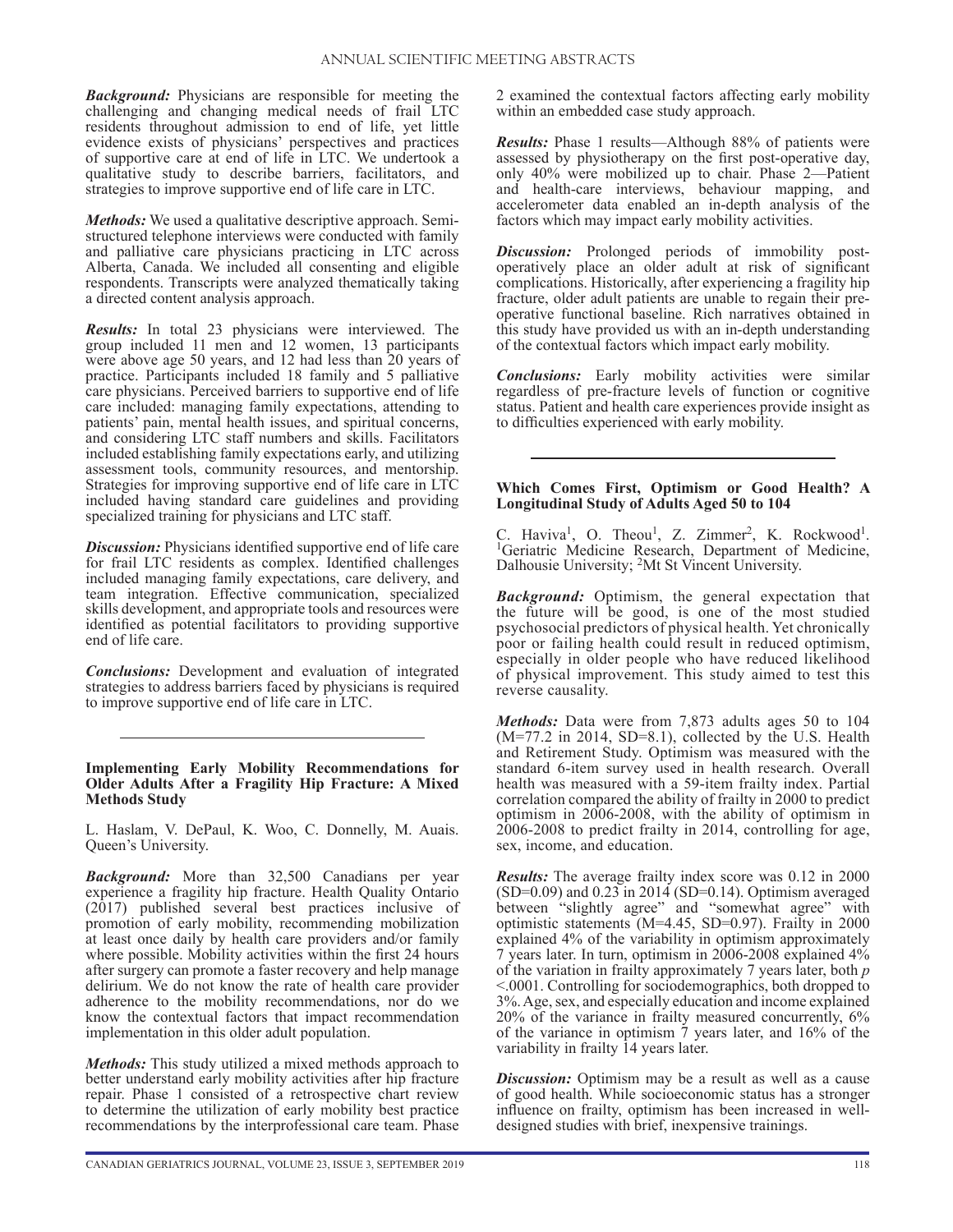*Conclusions:* Educational interventions could be a costeffective approach to improving health in older adults.

#### **Older Adult-Caregiver Dyad Discrepancies in Older Adult's Capacity to Manage Medications**

J. Ivo1, S. Faisal<sup>1</sup>, A. McDougall<sup>2</sup>, J. Bauer<sup>3</sup>, S. Pritchard<sup>3</sup>, F. Chang<sup>1</sup>, T. Patel<sup>1</sup>. <sup>1</sup>University of Waterloo School of Pharmacy; <sup>2</sup>University of Waterloo; <sup>3</sup>Centre for Family Medicine Family Health Team.

*Background:* Older persons report being less dependent on others when managing medications than caregivers do. The objective of this project was to examine the discrepancies between older adult and caregiver reports of limitations in the older adult's medication management capacity.

*Methods:* Older adult–caregiver dyads, recruited to participate in a study testing the usability of medication adherence aids, independently completed a 42-item scale, the Domain Specific Limitation Medication Management Capacity Tool (DSLMMC), which examines the domains and sub-domains of physical abilities (vision, dexterity, hearing), cognition (comprehension, memory, executive functioning), medication regimen complexity (dosing regimen, non-oral administration, polypharmacy), and access & caregiver (prescription refill, new prescription, caregiver) necessary for managing medications. The percent agreement in the scoring on the DSLMMC between older adult and his/her caregiver was determined to examine the discrepancies in reports of limitations in domain/sub-domain specific medication management capacity.

*Results:* Three older adult–caregiver dyads' independent completion of the DSLMMC was analyzed. The mean percent agreements between the older adult and his/her caregiver in the different sub-domains was 72% (vision, range 50–100%), 50% (dexterity, range 20–90%), and 33% (hearing), 17% (comprehension, range 0–100%), 67% (memory, range 0–100%), 8% (executive function, range 0–25%), 13% (dosing regimen, range 0–40%), 0% (non-oral administration), 33% (polypharmacy, range 0–100%), 44% (prescription refill, range  $0-100\%$ ), 67% (new prescriptions, range  $0-100\%$ ) and 83% (caregivers, range  $0-100\%$ ).

*Discussion:* There is variable agreement between older adults and caregivers in many domains and sub-domains related to self-management of medication. To accurately and comprehensively examine an older adult's ability to independently manage medications, an assessment should be completed with both caregivers and older adults.

*Conclusions:* There is significant variation in caregiver reported abilities of medication management in comparison to self-reported ability by older adults.

**Resistance Training But Not Leucine Can Reverse Frailty by Increasing Basal Muscle Protein Synthesis in Older Women Consuming Optimized Protein Intake**

K. Jacob, V. Sonjak, G. Hajj, S. Chevalier, M. Lamarche, J. Morais. McGill University.

*Background:* Frailty is a clinical condition associated with loss of muscle strength and mass (sarcopenia). Although sarcopenia has multifactorial causes, it might be partly attributed to a blunted response to anabolic stimuli. Leucine acutely increases muscle protein synthesis and resistance training (RT) is a strong anabolic stimulus to counteract sarcopenia. The effects of chronic leucine supplementation in conjunction with RT are unknown. The purpose of this double-blinded placebo-controlled study was to determine the effects of leucine supplementation and RT on muscle anabolism in pre/frail older women consuming optimal amounts of dietary protein.

*Methods:* Pre/frail elderly women  $(n=19, 77.5 \pm 1.3 \text{ y}, \text{BMI:})$  $25.1 \pm 0.9$  kg/m<sup>2</sup>), based on the Frailty Phenotype, underwent 12 weeks of progressive RT with protein-optimized diet and were randomized in a double-blinded fashion to 7.5 g/d of leucine (Leu) supplementation or placebo alanine (Ala). The primary outcome was myofibrillar fractional synthesis rate (MyoFSR), determined using L-[ring-2H5]phenylalanine infusion in the postabsorptive and postprandial states. Secondary outcomes were number of Frailty Criteria met, physical function, muscle strength, body composition (DXA), and myofiber size.

*Results:* Basal MyoFSR increased by 66%, which occurred in conjunction with an increase in type 1 and 2a myofiber cross sectional area (CSA) (16% and 28%, respectively), and lean body mass (LBM, 2%). The number of Frailty Criteria was reduced by 64%, which occurred in conjunction with significant improvements in physical function and strength.

*Discussion:* RT with optimal protein intake significantly improved upon the Frailty Phenotype with associated improvements in physical function, strength, and increased basal MyoFSR along with type 1 and 2a myofiber CSA and LBM, with no added benefit of leucine supplementation.

*Conclusions:* Leucine had no added anabolic benefit to the intervention.

#### **Impact of Visual, Auditory and Dual Sensory Impairment on Functional Status in Older Adults**

A. Janower, P. St. John. 1Section of General Internal Medicine, Max Rady College of Medicine, University of Manitoba, 2Centre on Aging, Section of Geriatric Medicine, Max Rady College of Medicine, University of Manitoba.

*Background:* The aim of this analysis was to examine the impact of visual impairment, hearing impairment, and the interaction between the two (dual sensory impairment or DSI) on functional status in older adults.

*Methods:* Secondary analysis of the Manitoba Health and Aging Study, a population-based cohort study of 1751 adults age 65+. Cross-sectional data was collected in 1991-92 (Time 1). Follow-up was performed 5 years later (Time 2). Vision and hearing were self-reported and categorized as excellent, good, fair or poor. The Older Americans Resource and Services scores were recorded for each participant and categorized into the following groups; excellent or good function; mild disability; or moderate or severe disability. Logistic regression models were constructed to assess functional status in participants with visual impairment,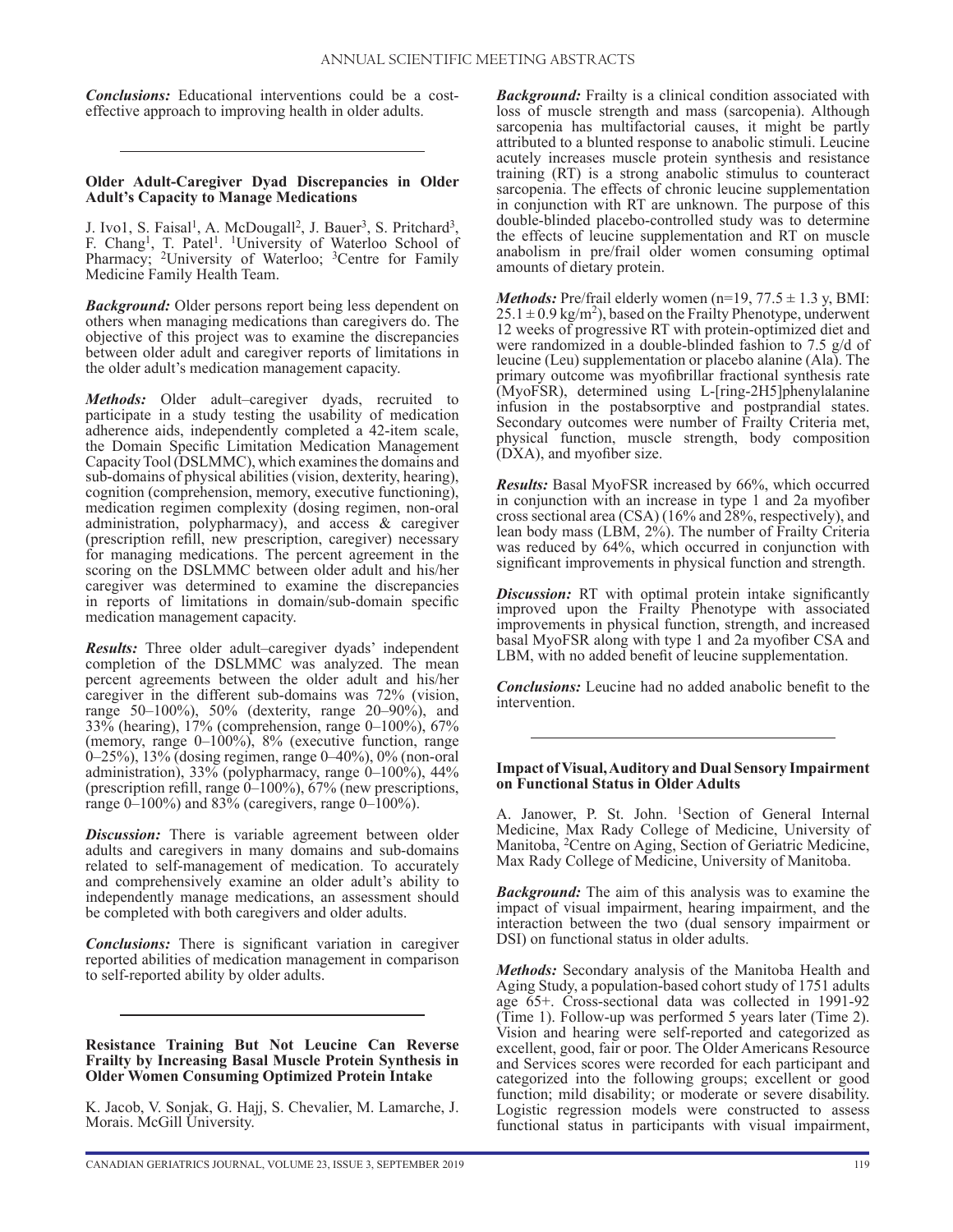hearing impairment and dual sensory impairment (DSI) at both Time 1 and Time 2. These were adjusted for age, sex, education, number of social supports, and comorbidities.

*Results:* Dual sensory impairment (DSI) at Time 1 predicted poor functional status at both Time 1 and Time 2. The effect of visual impairment was more pronounced. The unadjusted odds ratios (OR; 95% confidence interval) for poor functional status at Time 2 for hearing impairment was 1.57 (1.06-2.34), for visual impairment was 2.11 (1.40-3.19), and for DSI was  $3.30$  (2.02-5.39). At time 2, the adjusted ORs for poor functional status with hearing impairment was 1.15 (1.09-1.15), for visual impairment was 1.16 (1.04-2.49) and for DSI was 2.50 (1.27-4.23).

*Discussion:* Limitations of the study include older data, and self-reports of impairment rather than direct measurement.

*Conclusions:* Participants with poor functional status were more likely to have dual sensory impairment with the effect mostly due to visual impairment.

## **The Recommended Intakes of Fatty Acids to Prevent Frailty and Mortality in Adult**

K. Jayanama<sup>1</sup>, O. Theou<sup>2</sup>, J. Godin<sup>3</sup>, L. Cahill<sup>1</sup>, K. Rockwood2. 1Dalhousie University; 2Dalhousie University & Nova Scotia Health Authority; 3Geriatric Medicine Research, Nova Scotia Health Authority.

*Background:* Fatty acids (FAs) are important in our metabolic process. This study aimed to explore the relationship of FAs with frailty and with mortality across the frailty levels, and to find the recommended intakes of FAs for frailty and mortality prevention.

*Methods:* This observational study includes 8,614 participants aged ≥20 years from the 2003-2006 cohorts of the National Health and Nutrition Examination Survey (NHANES). We constructed a 36-item frailty index (FI) excluding items related to nutritional status and examined 29-dietary FAs. All-cause mortality data were identified until 2011. The recommended intakes of FAs were further tested in the 1999-2002 and 2007-2010 cohorts.

*Results:* Lower frailty was associated with higher omega-3 FAs and octadecatrienoic acid intakes in all frailty levels. Moderate/severe frailty (FI>0.3) was associated with higher saturated FAs (SFAs), hexadecanoic acid and octadecanoic acid intakes and lower docosapentaenoic acid intake. Mortality risks were increased in individuals having FI 0.1-0.2 with higher SFAs, medium-chain FAs, octanoic acid, dodecanoic acid, tetradecanoic acid or hexadecenoic acid intakes or lower polyunsaturated FAs, omega-3 FAs, octadecadienoic acid or octadecatrienoic acid intakes. To prevent moderate/severe frailty, the daily recommended intakes were  $\leq$ 11.5% of SFAs,  $\leq$ 20.1 g of hexadecanoic acid and >1.58 g of omega-3 FAs.

*Discussion:* The relationship between FAs and frailty seems most marked when damage is well established (FI>0.3). FAs are predictive of mortality only when the degree of deficit accumulation is present, but still low (FI 0.1-0.2).

*Conclusions:* We found an association between seven FA variables and having an FI>0.3, and an association between

twelve FA variables and mortality in individuals with FI 0.1- 0.2. We also identified the daily recommended intakes of three FAs for the prevention of frailty.

## **The Availability of Recreation Therapy Across Horizon Health Network and the Perceived Benefits for Seniors**

E. Jeffrey<sup>1</sup>, U. Ahmed<sup>2</sup>. <sup>1</sup>Dalhousie Medicine New Brunswick; <sup>2</sup>Horizon Health Network.

*Background:* Recreation therapy uses goal-oriented interventions to benefit the well-being of patients. Seniors in particular may benefit due to an increased likelihood of longer hospital stays, less social support, and limitations to participation. Few studies have looked at the perceptions of recreation therapy within interdisciplinary teams in the health care of seniors.

*Methods:* An online survey was designed and distributed to geriatricians, recreation therapists, and other allied health professionals across Horizon Health Network. The survey examined the perceptions of recreation therapy, benefits for seniors, and areas for improvement. Descriptive statistics were used and qualitative data was analyzed for common themes.

*Results:* 83 surveys were returned (15% response rate). 100% of respondents agreed that recreation therapy is important for seniors and improves quality of life. Recreation therapy was perceived to benefit seniors with cognitive impairment, improve mental well-being, and provide access to socialization. Goal-oriented interventions individualized to a patient's abilities and interests were identified as being most beneficial, as well as keeping seniors physically, mentally, and socially engaged. However, availability and access to recreation therapy were identified as barriers to receiving adequate services.

*Discussion:* The results of this survey were strongly supportive of recreation therapy for seniors, with health-care professionals across all disciplines recognizing its various benefits. Improved availability and awareness of recreation therapy would allow seniors to fully benefit from this therapeutic service as part of interdisciplinary care.

*Conclusions:* Health-care professionals recognize the benefits of recreation therapy for seniors as well as its limited availability. Improved availability and provision of recreation therapy services would be invaluable to the health and wellness of seniors.

#### **Family Physicians' Perspectives on Advanced Care Planning in Community-Dwelling Elderly: A Qualitative Study**

A. (Tianshu)  $Ji^1$ , J. Ho<sup>1</sup>, M. McGregor<sup>2</sup>, J. Kow<sup>3</sup>. <sup>1</sup>University of British Columbia; 2University of British Columbia, Vancouver Coastal Health Research Institute; 3University of British Columbia, Providence Healthcare.

*Background:* Few studies explore the family physician's role in advance care planning (ACP) for non-institutionalized elders. The purpose of this study is to investigate FPs'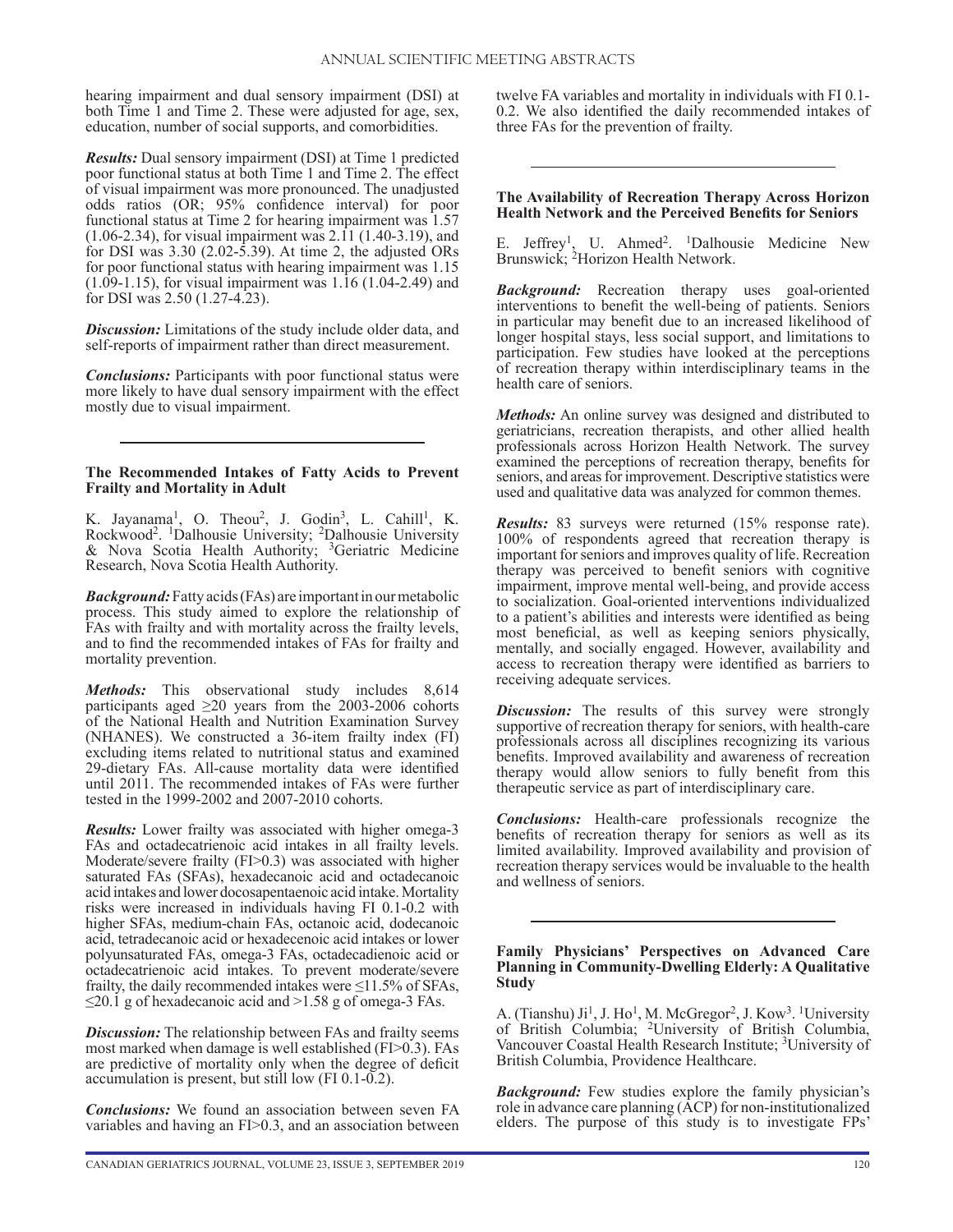perspective on who, what, when, where, why and how they initiate ACP discussions with community-dwelling elders.

*Methods:* Semi-structured interviews with a convenience sample of thirteen FPs practicing in Vancouver, Canada.

*Results:* While all participants felt that FPs were responsible for initiating ACP with elderly patients, there were two distinct approaches as to when they will initiate ACP: proactive, where the physician initiated discussions prior to a health trigger, and reactive, where ACP was initiated after an inciting event. Physicians often talked about the necessity of creating time dedicated to these discussions and introduced ACP with the following techniques: (1) normalizing the topic, (2) speaking in general terms, and/or (3) exploring the patient's understanding of their prognosis. Physicians expressed conflicting perceptions about the impact of ACP on the physician, on patients' current and future care and on the patient-physician relationship. FPs who solely practiced in the clinic setting were often unaware of the direct impact of ACP on patients' end-of-life care. Lastly, we noticed that numerous ACP resources existed, but may be unknown or inaccessible to physicians. There was a distinct lack of effective non-English resources.

*Discussion:* Participants had difficulty determining the optimal timing to initiate ACP in community-dwelling elders, and often had different thresholds depending on individual characteristics. Among these, willingness to initiate early discussions were influenced by the perceived impact of ACP.

*Conclusions:* FPs had varying and often conflicting perspectives on the optimal timing and impact of ACP in communitydwelling elders. More research investigating the effect of ACP on the primary care elderly population is needed.

## **The Impact of Cardiac Rehabilitation on Frailty: Do the Frailest Benefit the Most?**

S. Kehler, N. Giacomantonio, W. Firth, C. Blanchard, K. Rockwood, O. Theou. Dalhousie University.

*Background:* To determine if cardiac rehabilitation reduces frailty levels from admission to program completion.

Methods: Participants (n=4004) were patients with cardiovascular disease who had been referred for cardiac rehabilitation. They engaged in a supervised 12-week groupbased exercise and education-based program twice a week. Frailty was measured with a 25-item frailty index (scores range from 0 to 1; a higher score indicates higher frailty levels). Frailty severity was assessed in 0.1 increments: <0.2, 0.2-0.3, 0.3-0.4. 0.4-0.5, and >0.5. The minimally important difference in frailty at program completion was examined, and defined as a reduction in frailty index scores by  $\geq 0.03$ .

*Results:* Of the 2632/4004 patients who completed cardiac rehabilitation (66%), frailty levels were calculated in 2311 patients (mean age: 62.3±10.5; 24.7% female). Frailty scores of the  $\leq 0.2$ , 0.2-0.3, 0.3-0.4, 0.4-0.5, and  $\geq 0.50$  groups were seen in 18%, 28%, 30%, 17%, and 7% of patients, respectively. Frailty scores were significantly reduced from baseline (0.32 $\pm$ 0.12) to completion (0.25 $\pm$ 0.13; *p*<0.0001); 67% of participants improved their frailty scores by at least the minimally important difference. At rehabilitation completion, the number of frailty index deficits were significantly  $(p<0.05)$ 

reduced by 0.63, 1.34, 2.07, 2.60, and 2.84 deficits in the <0.2, 0.2-0.3, 0.3-0.4, 0.4-0.5, and >0.5 frailty groups, respectively. The minimal important difference in frailty scores was achieved by 48%, 65%, 72%, 76%, and 79% of patients in the five frailty groups, respectively.

*Discussion:* A significant number of patients in cardiac rehabilitation are frail. Studying the impact of changing frailty levels in relation to adverse health outcomes is warranted.

*Conclusions:* Cardiac rehabilitation completion was significantly associated with lower frailty levels (by  $\sim$ 1.8) fewer deficits). Patients with more severe frailty levels may derive the most benefit from cardiac rehabilitation programs.

## **A Comparative Study of Hip Geometry in Older Patients with Acetabular Versus Hip Fractures**

S. Kelly<sup>1</sup>, J. Thain<sup>2</sup>, A. Lorbergs<sup>3</sup>, R. Crilly<sup>2</sup>. <sup>1</sup>Western University; <sup>2</sup>Geriatric Medicine, Schulich School of Medicine & Dentistry, Western University; <sup>3</sup>Canadian Frailty Network.

*Background:* Acetabular fractures following a fall from a standing height or less are increasing in older adults. The role of osteoporosis in these acetabular fractures is unclear, but as they are, compared to hip fractures, more common in men, other factors are likely involved. We explored if differences in hip geometry may influence which type of fragility fracture occurs.

*Methods:* The database of two acute care hospitals in London, Ontario from 2013 to 2015 was reviewed for acetabular and hip fracture patients aged 75 years and older. Thirty patients with acetabular fracture were age and gender matched with 30 hip fracture patients. Digital X-rays were used to measure hip geometry in all patients using a method similar to previous studies.

*Results:* Patients (35 women, 25 men) had a mean age of 86 years (range 75 to 98). Compared to those with hip fracture, patients with acetabular fracture had narrower neck shaft angle (126.7° vs. 129.6°,  $p = 0.029$ ) and larger femoral shaft width (36.4 mm vs. 34.7 mm, *p* = 0.049). Hip axis length, femoral neck length, and femoral neck width measurements were similar between groups.

*Discussion:* We found that hip geometry differs between patients with acetabular fracture and hip fracture. The narrower neck shaft angle, which indicates that the femoral neck is approaching a right angle, may increase the propensity to sustain an acetabular fracture. It is unclear why the wider femoral shaft matters, unless it suggests increased femoral bone strength, which could explain the higher incidence in men.

*Conclusions:* Future studies incorporating bone mineral density are needed to improve our understanding of factors associated with acetabular fractures.

**Comparing N100 Latencies Between Mild Cognitive Impairment (MCI) and Cognitively Normal (CN) Subjects Using Event-Related Potentials (ERP) of the NeuroCatchTM Platform**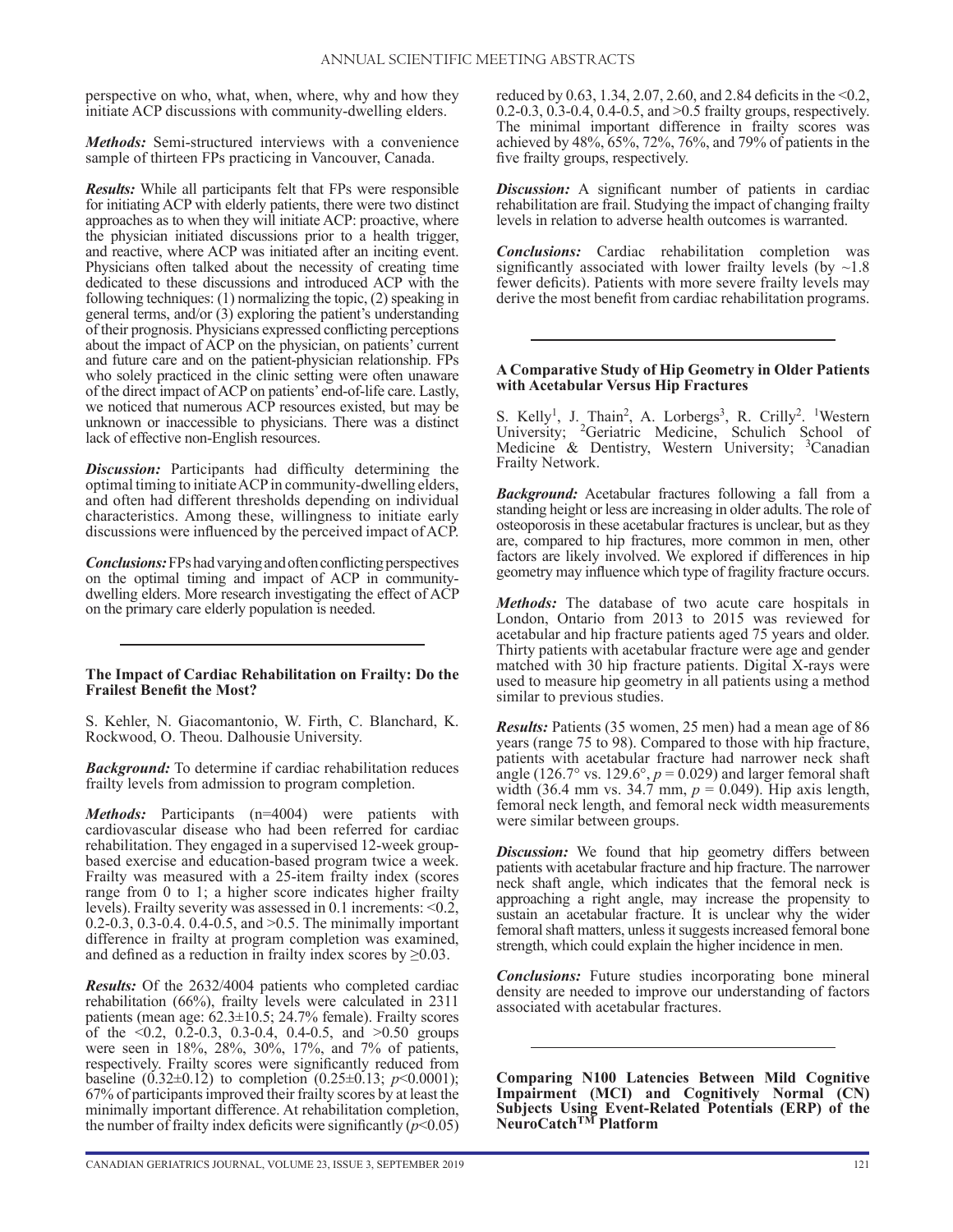F. Knoefel<sup>1</sup>, I. Sabra<sup>2</sup>, B. Wallace<sup>3</sup>, M. Breau<sup>4</sup>, L. Sweet<sup>5</sup>, R. Goubran<sup>3</sup>, A. Frank<sup>6</sup>. <sup>1</sup>Bruyere Research Institute, Bruyere Continuing Care, University of Ottawa, Carleton University, AGE-WELL NIH SAM3; <sup>2</sup>Bruyere Research Institute; <sup>3</sup>Bruyere Research Institute, Carleton University, AGE-WELL NIH SAM3; <sup>4</sup>Bruyere Continuing Care; <sup>5</sup>Bruyere Continuing Care, University of Ottawa; <sup>6</sup>Bruyere Research Institute, Bruyere Continuing Care, University of Ottawa.

*Background:* ERPs are a non-invasive, low-cost, method to record electrophysiological activity of the brain in vivo through an Electroencephalogram (EEG). ERPs could provide insight into the link between cellular pathology and cognitive function, and have been shown to differ in MCI and CN older adults. Our study explores longitudinal ERP changes in MCI using the investigational medical device, the NeuroCatch<sup>TM</sup> Platform (NCP), and assesses its capacity to predict conversion to dementia. NCP captures brain wave changes following the passive listening to tones and word pairs.

*Methods:* We are conducting an observational-longitudinal study with n=30 MCI patients diagnosed at a specialty memory clinic and n=30 CN subjects. NCP and Montreal Cognitive Assessment (MoCA) testing sessions will be done at baseline, 6, 12, 24, and 36-months.

*Results:* We present baseline data for 10 participants with MCI (mean age = 74.5 years, 4 females) and 4 CN participants (mean age  $= 65.5$  years, 4 females). The average MoCA score for the MCI group was 22.8/30 and 27.5/30 for CN participants. The average N100 ERP latencies for the MCI and CN groups were 105.3 ms and 102.4 ms, respectively.

*Discussion:* The preliminary results suggest that, at baseline, MCI participants had a higher average N100 latency than CN participants, suggesting an electrophysiological effect of the brain pathology. Once the full, longitudinal dataset is collected, we plan to determine if NCP can identify which participants with MCI are more likely to convert to dementia.

*Conclusions:* ERPs can help distinguish between MCI and CN patients at baseline, and may be able to help monitor transitions to dementia.

#### **Frailty in the Context of Rehabilitation Interventions for Adults: A Scoping Review**

K. Kokorelias<sup>1</sup>, S. Cronin<sup>1</sup>, P. Eftekhar<sup>1</sup>, S. Munce<sup>2</sup>, K. McGilton<sup>2</sup>, S. Jagal<sup>2</sup>, S. Vellani<sup>1</sup>, C. Wang<sup>1</sup>, N. Salbach<sup>1</sup>, T. Colella<sup>2</sup>, P. Kontos<sup>2</sup>, A. Grigorovich<sup>2</sup>, B. Chau<sup>2</sup>, J. Cameron<sup>1</sup>. <sup>1</sup>University of Toronto; <sup>2</sup>Toronto Rehabilitation Institute-University Health Network.

*Background:* Frail adults can benefit from rehabilitation interventions, but few are offered these services. The reasons for this exclusion are not well understood, and it is not clear who is considered "frail". We conducted a scoping review to describe: a) the characteristics of frail adults included in rehabilitation interventions; (b) rehabilitation interventions for frail adults; and c) commonly reported outcome measures used in rehabilitation interventions.

*Methods:* A number of health sciences and rehabilitation databases were searched for studies that were written in English-language, peer-reviewed, and reported the

outcomes of rehabilitation trial for frail adults 18 years and older. Screening consisted of: (1) a title and abstract review; and (2) full-text review, with each study reviewed by at least two reviewers. Data on participant and intervention characteristics was charted and synthesized descriptively.

*Results:* 63 papers were charted and synthesized in this review. Studies included participants aged 65 years and older, and who had: a recent hospital discharge, significant weight loss, or frequent falls, while those with moderate or severe cognitive impairments were excluded. Most interventions focused on physical strength and endurance, using treadmills, walking poles, and dumbbells. Many interventions were delivered by health professionals, with some delivered by trained instructors and demonstrated moderate success for persons with frailty.

**Discussion:** There is variability in the characteristics of "frail" participants and the interventions to support this population. Some exclusions, such as for age or certain diagnoses, may limit the potential for reaching a wider population of patients who can benefit from such approaches.

*Conclusions:* This study offers insight into current rehabilitation interventions for frail adults including populations targeted and areas for future research.

## **Creation of an Administrative Triage Tool for an Outpatient Geriatrics Clinic**

K. Krause, B. Liu. University of Toronto.

*Background:* There are many reasons why a patient would be referred to a geriatric clinic; however, some geriatric syndromes or characteristics are considered high risk or require earlier assessment to avoid morbidity. Our objective was to create a triage tool to be used by clinic administration or triage teams to identify these higher risk patients using expert consensus.

*Methods:* We invited 190 geriatricians in Canada to participate in a modified Delphi process to develop the tool. We conducted a literature review and identified potential items to include in a triage tool. Participants were asked to add additional items based on their clinical experience. Through two rounds of a modified Delphi process, participants were asked to rate each item on a Likert scale from 1 (low) to 9 (high) value for inclusion in the tool. A webinar was held to discuss results and comments generated. A median rating of greater than 7 was considered threshold for inclusion.

*Results:* Thirty-one geriatricians consented to participate. A total of 57 individual items were identified for discussion. In round one of rating, 3 items were kept (rating  $> 7$ ), 13 characteristics were removed (rating  $\le$  5), 40 characteristics were re-rated in the second round (ratings 5-7), and one characteristic was flagged for further discussion. Of the 40 characteristics that were re-rated, 3 were kept in the tool (rating > 7). Overall, 6 individual characteristics were identified for the tool. During a web meeting, a final survey was required to finalize wording and reconsider two additional characteristics.

*Conclusions:* A modified Delphi process was used to create an administrative triage tool for geriatric outpatient clinics using expert consensus.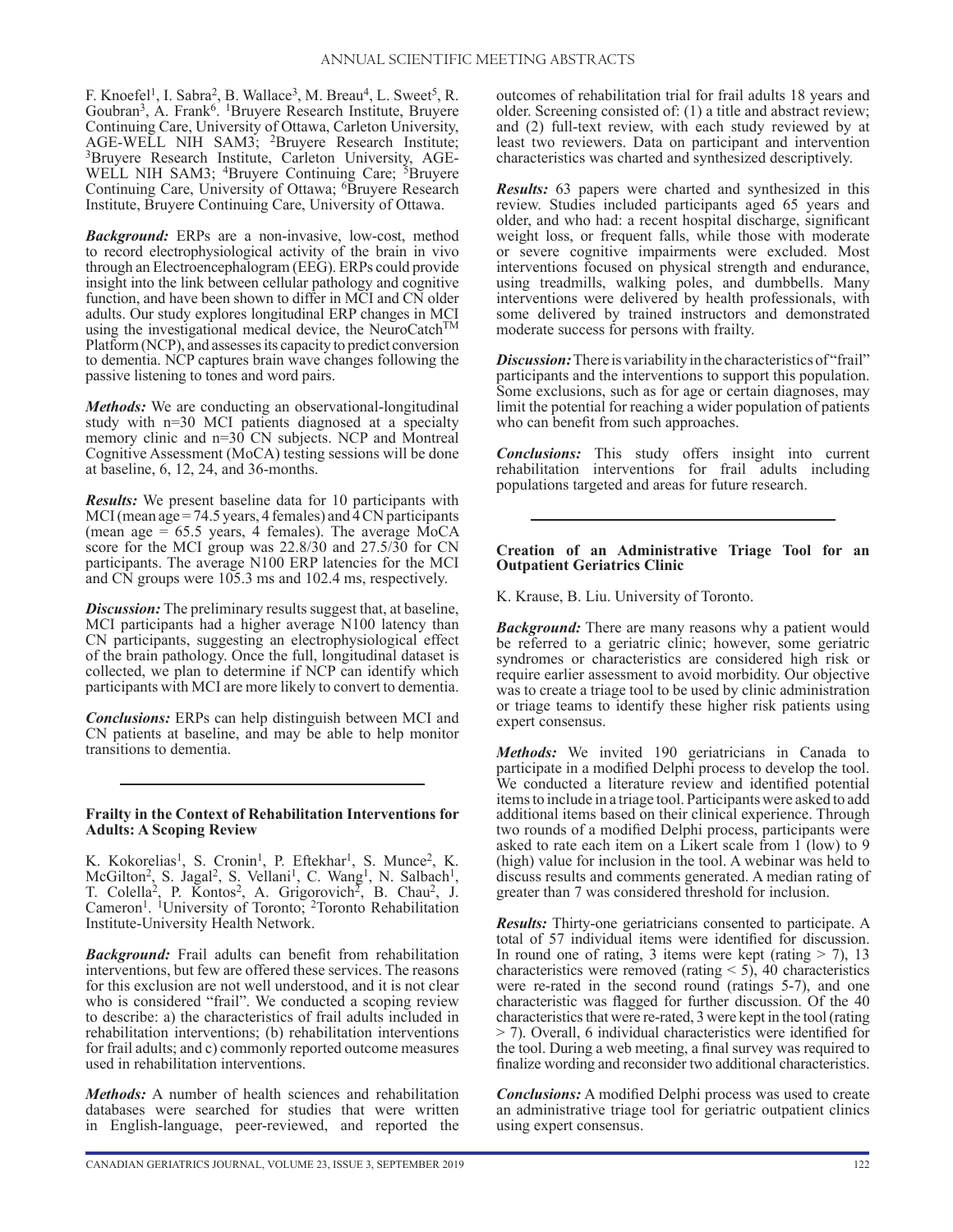## **Does Physician Retirement Affect Patients? A Systematic Review**

K. Lam<sup>1</sup>, C. Arnold<sup>2</sup>, R. Savage<sup>3</sup>, N. Stall<sup>4</sup>, L. Zhu<sup>3</sup>, W. Wu<sup>3</sup>, K. Piggott<sup>4</sup>, S. Bronskill<sup>5</sup>, P. Rochon<sup>3</sup>. <sup>1</sup>University of Toronto; <sup>2</sup>Warwick Medical School, University of Warwick; <sup>3</sup>Women's College Research Institute, Women's College Hospital; 4Division of Geriatric Medicine, Department of Medicine, University of Toronto; <sup>5</sup>ICES.

*Background:* Physicians retire every year, impacting many patients. It is unclear if this interruption in continuity of care leaves patients at risk for adverse events or presents an opportunity for an incoming physician to optimize care.

*Methods:* We systematically searched the MEDLINE, EMBASE, Cochrane and PsycINFO databases, from inception to May 4, 2018, for any published account of a patient outcome associated with a physician retiring. We categorized articles as anecdotes, qualitative studies or quantitative studies. We extracted details on patient outcomes (e.g., patient satisfaction, treatment plan adherence, clinical, and resource utilization) and classified each outcome as favorable, neutral or unfavorable. We assessed the quality of studies using the validated Meta Quality Appraisal Tool (MetaQAT) and summarized the results using narrative synthesis given heterogeneity in study design and quality.

*Results:* We retrieved 2,099 unique articles, of which twelve anecdotes, two qualitative studies, and three quantitative studies met inclusion criteria. Most patient outcomes described were unfavorable, including feelings of loss and abandonment, difficulties with new providers and access to care, and adverse clinical outcomes with increased utilization of high cost services. The quality of qualitative studies was high, but that of quantitative studies varied.

*Discussion:* Current evidence from qualitative studies suggests physician retirement affects patients unfavorably and that patients are vulnerable during this transition of care. We found no high-quality quantitative research to corroborate these findings at a population level.

*Conclusions:* Our results, and the patterns we noted in patient outcomes following physician retirement from different specialties and locations, can help guide further research in the field.

#### **Collaboration in Dementia Care Between Primary Care Physicians and Specialist Physicians: Does it Exist? A Scoping Review**

L. Lee<sup>1</sup>, R. Parikh<sup>2</sup>, L.M. Hillier, S.K. Lu<sup>2</sup>, V. Gevaert<sup>2</sup>, S. Walker<sup>2</sup>. <sup>1</sup>Centre for Family Medicine Family Health Team, McMaster University; <sup>2</sup>Centre for Family Medicine Family Health Team; <sup>3</sup>Geratric Education and Research in Aging Sciences (GERAS) Centre.

*Background:* To address the increasing need for dementia care in the community and the critical shortage of geriatric specialists, there is growing recognition of the importance of multidisciplinary approaches and effective collaboration between primary care and specialist care. The purpose of this scoping review is to identify existing collaborative efforts in multidisciplinary models involving primary care physicians and specialist physicians.

*Methods:* PubMed and Scopus databases were searched after January 2000 for studies involving family physicians and specialists in dementia care. Studies were included for review if a collaborative care model or multidisciplinary approach was assessed and they were published in English.

*Results:* Of the 51 studies assessed for eligibility, 16 were retained for review. Of these, 8 studies involved primary careled teams and 8 involved specialist-led teams. Five studies described family physician and specialist interactions where specialists played a consulting role and assumed supervisory roles such as chart auditing, corroborating diagnoses and treatment and ensuring adherence to guidelines. None of the studies described or evaluated the extent or nature of collaboration, coordination, or integration among primary care physicians and specialists.

*Discussion:* Although reviewed studies described primary care and specialist interactions for dementia care, these relationships do not appear to reflect true collaboration and integration of these physician roles in the provision of dementia care and little is known about the nature of their collaborative processes.

*Conclusions:* Collaborative relationships between primary care and specialist physicians have the potential to improve the quality of dementia care. More research is needed in this area, with particular attention to the known characteristics of meaningful collaboration.

## **Measuring Quality of Life for Persons Living with Dementia in Primary Care Collaborative Memory Clinics: Is It Feasible?**

L. Lee<sup>1</sup>, S. Lu<sup>2</sup>, W. Wong<sup>3</sup>, V. Gevaert<sup>2</sup>, S. Gregg<sup>4</sup>. <sup>1</sup>Centre for Family Medicine, McMaster University; <sup>2</sup>Centre for Family Medicine Family Health Team; <sup>3</sup>University of Waterloo; 4Canadian Mental Health Association Waterloo Wellington.

*Background:* Primary Care Collaborative Memory Clinics (PCCMC) are established in 107 Ontario primary care settings. This feasibility study examined which healthrelated quality of life tool(s) are most practical to administer in the PCCMC. The introduction of quality of life measures are important for evaluation of economic impacts, which can guide policy decisions about future spread and scale of PCCMCs.

*Methods:* Health-care professionals (HCPs) from two PCCMCs were trained to administer three standardized tools to persons living with dementia and their caregivers: EuroQol (EQ-5D-5L), Quality of Life in Alzheimer's Disease scale (QoL-AD), and Short Form Health Survey (SF-36v1). HCPs tracked how long each tool took patients and caregivers to complete and whether assistance was required. HCPs also participated in two focus groups, which were recorded, transcribed verbatim and analyzed thematically.

*Results:* HCPs (n=5) in social work, occupational therapy, and nursing administered each of these tools to 18 patient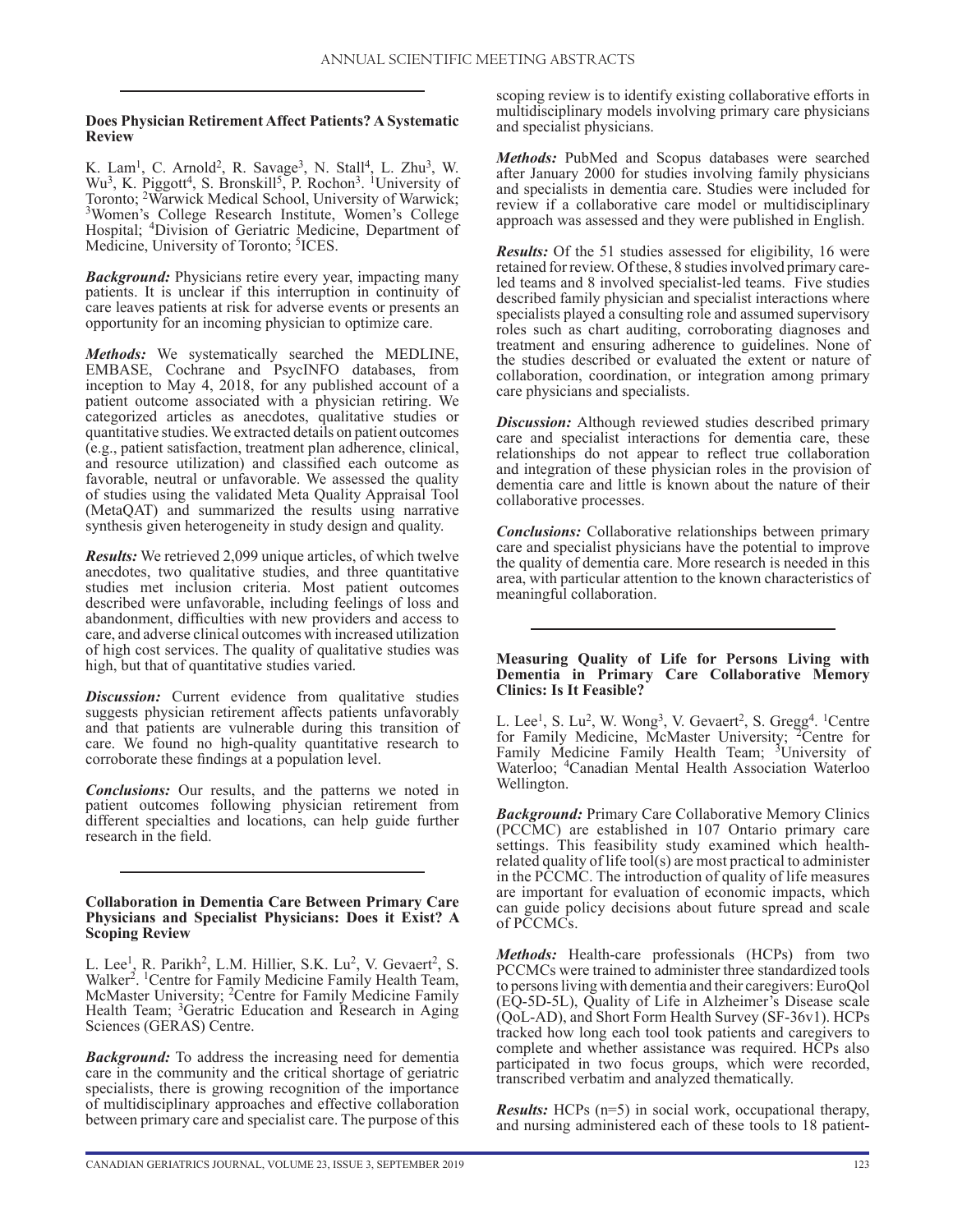caregiver dyads. Patients' average MoCA score was 16/30; dementia diagnoses included Mixed (33%), Alzheimer's  $(33\%)$ , and Vascular  $(6\%)$ . Using a 5-point rating scale (1=very challenging to complete; 5=very easy to complete), HCPs ranked the EQ-5D-5L (mean=3.9, SD=1.1) and QoL-AD (mean=3.8,  $SD=1.2$ ) as feasible, unlike the  $SF-36v1$ (mean=2.1, SD=0.8).

*Discussion:* HCPs found it most feasible to administer these tools while patients waited to meet with the PCCMC physician. HCPs liked the EQ-5D-5L because it was short and focused on the patient's perceived health that day. HCPs found the QoL-AD helped them to get to know patients better, but some portions overlapped with routine assessments administered in PCCMCs.

*Conclusions:* Results suggest it may be feasible for PCCMCs to integrate EQ-5D-5L and QoL-AD tools into routine care processes. These measures can facilitate future economic evaluation studies.

#### **Patient and Health-care Professional Perspectives on "C5-75": A Primary Care Program to Identify and Support Older Adults Living with Frailty**

L. Lee<sup>1</sup>, S. Lu<sup>2</sup>, L.M. Hillier<sup>3</sup>, W. Bedirian<sup>2</sup>, K. Skimson<sup>2</sup>, J. Milligan<sup>1</sup>. <sup>1</sup>Centre for Family Medicine Family Health Team, McMaster University; <sup>2</sup>Centre for Family Medicine Family Health Team; <sup>3</sup>Geriatric Education and Research in Aging Sciences (GERAS) Centre.

*Background:* The "C5-75" program (Centre for Family Medicine Case-finding for Complex Chronic Conditions in persons 75+) is a unique model of frailty identification and management in primary care. As part of a fulsome evaluation of the program's impacts we examined stakeholder perspectives on the administration of this care model.

*Methods:* Surveys and in-depth interviews were conducted with health-care practitioners (HCP) and patients at an urban Family Health Team. HCP and patients rated their satisfaction with the screening process and provided their perceptions of this care model (benefits, challenges, suggestions for improvements).

*Results:* Sixty-one surveys were completed by patients  $(n=33)$ , registered nurses/registered practical nurses  $(n=16)$ , and physicians (n=12). Mean ratings reflected that patients were 'extremely' satisfied  $(4.6 \pm .50/5)$  with the screening process and that HCP were 'very' satisfied with the process  $(76.2 \pm .22.7/100)$ . 88% of patients rated the overall program as "very good" or "excellent." Thirty-five interviews were completed (patients, n=27; registered practical nurses, n=4; physicians, n=4). Patients described the screening as quick and easy; they valued the program as it offered reassurance and they appreciated the repeated nature of screening so as to identify health changes overtime. HCP described it as comprehensive, a valuable way to proactively identify frailty/health issues, however, due to challenges fitting it into regular practice suggested alternative opportunities for screening (e.g., flu clinics, separate appointments). Additional training and infrastructure supports were suggested to facilitate implementation.

*Discussion:* The C5-75 program was well received. Development of infrastructure supports including Development of infrastructure

improvements to the referral system, increased training and promotion, will support program growth and spread.

*Conclusions:* The C5-75 program provides patient-centred care through proactive management of complex chronic conditions that are common in older adults.

## **The Prevalence of Frailty and Sarcopenia in Older Adults Screened for Elective Joint Replacement**

M. Lovett<sup>1</sup>, A. Papaioannou<sup>1</sup>, A. Negm<sup>1</sup>, G. Ioannidis<sup>1</sup>, D. Petruccelli<sup>2</sup>, M. Winemaker<sup>3</sup>. <sup>1</sup>McMaster University, GERAS Centre; 2Hamilton Health Sciences, Hamilton Niagara Haldimand Brant Local Health Integration Network (HNHB LHIN); 3McMaster University, Hamilton Health Sciences.

*Background:* Our primary objectives are to determine 1) the prevalence of self-reported frailty and sarcopenia in older adults with osteoarthritis who are screened for joint replacement, and 2) the association between self-reported frailty and sarcopenia.

*Methods:* Patients over 60 years old screened for joint replacement between September 2017 and August 2018 at one of the five regional Hamilton Niagara Haldimand Brant Local Health Integration Networks (LHIN) Musculoskeletal Central Intake Assessment Centres (MSK CIAC) were included. Patients were screened for sarcopenia using the SARC-F questionnaire and for frailty using the Fried Frailty Score. Osteoarthritis severity was measured using the Oxford Hip/Knee Scores.

*Results:* 4,845 patients over 60 years old were screened for joint replacement, of which 3,672 patients had all appropriate documentation. The average age was 70.5 ( $\pm$ 7.3) years and 71.9 ( $\pm$  7.7) years in the knee and hip groups, respectively. 1,429/3,672 (38.9%) were men. 1,196/3,672 (32.6%) and 2,476/3,672 (67.4%) were screened for hip and knee replacement, respectively. The average Oxford Score was  $37.4 \ (\pm 9.6)$  and  $39.1 \ (\pm 9.9)$  for the knee and hip, indicating severe osteoarthritis. The prevalence of frailty was 1,958/2,476 (79.1%) and 1,035/1,196 (86.5%) in the knee and hip groups, respectively. The prevalence of sarcopenia was  $1,635/2,476$  (66.0%) and 866/1,196 (72.4%) in the knee and hip group, respectively. In the knee group, 1,444/2,476 (58.3%) were both frail and sarcopenic. In the hip group, 811/1,196 (67.8%) were both frail and sarcopenic.

*Discussion:* Self-reported frailty and sarcopenia are highly prevalent in older adults screened for joint replacement.

*Conclusions:* This is the first Canadian study evaluating the prevalence of self-reported frailty and sarcopenia in older adults screened for joint replacement. Interventions that target frailty and sarcopenia may improve patient outcomes following joint replacement surgery.

**A New Behavioural Assessment and Intervention Response Inventory: LuBAIR (in Persons with Dementia)**

A.S. Luthra. McMaster University; Homewood Health Centre.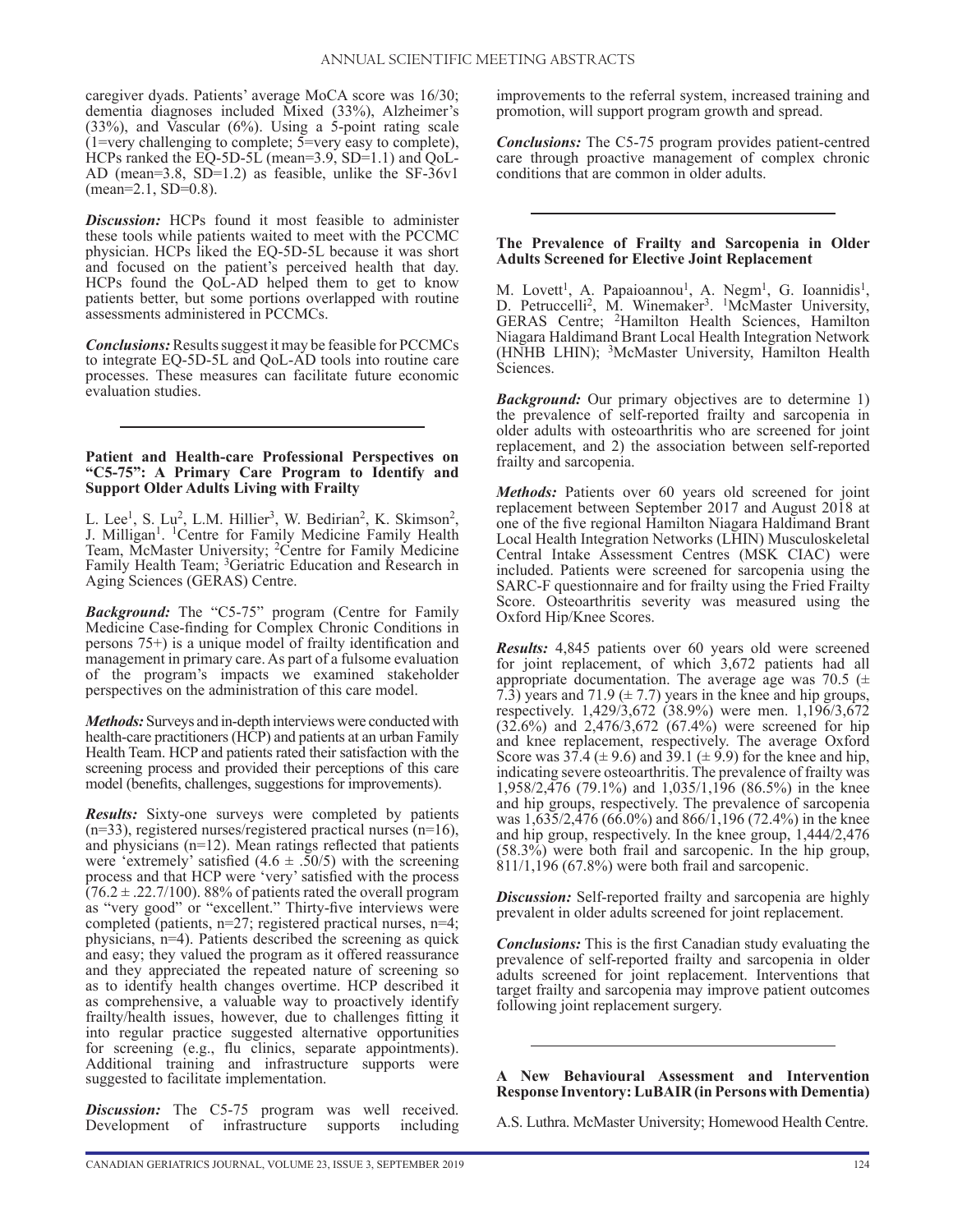*Background:* Twelve newly formed behavioural categories have been established to classify behaviours in middle to late dementia. These categories were used to develop a new behavioral assessment inventory, titled LuBAIR (Luthra's Behavioral Assessment and Intervention Response). It was hypothesized that LuBAIR would be less labour intensive, more comprehensive, and offer improved categorization of behaviours into clinically meaningful categories in dementia care.

*Methods:* Seven Long-Term Care Facilities in Ontario, Canada, were selected for the study. 120 residents with a diagnosis of dementia were recruited; sixty participants exhibiting Behavioral and Psychological Symptoms in Dementias (BPSDs) in the study group, and sixty not displaying BPSDs in the control group. Pittsburg Agitation Scale was used to screen for presence of BPSDs. Two registered nurses (RN) completed the LuBAIR inventory, BEHAVE-AD, and Cohen-Mansfield Agitation Inventory (CMAI) for each participant in the study group. This was done to establish inter-rater, construct, and criteria validity. Fourteen days later, the same RNs completed the LuBAIR inventory again for each participant for intra-rater reliability. A Clinical Utility Survey (CUS) was developed to evaluate the nurses' viewpoints on the usefulness of LuBAIR on three variables: less labor intensive, more comprehensive, and better categorization of behaviors in clinically meaningful categories.

*Results:* Intra-rater reliability was established for 8 of 12 behavioral categories. Inter-rater reliability was established for 10 of 12 behavioral categories. LuBAIR inventory had comparable construct and criteria validity. CUS findings showed 23% of nurses found LuBAIR to be less labor intensive, 77% found it more comprehensive, and 98% agreed LuBAIR helps with understanding behaviors in a clinically meaningful way.

*Discussion:* LuBAIR has acceptable inter- and intra-rater reliability, and construct and criteria validity. It is more comprehensive and is better able to categorize behaviors in clinically meaningful categories.

*Conclusions:* This allows for care providers to improve best practices through a better understanding of the "meaning" behind behaviours.

#### **Frailty and Associated Factors of Old People in Vulnerable Context: A Longitudinal Study in Primary Health Care**

I.T. Machado de Jesus, A.C. Martins Gratão, C.M. Crispim Nascimento, F. de Souza Orlandi, G.A. de Oliveira Gomes, K. Gramani Say, A. Angelini dos Santos, M.R. Cominetti, S.C. Iost Pavarini, M.S. Zazzetta. Universidade Federal de São Carlos, Universidade Federal de São Carlos, São Paulo, Brazil.

*Background:* The frailty representing a public health problem. Late attention to this condition may imply in the loss of functionality in the elderly. The study aimed to analyze the prevalence of frailty and your relationship with health conditions and sociodemographic factors of elderlies in a follow-up of four years.

*Methods:* Prospective observational cohort study, with quantitative method. Were evaluated elderlies primary care *Results:* Two hundred sixty three participants were assessed at baseline, with a similar proportion of men and women (46%, 54%) and average age  $70.4 \pm 7.7$  years. After four years, 40 participants died (65% male, 35% women). The paired Wilcoxon test as to the level of frailty, second Edmonton Frail Scale (EFS) in the first moment of the study (2014) compared to second moment (2018), it was found that 62.7% of participants in time 2 have increased your level of frailty compared to time 1 (*p* value: 0, 008). The multivariate regression analysis showed that low education ( $OR = 1.008$ ; 95% CI: 0.90 -1.12), lower income (OR = 1.000; IC 95%: 1.00 -1.00), to present dependency for basic activities ( $OR =$ 0.366; 95% CI: 0.02 -5.11) and falls (OR = 1.032; IC 95%: -1.09 0.97) were risk factors for frailty.

*Discussion:* The differences in the prevalence rates of frail older people can be justified by the context of social vulnerability, in which the participants reside, whereas the frailty can be influenced by conditions of poverty and, consequently, affect the physical health.

*Conclusions:* To research the frailty and associated factors can generate evidence to come improve planning in health care services and long-term care plans.

## **Blood Pressure Measurement and the Prevalence of Postprandial Hypotension**

Ken Madden, Boris Feldman, Graydon Meneilly. University of British Columbia.

*Background:* Postprandial hypotension (PPH) is a serious condition that has been shown to be an independent risk factor for falls, fractures and death. The prevalence of this problem in falling older adults has shown a wide variability in the literature; the present study seeks to examine how the frequency with which blood pressure is measured impacts the prevalence and severity of PPH.

*Methods:* 95 meal tests were performed on older adults recruited sequentially from a geriatric medicine falls clinic (mean age 77.5±0.7 years, 61±5 percent female). All subjects were fasting prior to each 90 minute standardized meal test. A Finometer (Finapres Medical Systems BV) was used to monitor blood pressure. Beat-by-beat systolic (SBP) measures were averaged for 0.5, 1, 2, 3, 5, 6, 9, 10, 15, 18, 30, 45 and 90 minutes respectively during the meal test.

*Results:* Using the original diagnostic method of checking mean blood pressure every 10 minutes resulted in a PPH prevalence of 42.1±5.1 percent in our population, with an overall range from 81.1±4.0 to 11.6±3.3 percent depending on the frequency of calculating SBP. The maximal observed postprandial decrease in SBP also showed a significant difference with blood pressure measurement frequency (*p*<0.001).

*Discussion:* The frequency of checking mean blood pressure has a large impact on the prevalence of PPH detected in a population of falling community-dwelling older adults. The time window for checking blood pressure also had a large influence on the number of PPH events detected, as well as the magnitude of the detected decrease in SBP.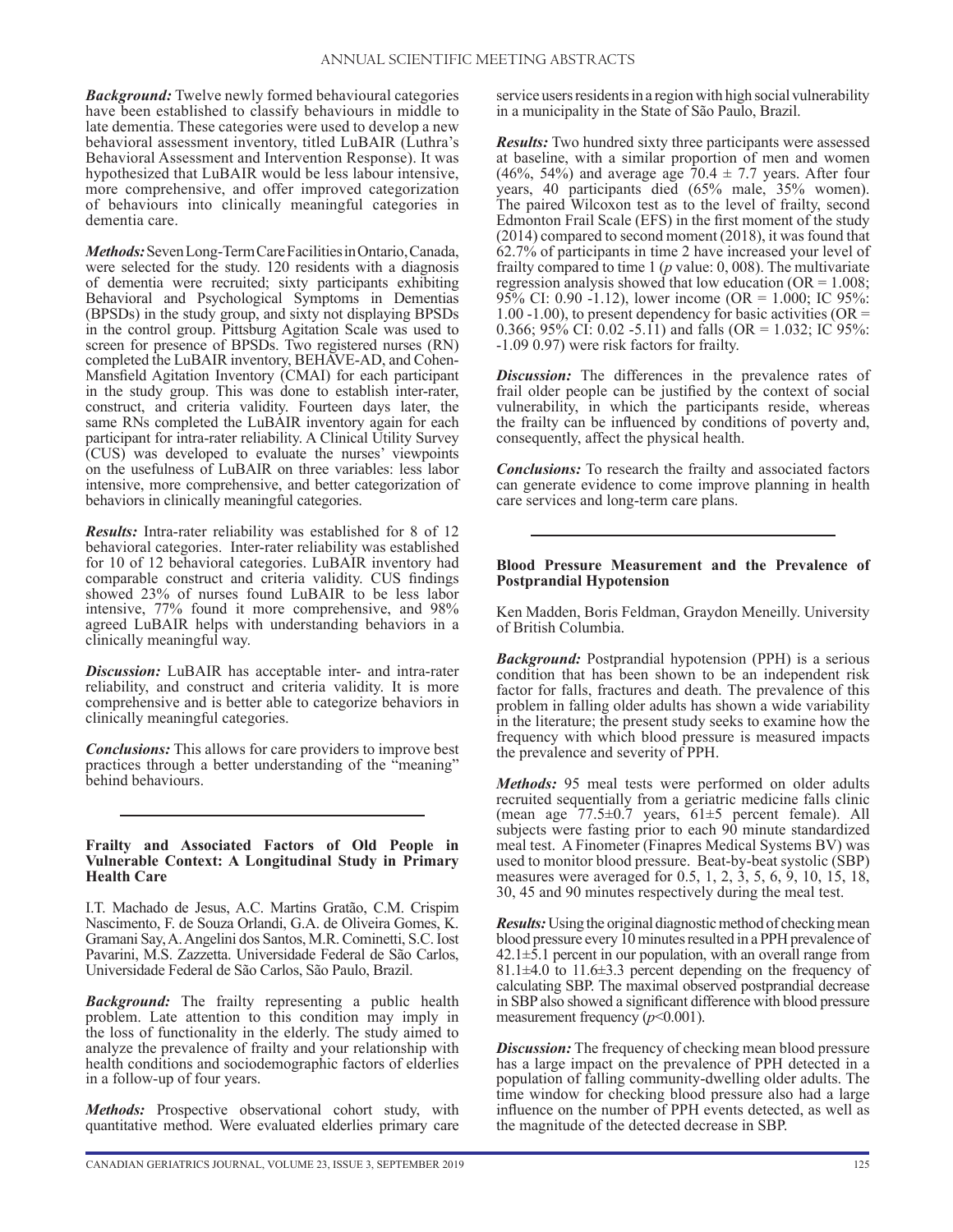*Conclusions:* The frequency with which blood pressure is measured has a profound effect on the measured prevalence and severity of PPH.

#### **Do Older Adults with Overactive Bladder Demonstrate Impairment in Executive Function Compared to Their Peers without OAB?**

A. Makhani, S. Qureshi, K.F. Hunter, A. Wagg, W. Gibson. University of Alberta.

*Background:* There is evidence to suggest that overactive bladder (OAB) is, at least in part, a "brain disease", and the accumulation of white matter hyperintensities with age is associated with the development of LUTS. This study examined if people with OAB demonstrated difference in cognitive function, in particular executive function, compared to their peers without LUTS.

*Methods:* Participants were recruited from a tertiary geriatric continence clinic and by advertising in the local press. Participants were included if they were aged  $\geq 65$ , and were free from neurological disease, and did not have a diagnosis of dementia or cognitive impairment. The "OAB" group had a diagnosis of OAB, a 24-hour micturition frequency of >8, and at least weekly urgency urinary incontinence. The control group were defined by a Bladder Symptom Assessment Questionnaire (BSAQ) of 4 or less. Following informed consent, participants emptied their bladder and then completed the Trail Making B Test and a reaction time test. The times taken were compared.

*Results:* 56 participants were recruited, 35 with OAB and 21 controls. The majority were female.

|                                             |  |         |  |  | Age (SD) Female TMT (SD) sec Reaction |
|---------------------------------------------|--|---------|--|--|---------------------------------------|
|                                             |  |         |  |  | Time (SD) ms                          |
| OAB $n=35$ 74.4 (5.8) 30                    |  |         |  |  | $(86\%)$ 103.37 $(33.1)$ 480          |
| (142)                                       |  |         |  |  |                                       |
| Control n=21 75.4 $(5.8)$ 13 $(61\%)$ 34.85 |  |         |  |  | (11.71)                               |
|                                             |  | p<0.001 |  |  | $p=0.722$                             |

There was no difference between the groups in reaction time, however the OAB group had significantly  $(p<0.001)$ longer time to complete the trail making B test.

*Discussion:* Older adults with OAB had significantly slower performance on the trail-making B test, a test of executive function, but no impairment in reaction time, when they were not experiencing LUTS.

*Conclusions:* Older adults with OAB demonstrate impairment in executive function compared to those without OAB. In this cross-sectional study it is not possible to assign a direction of causality for this effect.

**Characteristics and Outcomes of Older Patients Presenting to Medical Assessment Unit (MAU): A Retrospective Analysis**

M. Marion, A. Monor, S. Malik, C. O'Donoghue. St Columcilles Hospital Loughlinstown, Medical Assessment Unit, Dublin, Ireland.

*Background:* This study aimed to assess characteristics and outcomes of older patients referred; pre-morbid baseline, polypharmacy and MDT referrals

*Methods:* Retrospective analysis of elderly patients (age  $\geq$ 65) seen at Loughlinstown MAU between 01/02/18 and 28/02/18. Data was obtained from clerking proforma. Age, sex, Clinical Frailty Score (CFS), 4AT, Dementia diagnosis, number of medications, length of stay, Multidisciplinary Team (MDT) referrals and discharge destination were recorded.

*Results:* 187 new patients were recorded, 41.7% Male (78) and 58.3% female (109). Mean and median age was 78 (65- 98). 55.6% (104/187) were admitted to acute ward with median length of stay of 9 days (1-94). 0.53% (10) came from nursing home. 10.2% (19) had dementia diagnosis. 14.5% (27) had a possible delirium and/or cognitive impairment (4AT  $\geq$ 4), of which 9 were admitted  $p=0.1541$ . Average CFS was 4 (vulnerable) in 72/187 patients. Polypharmacy (>5) were observed in 63.6% (119) patients, of which 71 were admitted *p*=0.1689. 52.9% (55/104) referred to physiotherapist, 47.1% (49/104) referred to social worker, 30.8% (32/104) referred to Speech Therapist. As for discharge destination, 72.1% (75/104) went home, 15.4% (16/104) N/Home, 9.6% (10/104) convalescence, 0.29% (3/104) died. Patients with dementia were likely to be admitted (15, 14.4%) compared to patients without dementia  $(89, 85.6\%) p = 0.049.76.9\% (80)$  patients were referred to MDT. They were likely to be referred to MDT if they were not discharged home directly *p*<0.0001. Patients with advancing age were highly correlated with increasing CFS *p*<0.0001 95% CI 73.44 to 77.01 and prolonged hospitalisation  $p <$ 0.0001 95% CI 66.11 to 71.49.

*Discussion:* An MDT approach were led to effective discharge planning. Early identification of patients with frailty is important to improve outcomes.

*Conclusions:* Older patients presenting to the AMU with dementia had high admission rates. Patients with advancing age and increasing CFS were associated with prolonged hospitalisation.

#### **Developing a Centralized Intake System for Specialized Geriatric Services: Care Provider Perspectives**

S. Marr<sup>1</sup>, J. McKinnon Wilson<sup>2</sup>, J. Doleweerd<sup>3</sup>, T.Berezny<sup>3</sup>, L.M. Hillier<sup>4</sup>. <sup>1</sup>Regional Geriatric Program Central, McMaster University; <sup>2</sup>Regional Geriatric Program Central; <sup>3</sup>Caredove; <sup>4</sup>Geriatric Education and Research in Aging Sciences (GERAS) Centre.

*Background:* In Ontario, the Hamilton Niagara Haldimand Brant Local Health Integration Network has been interested in developing a centralized referral and access system for Specialized Geriatric Services (SGS) to improve service wait times and enhance patient experience and access to services. To guide system development, this study aimed to obtain care provider perspectives on the current state and clarity of access processes.

*Methods:* Fifty interviews were conducted with working group leaders (n=8), specialists (n=7), primary care/ specialist referrers  $(n=5)$  and frontline staff  $(n=30)$  across all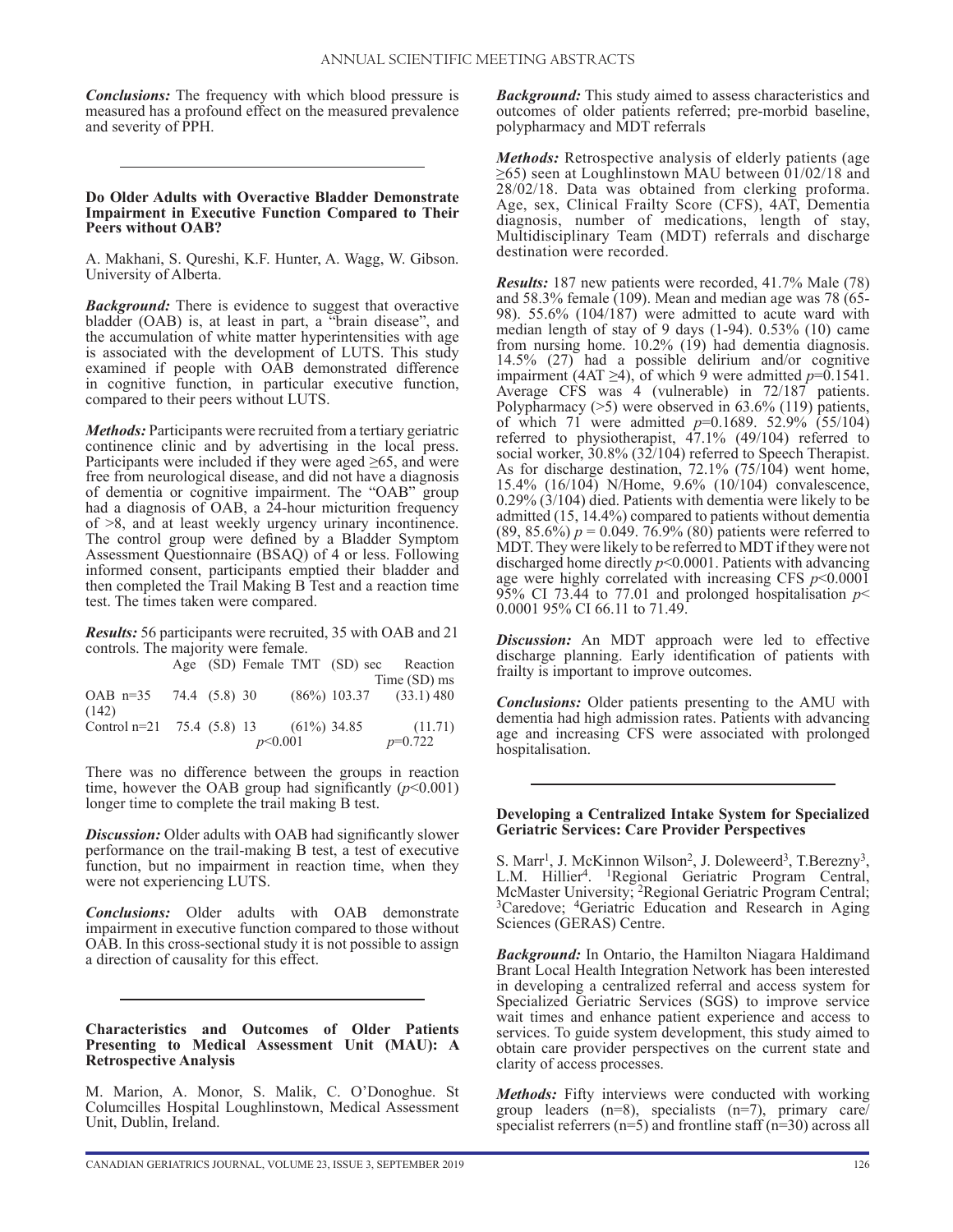geriatric services in the region. Questions were asked related to issues associated with referral processes, preliminary triage and routing, clinical screening and workup, and service provision. Results were shared at a key stakeholder meeting consisting of 34 individuals representing various geriatric services during which potential solutions to identified issues were presented and prioritized using an electronic voting system.

*Results:* 17 key themes associated with the current access state were identified including unclear service categories, lack of knowledge about available services, variability of services available across the region, need for comprehensive patient history at intake, lack of understanding of SGS capacity, and limited awareness of referral status. 44 change ideas were generated; top ranked solutions garnering endorsement by >86% meeting participants included: eliminate service boundaries for ambulatory-based services, standardize referral forms for community SGS, create an online and accessible service inventory and common service categories, and response template for incomplete referrals.

*Discussion:* Identified issues related to current access to SGS and potential solutions can inform the development of an efficient and coordinated centralized intake system across the region.

*Conclusions:* A centralized intake system has the potential to improve patient care, timeliness and access to SGS across the region.

#### **Comprehensive Evaluation of Physical Activity and Potential Function Benefits for Older Adults**

A. Mayo<sup>1</sup>, M. Senechal<sup>2</sup>, J. Boudreau<sup>3</sup>, M. Belanger<sup>4</sup>, D. Bouchard<sup>2</sup>. <sup>1</sup>Dalhousie University; <sup>2</sup>University of New Brunswick; <sup>3</sup>New Brunswick Institute for Research; 4Universite de Sherbrooke.

*Background:* Physical activity (PA) recommendations for aging adults exclude possible influences of light intensity or sedentary activities on physical function (PF). The objective of this study was to explore PF benefits of a comprehensive evaluation of PA on PF outcomes in aging adults.

*Methods:* Data collected from cycle 1 of the Canadian Longitudinal Study on Aging (CLSA n=25,072) and the 2005-2006 cycle of the National Health and Nutrition Examination Survey (NHANES n=932) including adults ages 45-85. PA was collected via the Physical Activity Scale for the Elderly (CLSA) and accelerometer (NHANES). Three PA indexes were created to study PA comprehensively: 1) Total Activities (Total Index), 2) Moderate-to-Vigorous Activity/Resistance Training (RT Index), 3) Sedentary/ Activity Time (SED Index). PF was derived from objective (CLSA) and self-reported (NHANES) measures. Logistic regression analysis was used for statistical analysis.

*Results:* In both datasets, the Total 1.12 (95% CI: 1.05-1.33) and SED indexes 0.67 (95% CI: 0.55-0.82) were significantly associated with PF after adjusting for potential confounders  $(< 0.05$ ) while the RT Index was only significantly associated in the NHANES study (1.21 (95% CI: 1.03-1.42)).

*Discussion:* Total Index and SED Index seem to have the greatest positive impact on the likelihood of higher physical

function, indicting that what is done in a 24-hour day and sedentary time may be important in terms of physical function outcomes for older adults.

*Conclusions:* This study suggests that other activities and combination of activities not currently included in typical PA guidelines may be associated with PF outcomes for aging adults.

#### **The Pictorial Fit-Frail Scale: Feasibility and Reliability in Outpatient Settings**

L. McGarrigle<sup>1</sup>, E. Squires<sup>2</sup>, L. Wallace<sup>1</sup>, J. Godin<sup>3</sup>, M. Gorman<sup>4</sup>, K. Rockwood<sup>3</sup>, O. Theou<sup>3</sup>. <sup>1</sup>Dalhousie University;<br><sup>2</sup>Nova Scotia Health Authority; <sup>3</sup>Dalhousie University and Nova Scotia Health Authority; 4St. Martha's Hosptial, Antigonish.

*Background:* The Pictorial Fit-Frail Scale (PFFS) is an image-based tool designed as a simple and practical approach to frailty assessment compared to other frailty measures. The aim of this study was to investigate the feasibility and reliability of the scale when used by patients, caregivers, and health-care providers (HCPs) in geriatric outpatient clinics.

*Methods:* Data were collected on 150 patients aged 50+ across three outpatient clinics: geriatric day hospital, memory clinic, and outpatient geriatric clinic. Patients were asked to complete the scale themselves, and, where available, caregivers and HCPs completed the scale based on the patients' health. In the geriatric day hospital, the PFFS was completed on admission and administered again within 7-14 days. Time (minutes:seconds) and level of assistance needed to complete the scale were recorded (feasibility). Intracorrelation Coefficients (ICCs) were used to assess testretest and inter-rater reliability.

*Results:* Scale completion time (mean±SD) was 4:30±1:54 for patients  $(n=116)$ ,  $3:13\pm1:34$  for caregivers  $(n=80)$ , 1:28 $\pm$ 0:57 for nurses (n=139), and 1:32 $\pm$ 1:40 for physicians (n=62). Most patients who completed the scale were able to do so unassisted (64%). Mean PFFS scores were  $11.1 \pm 5.3$  for patients (n=132), 13.2 $\pm$ 6.3 for caregivers (n=84), 10.7 $\pm$ 4.5 for nurses (patients assessed=146),  $11.1\pm5.6$  for physicians (patients assessed=79); caregiver scores were significantly higher than patient ( $p$ <.01), nurse ( $p$ <.001), and physician (*p*<.01) scores. Test-retest reliability was good for patients  $(ICC=0.78, 95\%CI=0.67-0.86)$  and nurses  $(ICC=0.88 [0.80-0.86)$ 0.93]). Inter-rater reliability between HCPs was good (ICC=  $0.75$  [0.63-0.83]).

*Discussion:* Further research is needed to investigate the impact of cognitive impairment on the feasibility and reliability of the tool, as well as its validity and responsiveness.

*Conclusions:* The PFFS is a feasible and reliable tool for use with patients, caregivers, and HCPs in outpatient settings.

**The Responsiveness of Goal Attainment Scaling in Relation to Goal Number in a Multidisciplinary, Community-based Intervention in Frail Older Adults**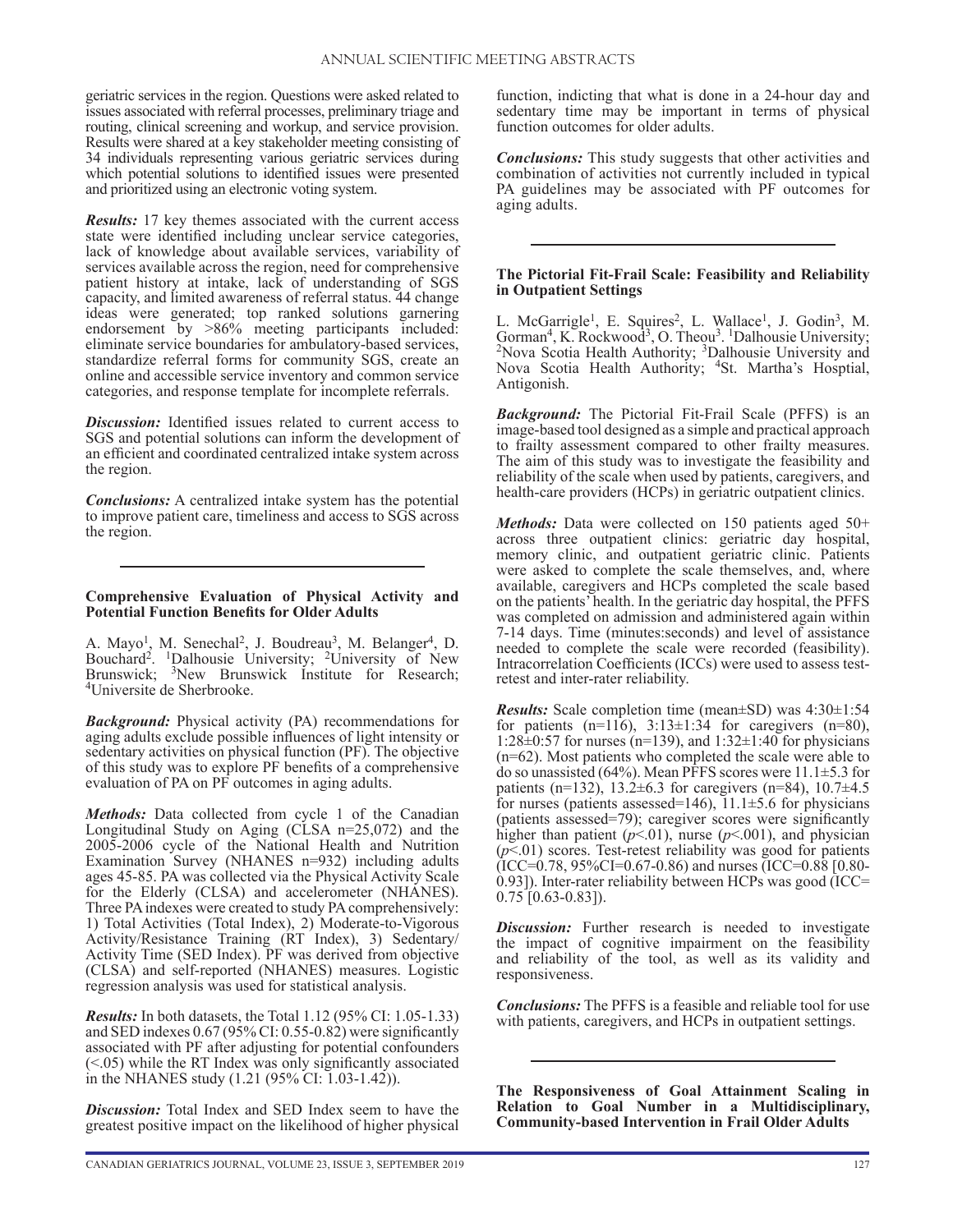L. McGarrigle, S.E. Howlett, K. Rockwood. Dalhousie University and DGI Clinical.

*Background:* Goal Attainment Scaling (GAS) is an individualized outcome measure that allows patients/ clinicians, to set and track personalized goals over the course of an intervention. GAS guidelines recommend tracking at least three goals, although it's not uncommon for subjects to set only one goal. Whether responsiveness of GAS holds when based on one goal is unclear. We compared responsiveness of one- and multiple-goal GAS in a community-based randomized, controlled trial.

*Methods:* Secondary analyses were conducted on data from the Mobile Geriatric Assessment Team (MGAT) study, a three-month trial examining the effect of CGA-based recommendations on achieving goals in 265 communitydwelling frail older adults. GAS was assessed at baseline and three-month follow-up. Most goals related to outcomes of care, with a small number focusing on prevention or the completion of a particular process. As the latter could be considered easier to achieve, analysis focused firstly on outcome goals, before including prevention and process goals for a total-goal analysis. One-goal GAS was calculated by randomly selecting a goal for each participant using a custom excel macro. Independent t-tests and standardized response means (SRMs) were used to assess responsiveness.

*Results:* Multiple- and one-goal outcome GAS detected significantly higher goal attainment in the intervention group (Multiple: mean difference=8.0, *p*<.001, SRM=1.29; One: mean difference=5.7, *p*<.001, SRM=0.85). Multipleand one-goal total GAS also detected significantly higher goal attainment in the intervention group (Multiple: mean difference=7.9,  $p$ <.001, SRM=1.52; One: mean difference=4.2,  $p<.001$ , SRM=0.75).

*Discussion:* SRMs for one-goal GAS were of a lesser magnitude than multiple-goal GAS, however all can be considered large according to Cohen's criteria.

*Conclusions:* These data suggest that both multiple- and onegoal GAS can detect meaningful treatment effects in response to a community-based intervention in frail older adults.

## **Dementia 2.0: An Exploratory Analysis of Twitter and Health Forum Data**

N. Mehta<sup>1</sup>, L. Zhu<sup>2</sup>, W. Wu<sup>2</sup>, R. Savage<sup>2</sup>, K. Lam<sup>1</sup>, I. Ghuman<sup>1</sup>, S. Bronskil<sup>13</sup>, P. Rochon<sup>2</sup>. <sup>1</sup>University of Toronto; <sup>2</sup>Women's College Hospital; <sup>3</sup>ICES.

*Background:* Social media platforms (i.e., Twitter and online health forums) are increasingly used as a novel data source for understanding many clinical conditions, including dementia. We explore user-generated dementiarelated content on these platforms, and compare their utility for researchers conducting patient-oriented dementia research, and clinicians and policymakers hoping to improve understanding of dementia-related needs.

*Methods:* We collected 78, 265 Twitter posts through Twitter's application program interface over 55 hours, and 15, 538 posts from an online forum (Alzheimer's Association UK) from its inception until April 2018. All posts contained

the keywords 'dementia', 'Alzheimer' or 'Alzheimer's'. We performed content analysis on 10% of Twitter posts and 5% of forum posts to generate the top ten most common themes from each platform. We summarized the unique features of each platform, including types of users, data quality, and data collection needs.

*Results:* Twitter posts sampled were most frequently posts using 'dementia' as a derogatory term  $(4.8\%; n=376)$ , followed by posts raising awareness for dementia (3.9%; n=302). Preliminary results show online health forum posts were most frequently personal experiences of both caregivers and people with dementia, caregiving strategies, and requests for information and support.

*Discussion:* Social media serve as useful sources of user generated in situ content on public perceptions, experiences, and understandings of dementia. Further, Twitter and health forums provide different data quality (e.g., signal to noise ratio, richness) and vary in user demographics.

*Conclusions:* Health forums are valuable for gaining insight into the perspectives of people with dementia and their caregivers, whereas Twitter data largely reflects societal perceptions of dementia. Dementia-related research, policy setting and clinical practice can be improved by harnessing these novel data sources.

## **Comparison of Treatment Tolerability and Effectiveness in Pulmonary NTM Patients Younger and Older Than 65 Years of Age**

M. Mehta<sup>1</sup>, S. Brode<sup>1</sup>, M. Mehrabi<sup>2</sup>, V. Chau<sup>1</sup>, T. Marras<sup>1</sup>. <sup>1</sup>University of Toronto; <sup>2</sup>University Health Network.

*Background:* Older adults are at increased risk of pulmonary nontuberculous mycobacterial pulmonary disease (NTM-PD). The lengthy multi-drug treatment frequently causes adverse effects and is often not curative. Data are lacking regarding treatment tolerability and effectiveness by age.

*Methods:* In a retrospective study, we assessed differences in treatment tolerability and effectiveness, stratified by age, for NTM-PD. Clinical, radiographic, microbiologic, and treatment records were reviewed. Note was made whether and why treatment was modified or discontinued prematurely. Improvement in symptoms, culture conversion and radiology after one year of treatment was used to assess treatment effectiveness.

*Results:* Records of 542 antibiotic-treated NTM-PD patients were reviewed, comprising 364 "older" patients (>65 years old (67.2%, mean (SD) age 78 (8) years)) and 178 "younger" patients ( $\leq 65$  years old (32.8%, mean (SD) age 53 (11) years). Comorbidities were more common in older patients, including cardiac (23.1% vs. 10.7%, *p*=0.006), hypothyroidism (18.7% vs. 6.2%, *p*=0.0002), osteoarthritis (18.7% vs. 7.0%, *p*=0.005) and COPD (21.4% vs. 10.1%, *p*=0.001). Older patients were using more non-NTM medications (mean (SD) 5(4) vs. 3(3), *p*=0.001). Initial clinical symptoms were similar between groups. Older patients had more total positive sputum cultures (13 (16) vs. 10 (12), *p*=0.03)), and tended to less frequently have cavitation on lung CT scans (39.9% vs. 47.6%, *p*=0.085). Treatment was stopped prematurely in 24% of older vs. 16% of younger patients (*p*=0.033) primarily because of adverse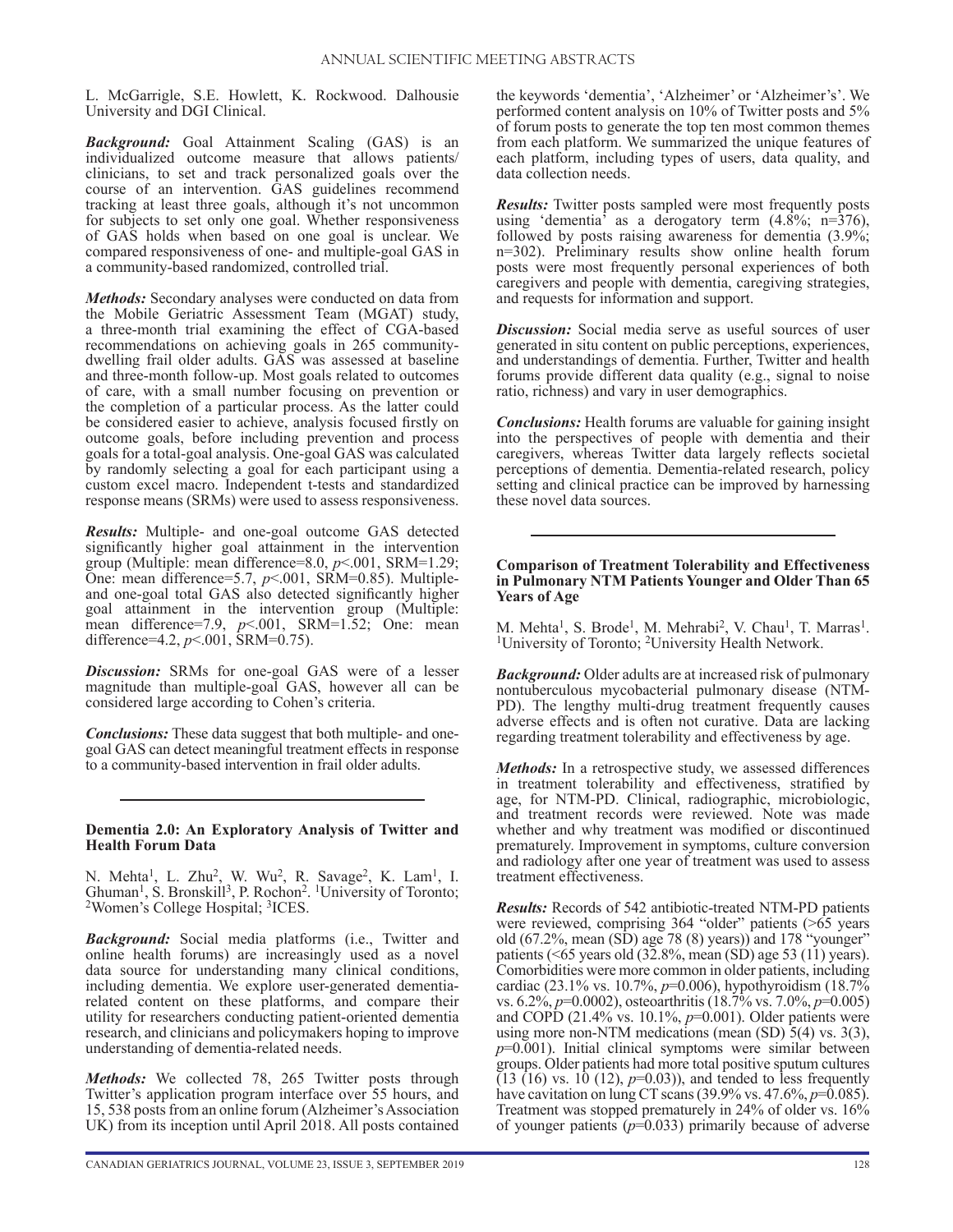effects (90% vs. 72%, *p*=0.013). Frequencies of symptomatic improvement (56.8% vs. 52.8%, *p*=0.42), culture conversion  $(2\overline{3}.\overline{8\%}$  vs.  $2\overline{3}.\overline{5\%}$ ,  $p=0.94$ ) and radiologic improvement (37.2% vs. 42.0%, *p*=0.42) were similar in older vs. younger patients, respectively.

## *Discussion:* N/A

*Conclusions:* Although older patients with NTM-PD more often stopped treatment due to adverse effects, treatment effectiveness was similar to younger patients.

## **Detecting Apathy in Individuals with Parkinson's Disease: A Systematic Review**

B. Mele, D. Merrikh, Z. Ismail, Z. Goodarzi. University of Calgary.

*Background:* To examine diagnostic accuracy of apathyscreening tools compared with a gold standard (clinician diagnosis) among adult outpatients with Parkinson's disease (PD).

*Methods:* A systematic review was conducted. Six research databases were searched to May 23rd, 2018. Diagnostic accuracy measures, including sensitivity and specificity were gathered. Prevalence of apathy was also collected. Pooled prevalence of apathy was calculated using Mantel-Haenszel-weighted DerSimonian and Laird Models.

*Results:* 1,007 full-text articles were reviewed with seven full-text articles included. The gold standard was considered a clinician diagnosis as apathy is not defined in the DSM/ ICD. Eighteen apathy-screening tools were identified, six of which were validated. Diagnostic accuracy measures were reported for the Lille Apathy Rating Scale (LARS) both informant- and observer-rated, Unified Parkinson's Disease Rating Scale (UPDRS), Apathy Scale (AS), Apathy Evaluation Scale (AES), Non-Motor Symptoms Questionnaire (NMS-Q), and Dimensional Apathy Scale (DAS). The AES had the best reported sensitivity and specificity values, both 90%. The AS had the highest reported specificity at 100%, with 66% sensitivity. Pooled prevalence of apathy was 29.1% (95% CI 21.5%–36.6%). There was significant heterogeneity associated with this value  $(12 =$ 79.6%;  $p = 0.01$ .

*Discussion:* While 18 screening tools exist to screen for apathy in PD, only six have been validated against clinician diagnosis. The AES had the highest reported sensitivity and specificity and is a brief, easy to use tool. The AS was designed specifically for use in PD populations and has the highest reported specificity.

*Conclusions:* Clinicians should be aware of available tools, and choose the one that best fits their practice. Future research should focus on the development of an accepted gold standard, to further understand accuracy measures of all available apathy screening tools.

**The Impact of Identifying and Managing Frailty on Postdischarge Care Transitions**

*Background:* While Acute Care of the Elderly (ACE) units are the standard of care across Canada, to date there has been no specialized geriatric care for inpatients in Newfoundland and Labrador (NL). Frailty is common amongst hospitalized older adults, and frail individuals often experience frequent care transitions as a result of complex medical and social needs.

*Methods:* In 2017, an ACE Strategy was introduced at St. Clare's Mercy Hospital in St. John's, NL in an attempt to prevent unnecessary transitions in care. Existing resources were reallocated to allow for provision of enhanced geriatric care, including a comprehensive Geriatric Assessment (CGA) for frail elderly inpatients in a modified elderfriendly environment on one Internal Medicine Unit. The patients on two other Internal Medicine Units received usual care. Rates of re-presentation to the Emergency Department and re-admission to acute care were compared between the intervention and control groups.

*Results:* Frail elderly patients who were managed with the ACE approach had a 50% lower risk of readmission to acute care and 28% lower risk of presenting to the Emergency Department (ED) in the first 180 days following discharge from acute care.

**Discussion:** This study substantiates previous data in our local context and provides a reallocation of resources approach, which may be useful in systems with similar budget constraints.

*Conclusions:* We conclude that comprehensive geriatric care in a naïve patient population lowers the risk of readmission to hospital and ED visits for frail seniors.

#### **Virtual Interactive Patients as an Innovative Tool to Address Geriatric Medicine Needs in Preclerkship and Clerkship Curricula**

S. Nauth<sup>1</sup>, G. Tait<sup>2</sup>, D. Liberman<sup>3</sup>, L. Devine<sup>4</sup>. <sup>1</sup>University of Toronto; 2University Health Network; 3Mount Sinai Hospital; 4Department of Medicine, University of Toronto.

*Background:* The Canadian Geriatrics Society (2009) has provided core geriatric competencies for graduating medical students. At the University of Toronto, the delivery of geriatric content is dispersed throughout many courses and clinical rotations. In prior work, several competencies were identified where coverage was minimal/absent in clerkship. To date, a comprehensive review of the preclerkship curriculum, and current clerkship iterations, has not been performed. Virtual interactive cases (VICS) are online clinical reasoning exercises that simulate patient encounters and provide immediate feedback. We hypothesized that their use could facilitate self-directed learning while addressing competency gaps.

*Methods:* We assessed 72 weeks of preclerkship and 14 clinical clerkship rotations for educational activities related to geriatrics. These were then reviewed for coverage of CGS competencies with regards to stated objectives, course content, and duration. We administered a 51-item survey to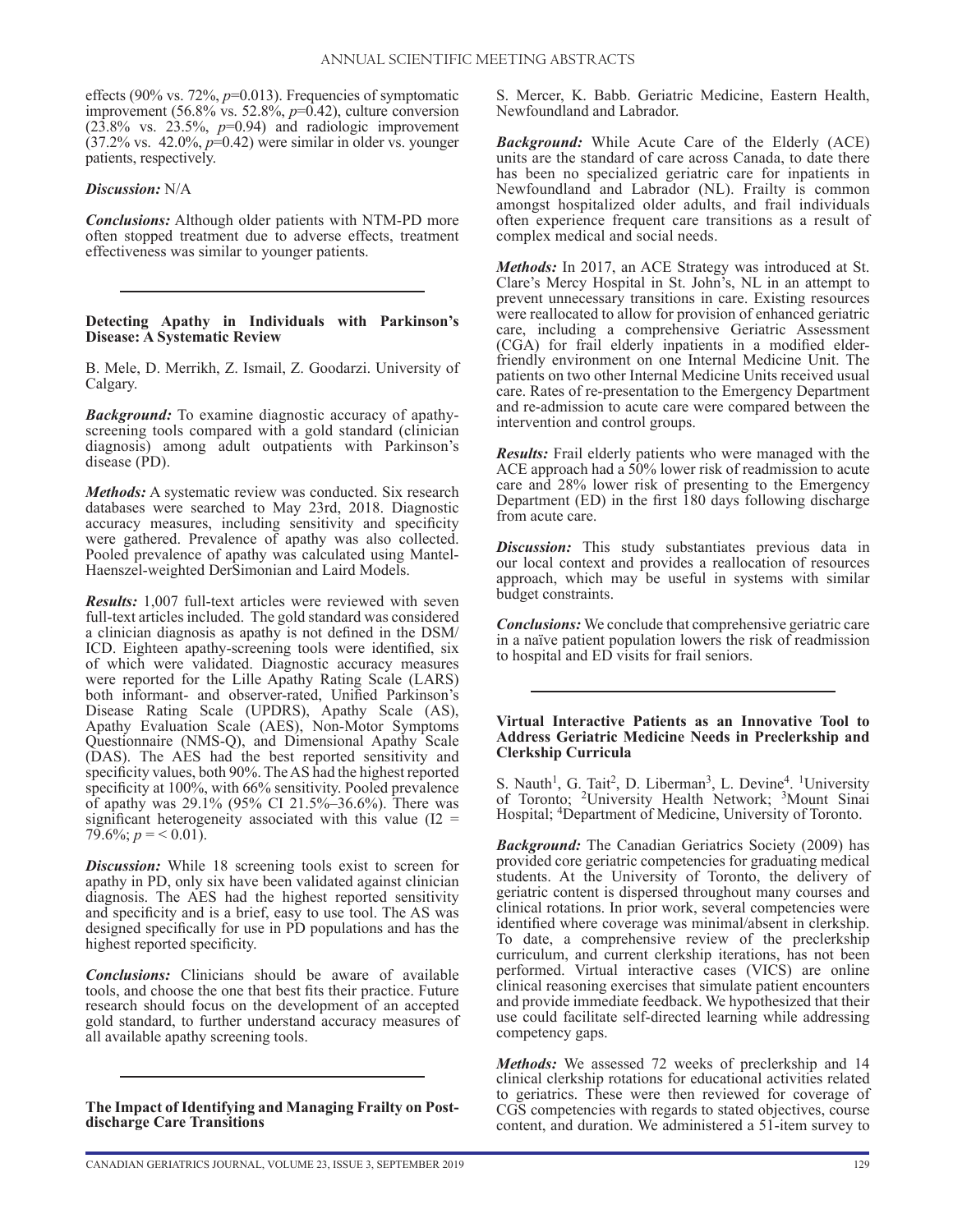third-year medical students addressing their training in CGS competencies, the impact of clinical experiences, and selfidentified areas of insufficient teaching.

*Results:* We identified 52 geriatric educational activities totalling 61 hours of lecture, self-study or clinical skills. 6 virtual cases were designed targeting competencies with 3 or fewer dedicated activities: delirium, functional assessments, falls, polypharmacy, adverse events in hospitalization, and incontinence. Pending cases include caregiver stress, discharge planning, and chemical restraints. Initial survey analysis found that although medical students rate most competencies as 'somewhat' or 'thoroughly' covered, the vast majority of respondents answered 'Yes' when asked if more teaching would be beneficial in every category. **Final Results:** are forthcoming.

*Discussion:* Additional teaching tools on CGS geriatric competencies are necessary and desired by students.

*Conclusions:* Our research has identified numerous opportunities to fortify the geriatric medicine curriculum. To fulfill these needs, virtual interactive cases are currently being developed.

**Distribution of Serotypes Causing Invasive Pneumococcal Disease (IPD) in Older Canadian Adults, According to the Coverage by the Current and Next Generation Pneumococcal Conjugate Vaccines**

R.M. Nepal<sup>1</sup>, J. Vojicic<sup>1</sup>, S. Dion<sup>1</sup>, M. Major<sup>1</sup>, R.E. Isturiz<sup>2</sup>. <sup>1</sup>Pfizer Canada LLC; <sup>2</sup>Pfizer Inc USA.

*Background:* In Canada, the National Advisory Committee on Immunization (NACI) recommends (grade A recommendation) the 13-valent pneumococcal conjugate vaccine (PCV13) for immunocompetent adults  $\geq 65$  yrs of age, on an individual basis, for the prevention of vaccinetype pneumonia and IPD. In addition, pediatric PCV13 program has been introduced in 2010/2011. Two next generation conjugate vaccines, PCV15 and PCV20, are currently under development. The objective of this study is to assess the distribution of IPD in Canadian older adults according to serotype coverage by the current and next generation pneumococcal conjugate vaccines.

*Methods:* The National Microbiology Laboratory (NML) has been undertaking a laboratory-based national surveillance of IPD since 2010. We calculated the proportion of vaccine type disease by using the NML's annual reports. Since NML did not consistently distinguish between serotype 15B and 15C isolates, 15B/C counts were included as proxy for 15B-type disease.

*Results:* The proportion of PCV13-type IPD in older adults has declined from 50% in 2010 to 43%, 38% and 33% in 2011, 2012 and 2013, respectively, likely as a result of herd protection from the pediatric PCV13 program. Since 2014 the decline has leveled off, with 25% of cases in 2016 still being of PCV13-type. PCV15- and PCV20-type disease accounted for 38% and 54% of IPD in 2016, respectively.

*Discussion:* There remains a substantial proportion of IPD in older adults potentially preventable by PCV13, as the indirect protection from immunizing children shows plateau in recent years.

*Conclusions:* Compared to PCV13, new generation PCV formulations could provide progressively larger coverage of *Streptococcus pneumoniae*, with PCV20 potentially addressing considerable portion of the disease burden in Canadian adults  $\geq 65$  years of age.

## **Changes in Gait Speed and Mortality: Where the Past Meets the Present**

Q. Dinh Nguyen. McGill University and Université de Montréal.

*Background:* Low gait speed is associated with adverse outcomes, but most studies have used a baseline single measure and have not considered past values. We investigated whether past values provide prognostic information beyond current gait speed and how to best model past and current values for prediction.

*Methods:* In a cohort of 4289 participants aged 65 years and older from the National Health and Aging Trends Study, gait speed was measured at baseline and year 2 (Y2). Three-year follow-up for mortality started in Y2. We estimated hazard ratios comparing models with: (1) Y2 gait speed, (2) change in gait speed from Y1 to Y2, (3)  $Y2 + change$  in gait speed, (4) trajectories of gait speed from Y1 to Y2 [9 categories].

*Results:* Mean gait speed at Y2 was 0.77 m/s (0.26) and 482 (11.2%) of participants died. A 0.1 m/s higher gait speed at Y2 was associated with decreased mortality (HR, 0.76 [0.73, 0.79]). Gait speed improvement from Y1 to Y2 decreased mortality (HR, 0.92 [0.89, 096] per 0.1 m/s increase). Model 3, including both Y2 gait speed and change, indicated that improvement in gait speed was associated with decreased mortality (HR, 0.79 [0.75, 0.84]), independently of Y2 gait speed. Mortality was lowest in participants in the fastest tertile in Y1-2, and highest in those in the lowest tertile in Y1-2.

*Discussion:* Past gait speed is predictive of mortality, independent of current gait speed. Although gait speed improvement is protective, individuals maintaining higher gait speed had the lowest risk of mortality, suggesting gait speed recovery does not completely negate mortality risks.

*Conclusions:* Past values and changes in gait speed provide prognostic information beyond a single measure of gait speed and are useful for risk prediction in older adults.

**Exploring the Longitudinal Patterns, Polypharmacy and Health Care Use in the Context of Multimorbidity Among Older Adult Primary Health Care Patients in Canada**

K. Nicholson<sup>1</sup>, M. Fortin<sup>2</sup>, L. Griffith<sup>3</sup>, A. Terry<sup>1</sup>, T. Williamson<sup>4</sup>, D. Mangin<sup>3</sup>, S. Stranges<sup>1</sup>. <sup>1</sup>Western University;  $2$ Universite de Sherbrooke;  $3$ McMaster University; 4University of Calgary.

*Background:* The accumulation of multiple chronic diseases (multimorbidity) and multiple prescribed medications (polypharmacy) over time may influence the extent to which an individual maintains health and well-being in later life.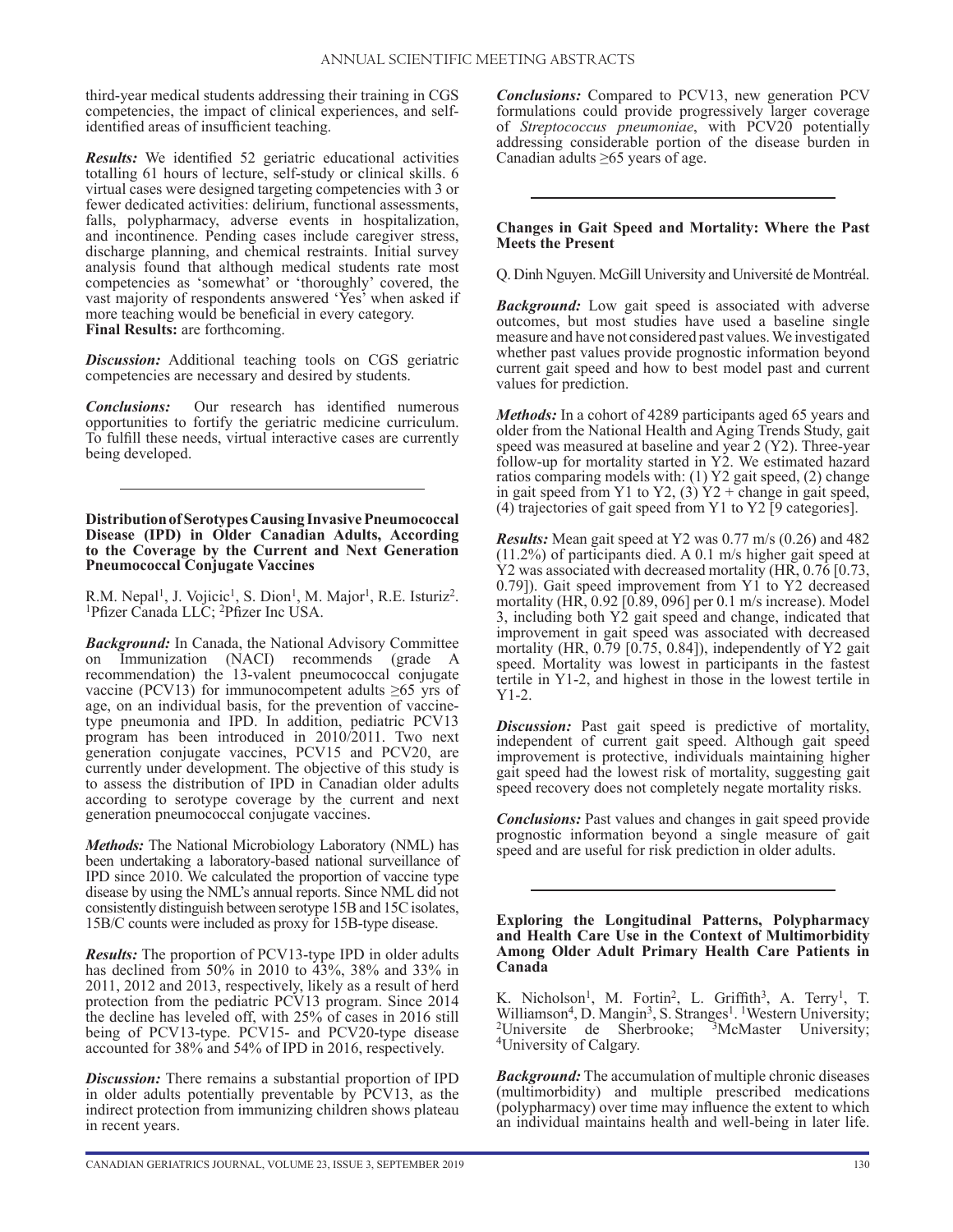This research will describe the patterns (sequence and timing) of multimorbidity and polypharmacy that accumulate over time among older adults in Canada.

*Methods:* Data are derived from the Canadian Primary Care Sentinel Surveillance Network (CPCSSN) electronic medical record (EMR) database. Multimorbidity will be identified with 20 categories, cut-off points of  $\geq 2$  and  $\geq 3$ chronic conditions and the International Classification of Disease (ICD) classification system. Polypharmacy will be identified using the cut-off points of  $\geq$ 5 and  $\geq$ 10 medication classes and the Anatomical Therapeutic Chemical (ATC) classification system. Analyses will be conducted using Java and Stata 14.2 software.

*Results:* The prevalence of chronic diseases (multimorbidity) and prescribed medications (polypharmacy) for older adult patients will be presented. The most frequent patterns (combinations and permutations) of multimorbidity and polypharmacy will also be presented, stratified by sex and age category. Additional factors, such as the presence of frailty, disability or increased health service use, will be examined if possible. As well, the methodological challenges to identifying the presence and sequence of multimorbidity and polypharmacy in national, longitudinal data will be discussed.

*Discussion:* These findings can be used strategically to inform health care delivery for older adults and to contribute to the understanding of multimorbidity and polypharmacy in the international literature. In fact, reducing the burden of prescribed medications and the harms of polypharmacy are key tasks within the context of multimorbidity.

*Conclusions:* This research will present the profiles of multimorbidity and polypharmacy for older primary health care patients using a national, longitudinal database in Canada.

## **The Ethics of Physician-Assisted Suicide and Major Neurocognitive Disorders**

F. Pageau. Laval.

*Background:* In Quebec, the newly elected government is considering the extension of physician-assisted suicide(PAS) to a patient who lacks decisional capacity due to a major neurocognitive disorder (MND). Our ethical research exposes the reasons why it is unethical.

*Methods:* We conducted a standard philosophical review of the ethical, legal, and medical literature. We examined the philosophical weaknesses of euthanasia supporters and criticized their arguments.

*Results:* We found that dignity must be considered as intrinsic and never as extrinsic. Throughout history, extrinsic dignity has often been misused to kill vulnerable people (for example in Nazis' Germany). Ableism (discrimination of people based on functional capacity) is imbedded into a vision that promotes PAS based on extrinsic dignity, and should not be a criteria for PAS. Additionally, we found that autonomy, as an ethical principle, cannot justify PAS. An incomplete vision of John Stuart Mill's autonomy is often used to justify euthanasia. Though, we found that a more comprehensive analyze of his theories would never support PAS.

*Discussion:* The feeling of lost dignity is driven by major ontological, social, and ethical errors. The social and personal wills to euthanize a patient with dementia are based on the same mistakes. These are ableism, denial of human dependency, the rejection of fragility, lack of a empathetic care, and an inaccurate vision of autonomy. We found that dignity therapy may reduce the feeling of lost extrinsic dignity. Likewise, the importance of a loving care for fragile patient with MND may diminish this impression.

*Conclusions:* From an ethical perspective, and by considering the true definition of dignity, a complete vision of autonomy, the dignity therapy and a holistic vision of care, we realized that PAS for patient with MND should never be allowed.

## **Knowledge Translation: Supporting the Implementation Fracture Prevention Recommendations in Long-Term Care**

A. Papaioannou<sup>1</sup>, G. Ioannidis<sup>1</sup>, M-L. van der Horst<sup>2</sup>, C. McArthur<sup>1</sup>, L.M. Hillier<sup>2</sup>, R. Jain<sup>3</sup>, S. Jaglal<sup>4</sup>, J.D. Adachi<sup>1</sup>, L. Giangregorio<sup>5</sup>. <sup>1</sup>McMaster University; <sup>2</sup>Geriatric Education and Research in Aging Sciences (GERAS) Centre; <sup>3</sup>Osteroporosis Canada; <sup>4</sup>University of Toronto; <sup>5</sup>University of Waterloo

*Background:* There is much research demonstrating large gaps in the application of clinical guidelines in long-term care (LTC). Aligned with the Canadian Institute of Health Research Knowledge Translation (KT) model, we describe the process used by the Ontario Osteoporosis Strategy to develop KT activities and tools to support fracture prevention guideline implementation.

*Methods:* KT activities were guided by the Knowledge to Action Cycle, informed by a program of research, using various methodologies (interviews, focus group discussions), aimed at identifying barriers and facilitators to guideline implementation. We adapted this knowledge to local context to implement and evaluate multi-faceted KT strategies. Fracture rates over time were examined using administrative data from the Institute for Clinical Evaluative Sciences.

*Results:* Identified barriers have included limited knowledge of osteoporosis, fracture risk and prevention, inconsistent prescribing of calcium and vitamin D, lack of protocols and organizational processes to support guideline use. Facilitating factors included leadership support, multidisciplinary team engagement and use of quality improvement strategies. Various interventions, including resident and family council engagement, education, audit and feedback and team-based action planning, were developed to support guideline implementation. Evaluation studies have demonstrated improved treatment for osteoporosis. Over 40 clinical support tools, easily accessible on-line, have been developed including a video series on falls and fracture prevention awareness-raising tools for residents and family councils, and the Fracture Risk Scale, a validated tool for assessing risk in LTC. Provincially, hip fracture rates have decreased from 2.3% to 1.9% over 9 years.

*Discussion:* Multifaceted approaches to knowledge translation (KT) can improve the uptake of clinical recommendations.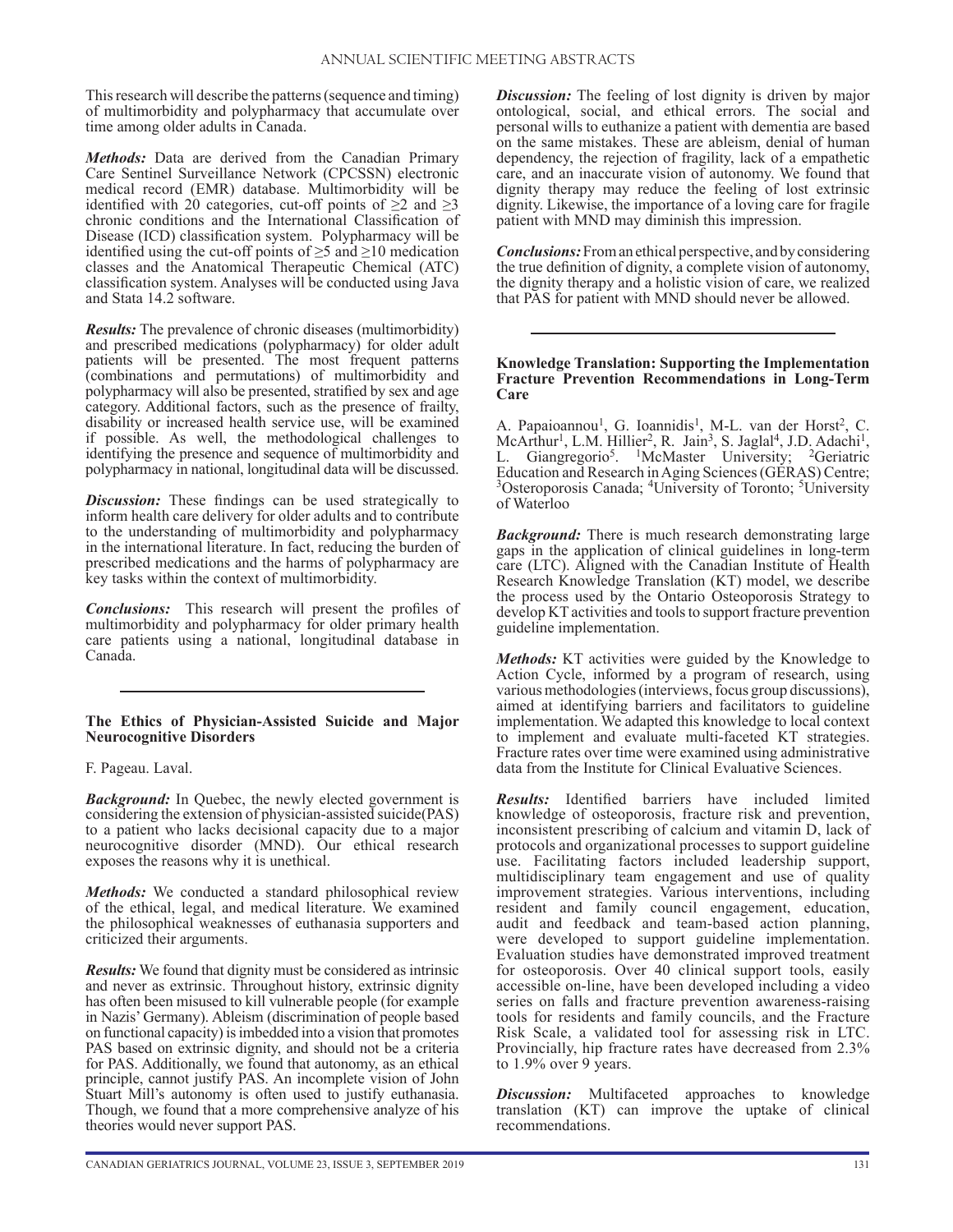*Conclusions:* This KT approach may help to support quality improvement efforts and close the gap between recommendations of clinical guidelines and application to clinical practice in LTC.

## **Health-care Workforce Training in Supporting Family Caregivers of Seniors-in-Care**

J. Parmar<sup>1</sup>, S. Brémault-Phillips<sup>2</sup>, W. Duggleby<sup>3</sup>, L. Charles, P.G. Jaminal Tian<sup>1</sup>. <sup>1</sup>Division of Care of the Elderly, Department of Family Medicine, University of Alberta; 2Department of Occupational Therapy, University of Alberta; 3Faculty of Nursing, University of Alberta.

*Background:* Family caregivers of seniors are integral to the Canadian health-care system. As primary caregivers, they provide ongoing care to seniors, which can pose significant physical, emotional, and financial burden. Despite the critical role family caregivers play in the health of seniors, healthcare providers receive little education on family caregiving. We will describe the key findings of a symposium on Healthcare Workforce Training in Supporting Family Caregivers of Seniors-in-Care.

*Methods:* We conducted a pre-meeting survey and analyzed the findings from the one-day symposium. The symposium was held in Edmonton on February 22, 2018 to create and foster a cross-sectoral dialogue (1) establishing the key areas of education needed for health-care providers to support family caregivers of seniors; (2) engaging family caregivers in the exploration and development of education and training; and (3) identifying opportunities, approaches, and training tools for all care settings.

*Results:* Forty stakeholders across Alberta attended the symposium, consisting of family caregivers, academics, clinicians, and administrators. Five working groups discussed the current status, needs, and strategies on (1) navigating the health-care system and access to resources; (2) communication between health-care providers and family caregivers; (3) organizational support for healthcare provider training; (4) culture change in the health-care system; and (5) assessment of family caregiver needs. At the end of the symposium, the working groups laid plans for developing the following: briefing notes, educational materials for trainees, interactive training modules for staff, information campaign, and use of caregiver assessment tools in care settings.

*Discussion:* Health-care providers are often the primary contacts of caregivers. Training can enhance the providers' capacity to support caregivers.

*Conclusions:* The symposium highlighted the need and the initiatives to educate health-care professionals about family caregiving.

#### **Fostering Resilience in Family Caregivers of Seniors in Care**

J. Parmar<sup>1</sup>, L. Charles<sup>1</sup>, S. Brémault-Phillips<sup>2</sup>, P.G. Jaminal Tian<sup>1</sup>. <sup>1</sup>Division of Care of the Elderly, Department of Family Medicine, University of Alberta; <sup>2</sup>Department of Occupational Therapy, University of Alberta.

*Background:* Family caregivers provide ongoing care, for older adults in need of support due to physical, cognitive, or mental conditions. The Covenant Network for Excellence in Seniors' Health and Wellness, pursuant to its mandate, conducted a symposium, entitled Fostering Resilience in Family Caregivers of Seniors in Care (Caregiver Symposium), to identify gaps, opportunities, and ways that will help family caregivers feel supported and valued in their caregiving role.

*Methods:* This was a qualitative analysis on the proceedings of the Caregiver Symposium (August 30, 2017; Edmonton) attended by 112 stakeholders, including family caregivers. Discussions were done through six Conversation Circles on: (1) Orientation and education of health-care providers on caregiver needs; (2) Culture change needed within our systems of care; (3) Supports needed to engage, empower and foster the resilience of family caregivers; (4) Tools and processes available to help identify caregiver burden; (5) Palliative care and end-of-life supports; (6) System change.

*Results:* Five themes emerged from the conversations circles: (1) Develop distinct education and training programs for health-care providers about the needs of family caregivers and the best ways to support them; (2) Focus on creating opportunities that help health-care providers better communicate with family caregivers; (3) Provide consistent and timely supports to help family caregivers navigate the health system; (4) Support health-care providers to help them reframe the way they see and interface with seniors and family caregivers; (5) Explore and develop comprehensive policies to ease family caregiver burden.

*Discussion:* The conversations point to the lack of support for family caregivers and identify the gaps and opportunities to provide support.

*Conclusions:* The conference catalyzed discussions and plans to support family caregivers of seniors in care.

#### **The Feasibility of Implementing the Edmonton Frail Scale (EFS) in Home Care—A Qualitative Analysis**

R. Bedaba<sup>1</sup>, D. Rolfson<sup>1</sup>, J. Parmar<sup>2</sup>, S. Brémault-Phillips<sup>3</sup>. <sup>1</sup>University of Alberta; <sup>2</sup>Enhancing Care in the Community; <sup>3</sup>Faculty of Rehabilitation Medicine.

*Background:* Frailty is recognized as one of the emerging geriatrics syndromes which is not inevitable when early identified. Hence, comes the need for a scale that integrates different measurable aspects to frailty. The Feasibility of adopting a certain frailty scale has been a general requirement to achieve the desired purpose at the community-level. The Edmonton Frail Scale (EFS) is an evidence-based multidimensional measure of frailty developed and validated in a geriatric medicine referral population. This study aims to better understand the feasibility of implementing the EFS and the EFS Toolkit among systems case managers and other front-line users supporting a targeted sample of older adults through Enhancing Care in the Community program (ECC) program.

*Methods:* The current study is a qualitative research study using thematic data analysis. In the current Proof of Concept phase, we have interviewed three system case managers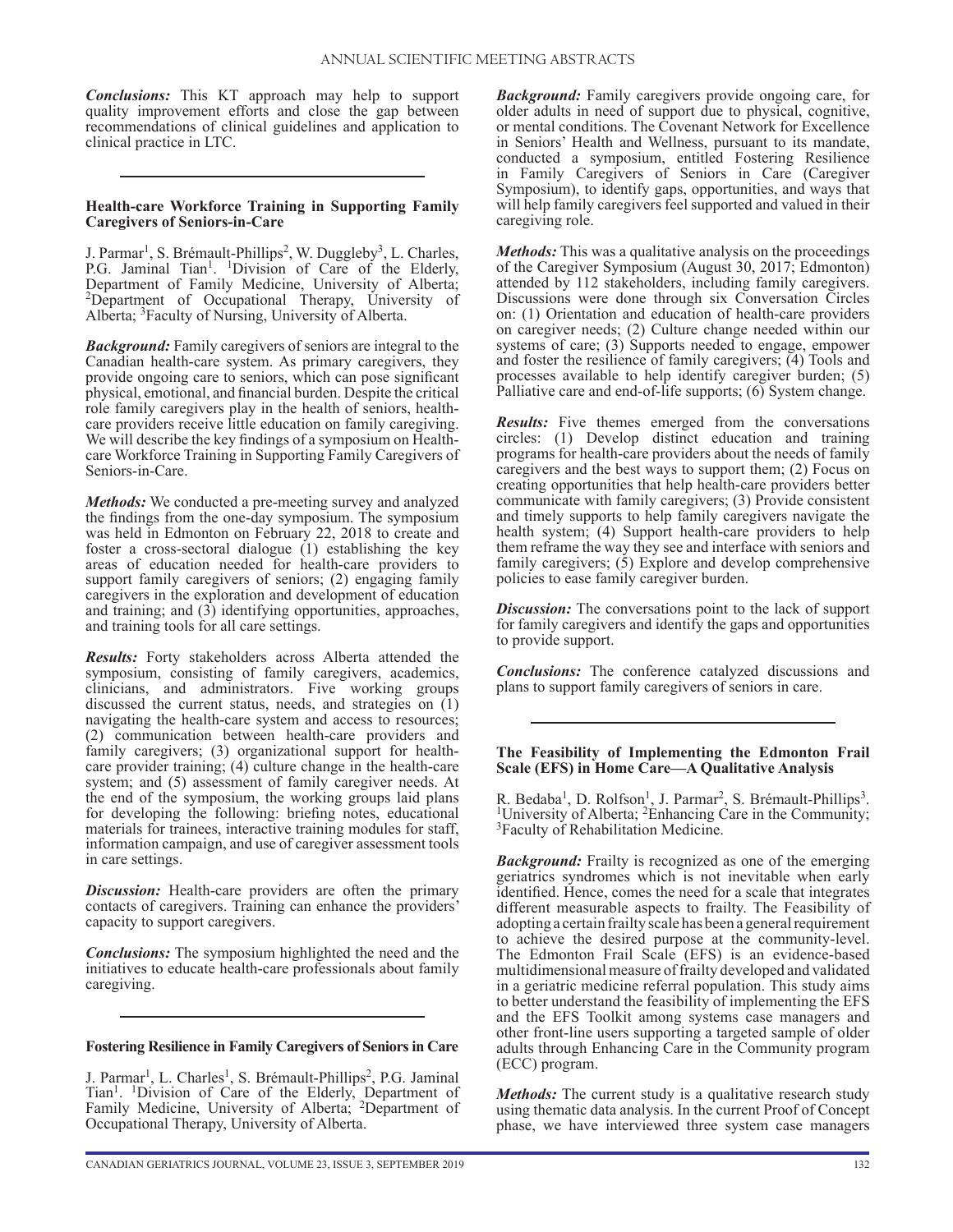(Operators), as representatives of ECC, the interviews were audio-recorded and transcribed.

*Results:* Operators described a significant exposure to geriatric clients in their work environment with an essential need for the use of an applicable frailty scale. EFS correlated to a high extent with other geriatric evaluation modules. The reliability of each single measure of the scale was very high with the need to referring to collateral input in few situations. No major concerns were identified in regard to applicability of EFS in the community.

*Discussion:* There has been a consensus on the practicality of implementing EFS in the ECC program. A general recommendation by the operators was to use EFS in home care setting, and to be integrated into the Alberta Health Services' electronic records.

*Conclusions:* EFS is a valid feasible frailty assessment tool that can be conveniently implemented in the community.

#### **A Primary Care Network-Based Clinical Pathway for Decision-Making Capacity Assessment**

L. Charles<sup>1</sup>, J. Torti<sup>2</sup>, J. Parmar<sup>1</sup>, S. Brémault-Phillips<sup>3</sup>, B. Dobbs<sup>1</sup>, P.G. Jaminal Tian<sup>1</sup>, S. Khera<sup>1</sup>, M. Abbasi<sup>1</sup>, K. Chan1, F. Carr4. 1Division of Care of the Elderly, Department of Family Medicine, University of Alberta; <sup>2</sup>Department of Family Medicine, University of Alberta; 3Department of Occupational Therapy, Faculty of Rehabilitation Medicine, University of Alberta; 4Division of Geriatric Medicine, Department of Medicine, University of Alberta.

*Background:* With an increasingly ageing population, the incidence of dementia is expected to increase, as will the number of persons who may require decision-making capacity assessments (DMCAs). The purpose of this study was to develop a DMCA Clinical Pathway for implementation and use by interprofessional health-care teams in primary care networks (PCNs) with the goal of integrating DMCA processes and assessments into the "Medical Home".

*Methods:* This qualitative study was used to develop a DMCA Clinical Pathway for use in PCNs by adapting the clinical pathway previously developed and utilized in the acute care setting. Focus groups were conducted with key stakeholders, including family physicians and primary care allied health professionals (AHPs) to obtain their feedback on the applicability of the adapted DMCA Clinical Pathway in the primary care context.

*Results:* Three focus groups (total n=10) were conducted. Inconsistencies and a lack of standardization regarding DMCA processes and approach within PCNs were identified by participants. Upon review of the proposed DMCA Clinical Pathway, participants identified a number of strengths including the attractiveness and simplicity of the visual algorithm. They also offered suggestions for further revision including adjusting the language to be more primary care-centric. With further education and training, participants felt that the proposed PCN DMCA Clinical Pathway would be a value-added approach to improving teamwork around DMCAs within PCNs.

*Discussion:* A DMCA clinical pathway within primary care could improve continuity of care and provide a more accessible and timely service.

*Conclusions:* A DMCA Clinical Pathway for use in PCN "Medical Homes" has the potential to streamline DMCA processes, improve clarity, consistency, and standardization of DMCAs, as well as facilitate determination of next steps that support least intrusive and least restrictive patient outcomes.

## **The Care-of-the-Elderly Health Guide**

J. Triscott<sup>1</sup>, B. Dobbs<sup>1</sup>, L. Charles<sup>1</sup>, J. Huang<sup>1</sup>, D. Moores<sup>2</sup>, P.G. Jaminal Tian<sup>1</sup>, J. Cerna<sup>1</sup>. <sup>1</sup>Division of Care of the Elderly, Department of Family Medicine, University of Alberta; 2Department of Family Medicine, University of Alberta.

*Background:* The Care-of-the-Elderly Health Guide (2002) is a clinical record with cross-references to care recommendations for the elderly. In 2003, the Guide was endorsed by the Health-Care of the Elderly Committee of the College of Family Physicians of Canada. The Guide has since been used as a checklist and a monitoring tool for care to older persons. We will update the Guide with current published evidence-based recommendations.

*Methods:* This study used mixed methods in two phases. In Phase 1, the investigators, through consensus, created an initial list of topics and chose corresponding published recommendations relevant to family practice. This initial list was then reviewed by family physicians in two focus groups. The investigators then revised the list based on the feedback. In Phase 2, the list of topics and recommendations will be reviewed by a panel of Care of the Elderly physicians and geriatricians through a modified Delphi technique.

*Results:* We have completed Phase 1. The initial list included 43 topics and selected recommendations. We, then, conducted two focus groups: one among family physicians affiliated with Primary Care Networks in Edmonton and area (n=8) and another among family physicians affiliated with the Medicentres Family Health Care Clinics (n=4). The list topics and recommendations were reviewed, with overarching themes of user-friendliness, relevance to clinical practice, and quality of evidence. The participants, in general, agreed that having such a Guide be relevant in clinical practice.

*Discussion:* The revised list contains 48 topics and corresponding recommendations deemed relevant to the care of the elderly.

*Conclusions:* The concept of a Health Guide for the Care of the Elderly was deemed to be a useful tool in the clinic. We will proceed with Phase 2.

## **People of Dementia**

J. Jamieson, B. Dobbs, L. Charles, K. Chan, P.G. Jaminal Tian. Division of Care of the Elderly, Department of Family Medicine, University of Alberta.

*Background:* Stigma is one of the most significant barriers to living life with dignity for people with dementia and their caregivers. We created the People of Dementia website to engage the public in a greater appreciation of those affected by dementia, raising awareness and reducing stigma.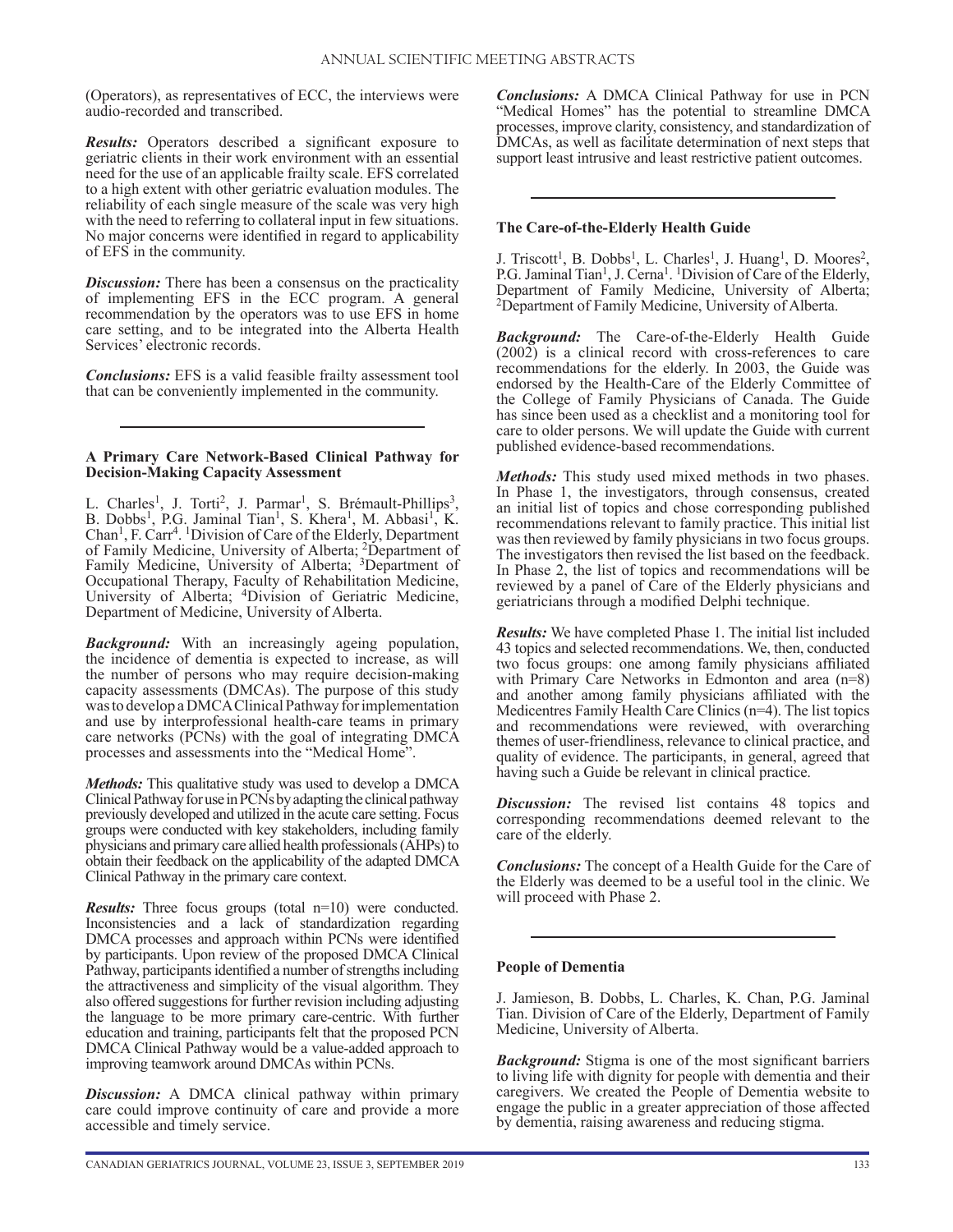*Methods:* This was a mixed methods study involving the creation of a website (www.peopleofdementia.com), featuring human-interest stories (interviews) of persons with dementia and their caregivers and an online survey on the impact of the website. We collected website usage statistics and proportions of answers to survey questions.

*Results:* The website, released in May 2017, featured 7 individuals with dementia, highlighting who they were before the disease and how things have changed. The common thread was the enduring "person" behind the exterior that was obscured by dementia. Caregivers highlighted the challenges of caring for a family member with dementia. By allowing the audience to form a connection with who the individual was prior to the disease, and understanding the consequent changes to both the individual and their support network, readers would have a greater appreciation of those affected by dementia. In the online survey, out of 57 respondents, 39 (68%) indicated having a family member with dementia or mild cognitive impairment. 34 (60%) indicated that, after visiting the website, they had a better understanding of the changes that occur in dementia. Regarding the website usage, from May to October 2017, there were 2463 new users, with an average session duration of 2:05 minutes.

*Discussion:* Storytelling is a powerful way to engage an audience in the life of people with dementia and their caregivers.

*Conclusions:* The People of Dementia website promoted greater appreciation of those affected by dementia.

## **Transitions in Care from Acute Care to Home**

L. Jensen<sup>1</sup>, L. Charles<sup>2</sup>, C. Johnson<sup>1</sup>. <sup>1</sup>Integrated Access, Covenant Health; 2Division of Care of the Elderly, Department of Family Medicine, University of Alberta.

*Background:* Much research has been done on how to improve the transition home from hospital by identifying patients at high risk for readmission and coordinating discharge. We aimed to facilitate a smoother discharge of high risk patients admitted to medicine units at the Grey Nuns Community Hospital (Edmonton).

*Methods:* Phase 1 utilized expert consensus to design a risk assessment tool, a telephone call script, and a comprehensive evaluation framework. Phase 2 included risk assessment of the patients and follow-up telephone calls 48 hours after the patients' discharge. Through these phone calls, the Research Coordinator provided support in medication management, equipment access, homecare referrals, and physician appointments.

*Results:* 27% of patients discharged home (n=1621) were classified as high-risk from LACE scores. 79% of patients/ caregivers were contacted within 3 days of discharge of which 99% found the call helpful. 93% of patients had a good understanding of their discharge instructions. 18% were new referrals to homecare. 83% had picked up their prescriptions and 51% their equipment. 78% of patients had an appointment booked with their PCP. Among patients with high LACE scores, those who received the intervention, as compared to those who had not, had lower lengths of stay (12.7 days vs. 16.6 days), lower 7-day ED revisits (10.6%

vs. 10.8%), lower 30-day ED revisits (30.5% vs. 33.3%), higher 7-day inpatient readmissions (7.6% vs. 5.2%), and higher 30-day inpatient readmissions (22.7% vs. 20.8%).

*Discussion:* Phase 1 helped inform the risk assessment tool and telephone call/supports needed to facilitate smooth discharge home for high risk patients. Phase 2 has identified where coordinated discharge planning within the acute care setting is being done well for high risk patients.

*Conclusions:* Support across the continuum is required for seamless transition planning.

## **Deprescribing Benzodiazepines in Hospitalized Seniors Using a Patient-Education Intervention**

F. Carr<sup>1</sup>, P.G. Jaminal Tian<sup>1</sup>, J. Chow<sup>2</sup>, J. Guzak<sup>2</sup>, J. Triscott<sup>1</sup>, P. Mathura<sup>1</sup>, X. Sun<sup>3</sup>, B. Dobbs<sup>1</sup>. <sup>1</sup>University of Alberta;<br><sup>2</sup>Glenrose Rehabilitation Hospital; <sup>3</sup>University of Calgary.

*Background:* Benzodiazepines are considered 'potentially inappropriate medications' for seniors due to their side effects with both short- and long-term use. Despite this, benzodiazepine prescriptions are common in this population, and, once initiated, are often extremely difficult to stop, likely due to physical and psychological dependence. We aimed to deprescribe or reduce the dosage of benzodiazepines among newly hospitalized seniors using a combination of medication review, patient education material, and patient counselling.

*Methods:* This was a quality improvement study on patients aged 65 years or older, taking one more benzodiazepines, and who were newly admitted to 2 medical units at the Glenrose Rehabilitation Hospital, Edmonton. The patients received a structured medication review, provision of written educational material (the EMPOWER brochure 2014) and at least one brief supportive counselling session by the clinical pharmacist or physician. Outcome measures included the number of people consenting to deprescribing and had benzodiazepines deprescribed. Process measures included the number of eligible participants who received the intervention. Balancing measures included the incidence of complications, new benzodiazepine prescriptions, and intervention costs.

*Results:* All 12 eligible patients consented to benzodiazepine deprescribing. Eleven of them initiated benzodiazepine deprescribing. Six of the 11 (55%) patients had their benzodiazepines discontinued, with the 5 remaining patients achieving greater than 50% dosage reduction. Seven patients (58%) experienced side effects during the deprescribing process, with over half (n=4) experiencing worsening anxiety symptoms. Five of the 12 (42%) patients required benzodiazepine substitute medications.

*Discussion:* A combination of medication review, patient education, and brief counselling can empower patients, support appropriate benzodiazepine usage, and is welltolerated and acceptable. Clinicians, however, need to anticipate the management of anxiety, a common side effect.

*Conclusions:* Deprescribing benzodiazepines among seniors is feasible among inpatients.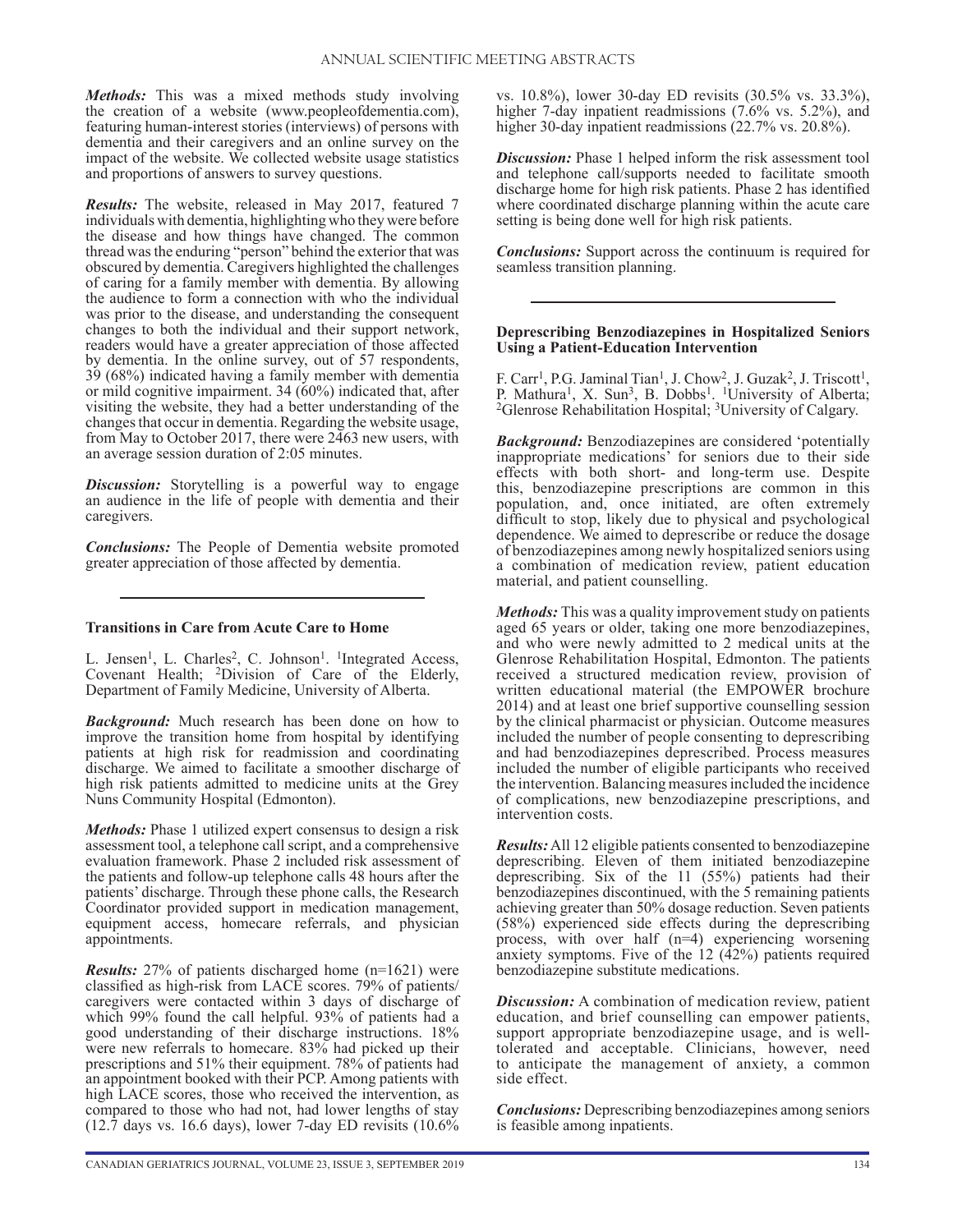**Becoming Consciously Competent— Experiences of a Competency by Design Pilot in Calgary**

P. Pearce, E. Dempsey, A. Mahon. University of Calgary Cumming School of Medicine.

*Background:* In July 2019, Geriatric Medicine Subspecialty Training Programs will commence training using a Competency by Design (CBD) framework. The Geriatric Medicine Program in Calgary implemented a pilot of CBD during the 2018-2019 academic year, in order to prepare program and trainees for this shift.

*Methods:* Three Transition to Discipline (TTD), 1 Foundation (F) and 3 Core (C) residents were assessed using EPAs documented on the one45 platform between July 2018 and January 2019. The Competency Committee used the data to make recommendations regarding progress and promotion. Anonymous data was reviewed to determine the number of EPA observations completed, and the distribution of observations by resident, staff and EPA.

*Results:* 213 observations were obtained by 7 residents. These included 30 TTD, 98 Foundation, 68 Core EPAs and 17 Form 4s. EPA F3 was the most frequently completed (48). EPAs C5, C8 and C9 were the least frequently completed (1). 28% of staff completed 62% of the EPAs

**Discussion:** Robust numbers of EPAs were completed suggesting reciprocal engagement. We identified a number of faculty "super-users", which raises concern of evaluation fatigue for those staff, whilst limiting the number of opinions to residents. Evaluation fatigue has not been identified from the perspective of the residents. In anticipation of July 1, the program has identified specific EPAs which will require opportunistic behaviours on behalf of the residents, ongoing faculty and resident education, and clearer identification of high yield EPAs in stage-specific rotation goals and objectives. The Competency Committee established its decision-making strategies.

*Conclusions:* The pilot resulted in valuable developmental information to promote a smooth launch of CBD in July 2019.

**Thyroid Stimulating Hormone Levels and Geriatric Syndromes: A Nested in Cohort Case-Control Secondary Analysis of the Mexican Health and Aging Study**

U. Pérez-Zepeda<sup>1</sup>, M-G. Borda, P. Almeda-Valdés<sup>2</sup>, M. Cesari3. 1Dalhousie; 2Instituto Nacional de Ciencias Médicas y Nutrición Salvador Zubirán; 3University of Milan.

*Background:* How TSH-levels relate to geriatric syndromes is still a matter of controversy. The aim of this work was to determine the incidence of geriatric syndromes in community dwelling older adults with subclinical hypothyroidism.

*Methods:* MHAS is a prospective study conducted in Mexico, consisting of four waves, (2001, 2003, 2012 and 2015), that sequentially included and described a large and representative sample of Mexican adults 50 years and older. We considered the surveys conducted in 2012 and 2015, from which a subsample of 2089 subjects with TSH test

results derives. Form this last subsample, we included 1628 individuals, whose TSH leves were in the subclinical range (4,5-10 ng/ml).

*Results:* In the model adjusted by age, sex, educational level, marital status, years of education, and smoking, the multivariate analysis showed that when comparing data obtained from 2012 wave, with 2015 wave results, there was a significant greater incidence of some GS such as falls (OR 1.79 IC 1.16-2.77 *p* = 0.0116), fatigue (OR 2.17 IC 1.40- 3.38 *p* = 0.0348) and depression (OR 1.70 CI 1.06-2.71 *p* = 0.0246 among the subclinical hypothyroidism group.

*Discussion:* This study showed a greater incidence of GS in subjects 50 years and older with sub-clinical hypothyroidism, when compared to those with normal thyroid function. These findings lead to generate proposals for the formulation of new studies.

*Conclusions:* TSH-levels could have an impact in some geriatric syndromes, and merit its evaluation in geriatric patients.

## **Person-Centered Language for Responsive Behaviours: A Product of a Senior Friendly Community of Practice (Preliminary Results)**

M-L. Peters<sup>1</sup>, S. Davidson<sup>2</sup>, K. Reece<sup>3</sup>, N. Spira<sup>4</sup>, C. Uranis<sup>5</sup>, L. Whelan<sup>6</sup> D.P. Ryan<sup>7</sup>, D.M. Brown<sup>8</sup>. <sup>1</sup>Trillium Health Partners; <sup>2</sup>Baycrest Health Sciences; <sup>3</sup>Toronto Western Hospital, University Health Network; <sup>4</sup>Michael Garron Hospital, Toronto East Health Network; <sup>5</sup>Centre for Addiction and Mental Health (CAMH); <sup>6</sup>St. Michael's Hospital; 7Regional Geriatric Program of Toronto; 8Sunnybrook Health Sciences Centre.

*Background:* The Toronto Academic Health Science Network Senior Friendly Community of Practice is focused on promoting excellence and innovation in education, research and care. A shared concern was the use of terms like "aggressive" and "inappropriate" when encountering a patient presenting with responsive behaviours. Recognizing that language such as this contributes to a culture of labelling, the Community of Practice created a document to assist care providers with person centered communication strategies.

*Methods:* Using the Senior Friendly Hospital Framework developed by the Regional Geriatric Program of Toronto, the Community of Practice held a retreat to select areas for collaborative action. From this, a working group of subject matter experts was created to focus on language and responsive behaviours. The Person Centred Language for Responsive Behaviours document and educational modules were developed and shared.

*Results:* Eleven hospitals have begun implementation activities and the integration of person centered language into care processes. Evaluation include process indicators and outcome metrics such as chart audits of inappropriate descriptors of responsive behaviours.

*Discussion:* The document is applicable across a broad spectrum of settings and clients with a variety of conditions that produce neurological or developmental vulnerability. It can be used to encourage appropriate language in discussions; integrate person-centered language in educational and orientation modalities and influence policy development,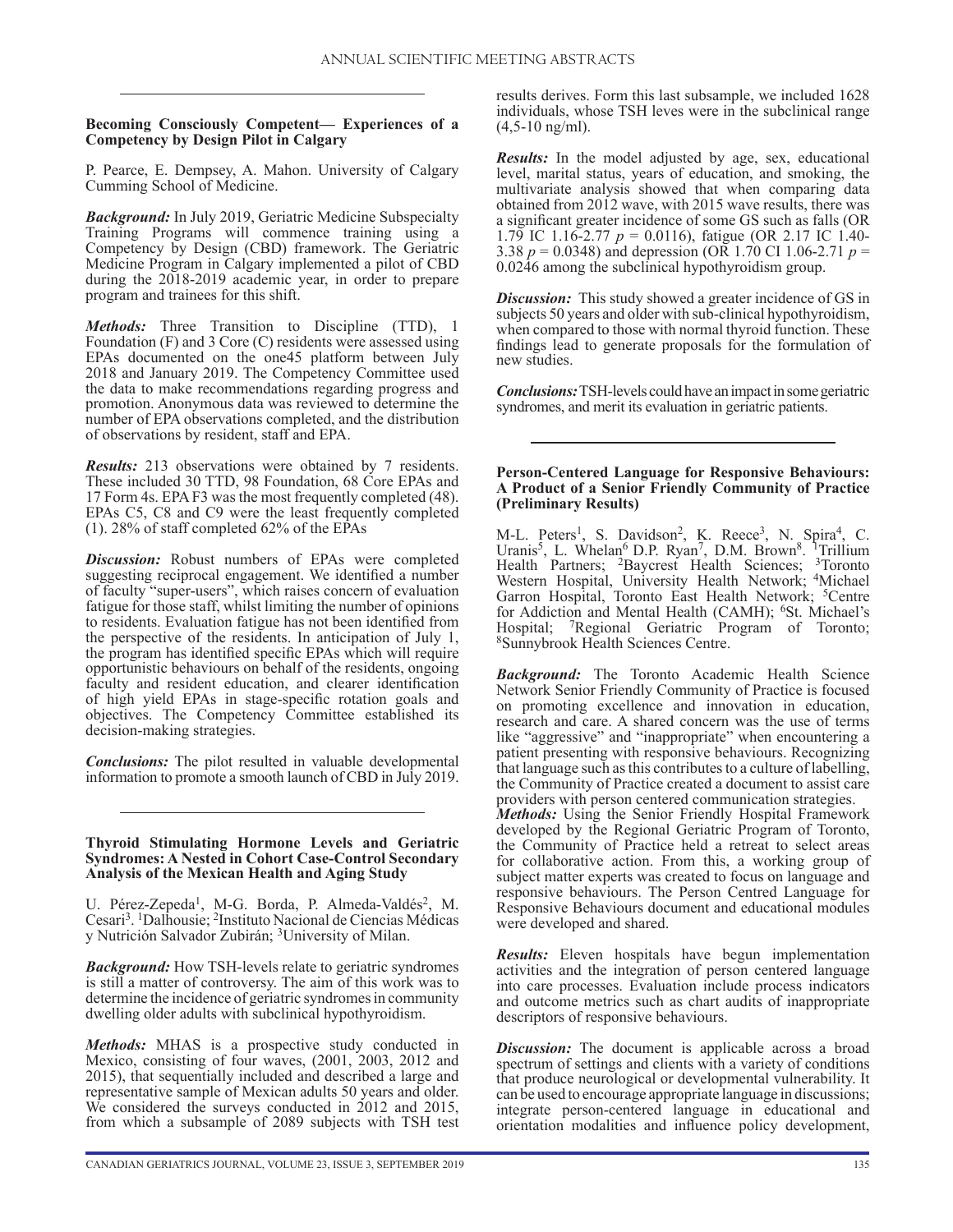and hiring processes. It may also be used in academic institutions when educating health-care professionals.

*Conclusions:* The creation and impact of the document is a demonstration of the successful integration of networking relationships and commitment to knowledge sharing and innovation within a community of practice. Foundational to the success of this leading practice is the engagement of senior leadership to embrace an organizational culture that embeds the principals of person centered care.

## **Azathioprine Induced Delirium**

A. Saha, S. Thiyagalingam, J. Wachtel, D. Ramasamy. Saint Barnabas Medical Centre.

*Background:* Azathioprine (AZA) is a commonly used immunosuppressive medication. Reported side effects include nausea, bone marrow suppression, pancreatitis and liver injury. However, hepatotoxicity is uncommon, with a reported incidence of 1.4% annually. It can range from mild asymptomatic elevation in aminotransferase levels to cholestatic hepatitis with jaundice. Delirium in elderly patients, especially medication-related, is often under-recognized, resulting in increased morbidity and mortality. We present a case of an elderly woman with AZA induced hepatotoxicity and delirium, where prompt recognition and drug discontinuation resulted in gradual, but complete recovery.

#### *Methods: -*

*Results:* Case report. A 71 year old woman with a history of idiopathic pulmonary fibrosis and chronic SIADH presented with a 2 month history of progressive weakness and confusion. AZA therapy had been initiated 3 months prior. Lab studies done a week prior had demonstrated transaminitis and hyperbilirubinemia leading to drug discontinuation. On physical exam she was alert, oriented to place and person but not to time, and upon memory recall she remembered only 1 out of 3 objects. Her lab tests were significant for serum sodium 124 meq/L (baseline 127-130 meq/L), total bilirubin 10.8 mg/dl, direct bilirubin 8 mg/dl, ALT 372 U/L, AST 172 U/L, ALP 328 U/L, GGT 3470 U/L, ammonia 62 umol/L, lipase 82 U/L, procalcitonin 0.76 ng/mL. Delirium workup including thyroid function tests, hepatitis workup, urinalysis, chest X-ray, CT head, was otherwise unremarkable. CT abdomen demonstrated peripancreatic fat stranding; MRCP was unremarkable. Since ammonia level was elevated, she was treated empirically with lactulose and rifaximin for presumed hepatic encephalopathy (HE) due to severe liver injury. During the initial hospital course she had worsening confusion and drowsiness and dosage of lactulose was gradually optimized. Her mentation improved after a week, but continued to wax and wane. However, INR was normal and ammonia level did not correlate with improvement in mental status, arguing against the possibility of HE. Liver tests continued to improve gradually. On day 9, the family wished for outpatient follow-up; given the concern for weakness and deconditioning she was referred to subacute rehabilitation.

*Discussion:* Delirium from Azathioprine use is an infrequent occurrence and not well documented in the literature. Azathioprine has a dose dependent side effect profile. When elderly patients present with delirium, clinicians

should consider azathioprine in the differential diagnosis once alternate etiologies have been ruled out. Drug discontinuation often results in improvement in mental status changes and gradual resolution of lab abnormalities. Further studies are needed to understand the relationship between dose and duration of AZA therapy and risk of delirium and its reversibility. Early recognition of medication induced delirium will help prevent associated complications including falls, need for admission and consequent deconditioning.

#### *Conclusions: -*

#### **An Analysis of Pain in Older Adults Admitted to a Trauma Service**

K. Schmidt<sup>1</sup>, S. Nobleza<sup>2</sup>, C. Gordon<sup>1</sup>, M. Hung<sup>1</sup>, L. Haslam<sup>1</sup>, M. Thangaraja<sup>1</sup>, D. Gandell<sup>1</sup>. <sup>1</sup>Sunnybrook Health Sciences Centre; 2Humber River Hospital.

*Background:* Geriatric medicine and trauma team comanagement models of care for older trauma victims reveal a high frequency of collaboration regarding pain control. Data regarding pain control in older adults admitted to trauma are lacking.

*Methods:* A retrospective chart review was conducted to analyze pain control and characterize analgesia provision to older adults admitted to a trauma service. 105 consecutive patients admitted to the trauma service at Sunnybrook Health Sciences Centre between October 2016 and March 2017 were included. Patients using opioid analgesia prior to admission were excluded. Differences in abstracted results were resolved by consensus.

*Results:* The average age of the sample was 80 with a frailty score 4 and an injury severity score of 18.5 at the time of admission. Mean daily pain numerical rating scale scores  $(0 - 10, 10 \text{ most severe pain})$  were as follows: 8.4 (pre-hospital), 3.13 (admission), 2.71 (day 5), 5.20 (day 10), 2.39 (discharge). Mean daily opioid use, in morphine equivalents were 31.95 mg (admission), 75.08 mg (day 5), 61.42 mg (day 10), 50.97 (discharge). The mean daily pain scale scores did not differ between patients seen by geriatric medicine  $(64\%)$  or not,  $p=0.573$ .  $84\%$  of patients did not receive acetaminophen on the day of admission but 85% were subsequently prescribed acetaminophen. 92% received opioids. NSAIDs were used in 22% of patients. Ketamine, pregabalin and gabapentin were used in 40%, 14%, and 14% of patients, respectively.

*Discussion:* Older adults admitted to trauma had well controlled, mild pain with a steady decline in mean daily pain scale scores over time. Opioids were the most prevalent analgesia used.

*Conclusions:* A minority of older adults were treated with a multimodal approach. The most effective analgesia regimen for older trauma victims requires further study.

**In Acutely Hospitalized Older Individuals, Standard Laboratory Tests Measured on Admission Identify Those with Short- and Long-term Adverse Outcomes**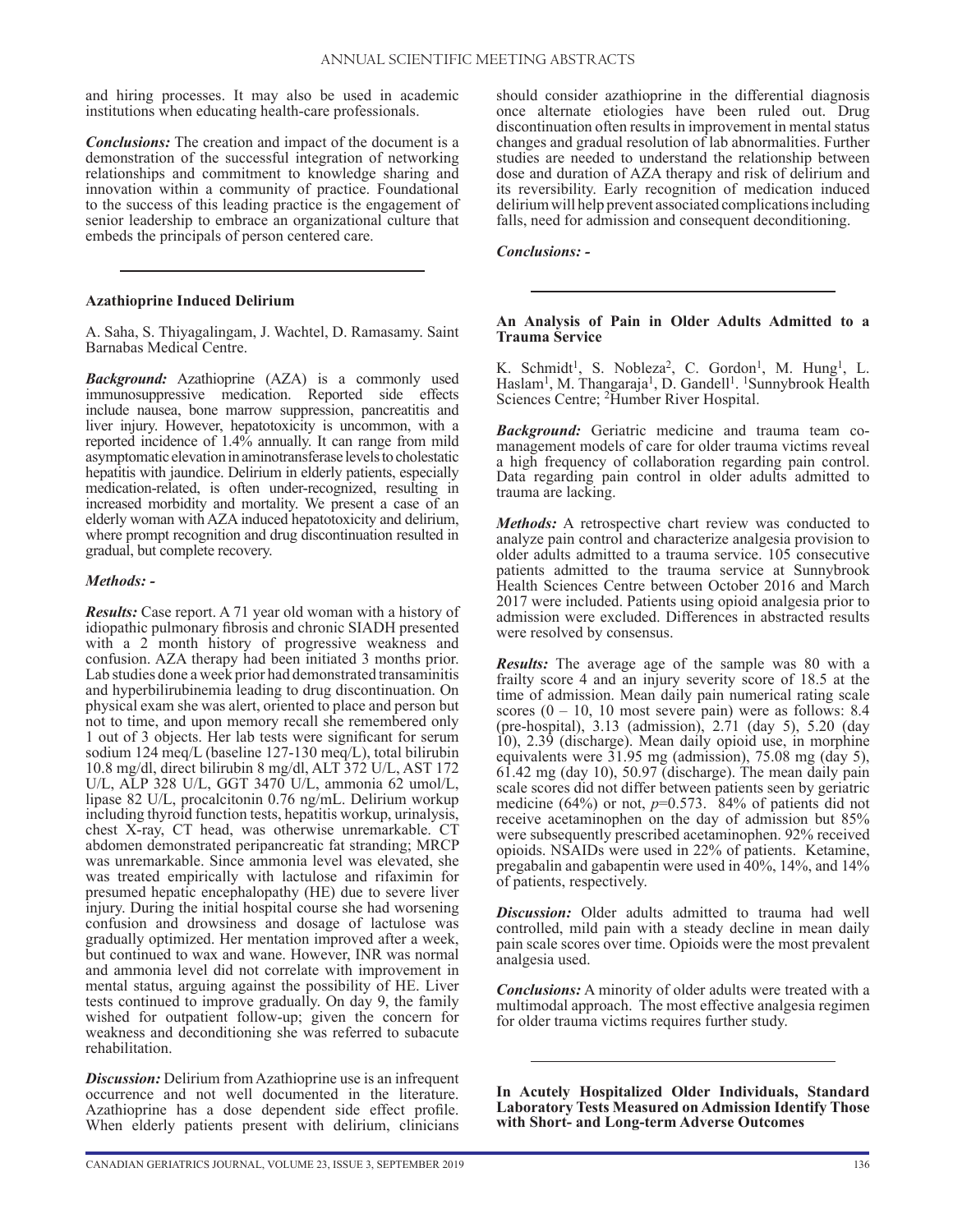S.D. Searle<sup>1</sup>, H. Logan Ellis<sup>2</sup>, D. Ramlakhan<sup>2</sup>, D. Davis<sup>1</sup>. <sup>1</sup>MRC Unit for Lifelone Health and Ageing, University College London; 2University College London Hospital.

*Background:* Many older individuals have complex social and health care needs which are further complicated by acute illness. Frailty indices created out of standard laboratory values (FI-Lab) is one emerging topic. We sought to investigate the relationship between an FI-Lab constructed during acute illness using routine admission laboratory tests with adverse outcomes following initial hospitalisation.

*Methods:* A prospective cohort study including all individuals admitted to the acute medical service under a consultant geriatrician at University College Hospital in whom it was possible to create an FI-Lab. Outcomes were linked from hospital records. FI-Lab was created using a standard procedure.

*Results:* A total of 1303 individuals were included. The average age was 84.6 years and most were at least 'moderately frail'. The FI-Lab was very weakly associated with the Clinical Frailty Scale (CFS)  $(r^2=0.14)$ . The CFS, FI-Lab, and delirium were associated with an increased length of stay (*p*=<0.05) and being discharged to a higher level of care. The CFS, FI-Lab and age were associated with increased mortality (HR 1.36, 1.03, and 1.03 respectively) and readmission to hospital (HR 1.34, 1.02, and 1.02, respectively). The presence of dementia was associated only associated with a decreased readmission rate (HR 0.80).

*Discussion:* Whereas traditional frailty tools are not valid assessments for frailty when someone is unwell, the FI-Lab, has been shown to be a measurement for frailty in the presence and absence of acute illness. The FI-Lab could be measured serially over the course of hospitalisation for dynamic prognostication including treatment failure/ response and frailty status upon resolution of acute illness.

*Conclusions:* The FI-Lab appears to be a predictor of adverse outcomes following acute illness. The FI-Lab can be created using laboratory values routinely collected on acutely hospitalised individuals.

#### **Telehealth and the Rural Dementia Population: A Systematic Review**

## H. Sekhon, O. Beauchet. McGill University.

*Background:* Telehealth has been highlighted as a potential to bridge the current health care needs in rural areas. These needs are most prevalent in the elderly, specifically, those that are affected by dementia, as they are unable to receive the medical and specialist services they require to successfully age in the community. The primary objective of this systematic review is to examine the impact of telehealth on health outcomes in elderly individuals with dementia.

*Methods:* A systematic review was completed using Ovid Medline and Web of Science. 52 articles were identified in the searches using MESH terms. 32 other resources were also identified through snowballing technique. After removing duplicates and applying the inclusion criteria (elderly participants, telehealth an outcome/intervention, sample population included dementia participants, rural

population, article accessible, and empirical data) 6 studies were included.

*Results:* The studies had diverse populations. A variety of cognitive tests were used, with mixed results regarding the differences in patient performance based on whether they assessed in-person versus telehealth consultations. Overall both patients and physicians reported convenience, satisfaction, comfort. Physicians also reported they would use telehealth again and notably rural physicians were satisfied with the recommendations specialists made (for the patients via telehealth).

**Discussion:** Current literature has emphasized the great need for increased rural health-care accessibility but this systematic review has found two major themes have emerged: (1) the testing conditions and  $(2)$  the accessibility of telehealth yield inconclusive results as to whether telehealth can improve the management of dementia in rural geriatric individuals.

*Conclusions:* Telehealth is considered a potential means through which the current health-care gap for elderly rural individuals with dementia; however, much work is required before telehealth can be considered truly suitable for this large undertaking.

#### **Development of a Standalone Electronic Frailty Index Based on the Comprehensive Geriatric Assessment (eFI-CGA)**

K. Sepehri<sup>1</sup>, X. Song<sup>1</sup>, B. Chinda<sup>1</sup>, M. Braley<sup>1</sup>, M. Zou<sup>1</sup>, B. Tang<sup>1</sup>, A. Garm<sup>2</sup>, G. Park<sup>2</sup>, K. Rockwood<sup>3</sup>. <sup>1</sup>Health Research and Innovation, Surrey Memorial Hospital, Fraser Health Authority; <sup>2</sup>Community Actions and Resources Empowering Seniors, Fraser Health Authority; 3Division of Geriatric Medicine, Dalhousie University.

*Background:* Frailty is characterized by loss of biological reserves across multiple organ systems and is associated with increased risk of adverse outcomes. The Comprehensive Geriatric Assessment (CGA) is widely used in geriatric medicine for patient assessment. A frailty index (FI-CGA) has been validated from the CGA items. However, the FI-CGA calculation is traditionally paper-based and can be time-consuming. Therefore, we developed an electronic CGA form and an electronic FI-CGA automation. This paper discusses the design, building, testing, and optimization of the eFI-CGA.

*Methods:* Programming languages including C-Sharp were used to code the eFI-CGA. The implementation runs on the WinForms platform on Microsoft Windows system. The automation follows the established deficit-accumulation based frailty index that takes into account variables across multiple domains (e.g., diagnosis, medical conditions, cognition, balance, dependency of daily activities).

*Results:* The stand-alone eCGA was successfully developed for use on personal computers. The user interface reproduced the one-page paper CGA design, achieving excellent familiarity by the clinicians. Testing the eFI-CGA implementation suggested 100% accuracy for FI calculation up to four decimals, using a systematically-designed simulation dataset  $(n=32)$  that controls multiple possibilities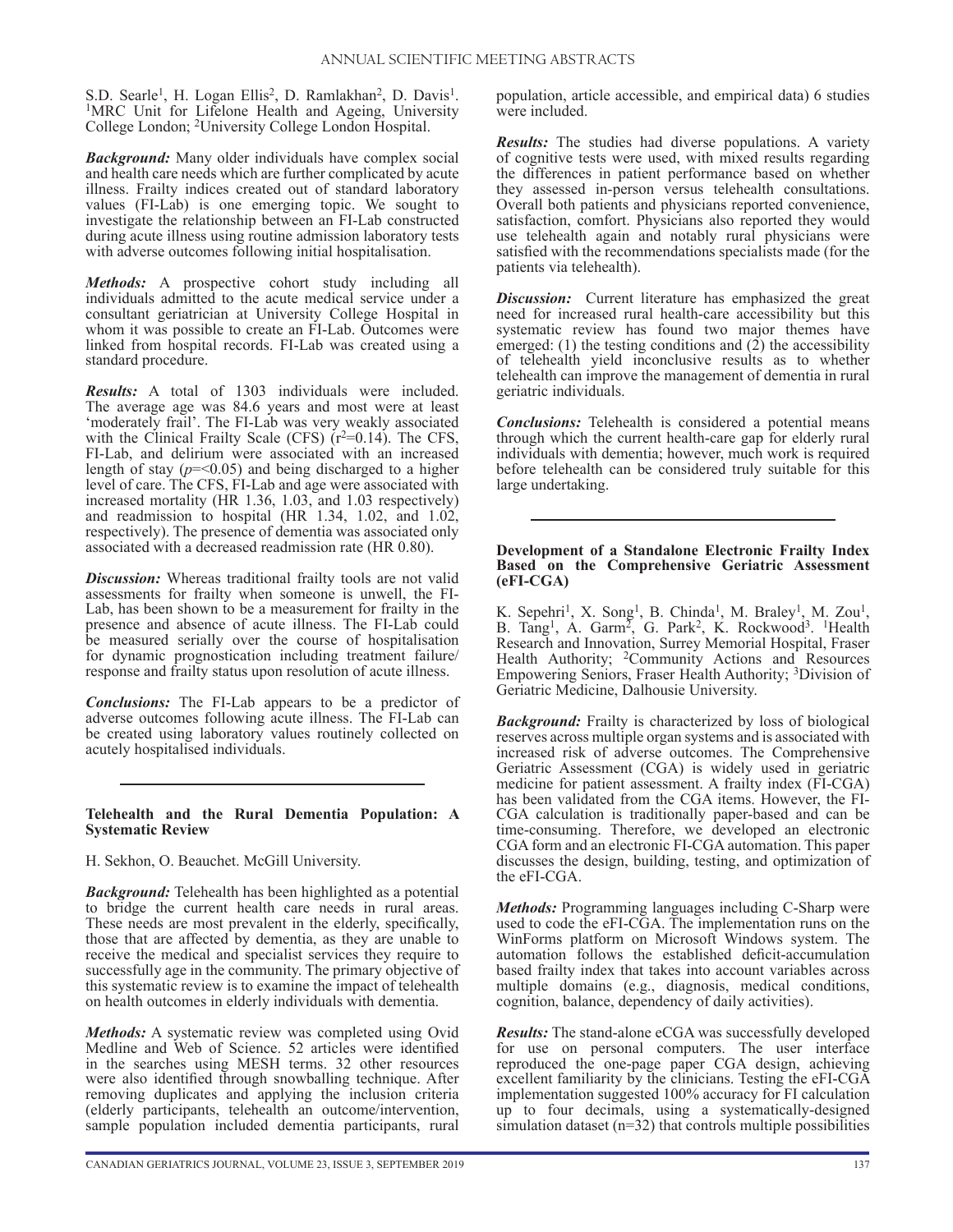of logic or syntax errors in the automation algorithm and coding. The initial product was optimized in respect of user interface, eFI automation, user-feedback, and usage guide. Additionally, the user input and coded data, as well as areas requiring clinical actions, are recorded automatically in text files for each patient under evaluation.

*Discussion:* The stand-alone implementation allows use of the computer-based eFI-CGA tool at points of care, not only by geriatricians, but by primary care providers for potentially earlier assessment and management of frailty in older adults.

*Conclusions:* Further research will validate this eFI-CGA as a widely used clinical tool in geriatric care.

#### **Sex Differences in Motor and Cognitive Trajectories before Dementia**

L. Sirisegaram, Y. Sarquis-Adamson, M. Montero-Odasso. Brain and Gait Lab, Western University.

*Background:* Motor and cognitive decline assessed using serial measures of gait speed and MoCA changes have been associated with a higher risk for incident dementia than cognitive decline or motor decline alone. This highlights that dual decliners (concurrent motor and cognitive decline) may represent a different phenotype for dementia risk. However, how sex affects these interactions and dementia risk is unknown. We aim to examine the role of sex in cognitive and motor trajectories before dementia.

*Methods:* Data from the Gait and Brain Study, a longitudinal prospective cohort study with 10 years of follow-up, comprised of community-dwelling participants aged 65 and older free of dementia at baseline were followed every 6 months.

*Results:* Males with purely cognitive decline progressed more to dementia (males:35.3% versus femelas:13.6%), while females with purely motor decline progressed more to dementia (females: 31.8% versus males: 23.5%). Females with dual decline also had a greater percentage of progressing to dementia compared to males (40.9% versus 17.6%). Similarly, hazard ratios were higher for motor and dual decliners in females (motor: HR:2.46, 95%CI: 0.63– 9.56, *p*=0.193; cognitive: HR:1.21, 95%CI: 0.24–5.98, *p*=0.818.; dual: HR: 3.83, 95%CI: 1.03–14.22, *p*=0.045), and for cognitive decliners in males (motor: HR:1.63, 95%CI: 0.39–6.80, *p*=0.504; cognitive: 3.45, 95%CI: 0.96–12.37, *p*=0.057; dual: HR:1.13, 95%CI: 0.25–5.11, *p*=0.874).

*Discussion:* Progression to dementia using motor, cognitive and dual declines differed amongst the sexes. Cognitive decline may be a stronger predictor of progression to dementia in males, and gait speed and dual decline may be a stronger predictor in females

*Conclusions:* Sex affects motor and cognitive trajectories decline and may help increase accuracy of dementia risk prediction. Future studies are needed to understand mechanisms underlying our findings.

**Integration of Geriatrics Content into the Foundations Curriculum—Student Perspectives**

J. Smallbone<sup>1</sup>, A. Posner<sup>1</sup>, T. Yogaparan<sup>2</sup>. <sup>1</sup>University of Toronto; 2Baycrest Health Sciences, University of Toronto.

*Background:* The University of Toronto, Faculty of Medicine launched an integrated Foundations Curriculum for pre-clerkship medical students in 2016 with curriculum renewal. Geriatric care education is integrated longitudinally throughout the curriculum in addition to a dedicated one week Geriatrics block. There are a total of 120 detailed geriatric learning objectives and 83 of them for the integrated geriatric care content. In order to determine the extent of geriatric care education integration into the curriculum we performed a prospective evaluation of the geriatrics content integrated into the Foundations curriculum.

*Methods:* During the 2017-2018 academic years, one first year and one second year medical student prospectively evaluated geriatric care education coverage during each week of their training. We assessed the percentage of prespecified learning objectives actually integrated into the curriculum, extent of coverage and learning modality. Geriatric care learning objectives were categorized as (1) comprehensively covered, (2) partially covered, or (3) not covered/omitted. The learning modalities used to teach the content include case-based learning (CBL), lectures, and self-learning modules (SLM).

*Results:* 78.7% of the pre specified integrated geriatric care learning objectives were comprehensively or partially covered in the curriculum. The majority was covered in CBLs and SLMs, and a minority was covered in lecture. Specific content areas with inadequate integration of objectives included hearing loss, biological changes with aging, diabetes, and kidney function. Some specialty areas (e.g. psychiatry) did not include any specific geriatrics objectives.

*Discussion:* There has been a fairly successful integration of most of the geriatric care learning objectives in the undergraduate medical curriculum.

*Conclusions:* We identified some specific content areas which have yet to be integrated into the curriculum and additional efforts will be required to include them.

#### **Validation of the Frailty Index Based on the Comprehensive Geriatric Assessment (eFI-CGA) on the Electronic Medical Records System (EMR)**

X. Song<sup>1</sup>, G. Park<sup>1</sup>, A. Garm<sup>1</sup>, R. Kelly<sup>1</sup>, S. Singh<sup>1</sup>, K. Keetch<sup>T</sup>, S. Heiazi<sup>1</sup>, M. Zou<sup>1</sup>, M. Braley<sup>1</sup>, B. Chinda<sup>1</sup>, J. Sandercock<sup>2</sup>, C. Shyr<sup>1</sup>, R. D'Arcy<sup>1</sup>, R. McDermid<sup>1</sup>, O. Theou<sup>3</sup>, B. Clarke<sup>3</sup>, K. Rockwood<sup>3</sup>. <sup>1</sup>Fraser Health Authority; <sup>2</sup>Community Patient Representative- Patient Voices Network; 3Nova Scotia Health Authority.

*Background:* The frailty index (FI) uses a deficit accumulation-based approach to measure frailty levels. An FI-CGA can be calculated using items from the wellestablished Comprehensive Geriatric Assessment (CGA). Electronic health tools offer a more time-efficient and costeffective way for CGA-based FI evaluations. Therefore, we conduct the research to 1) establish the electronic frailty assessment tool (eFI-CGA) in the EMR system and 2) test the reliability and validity of the automated eFI-CGA. This paper updates on the study progress.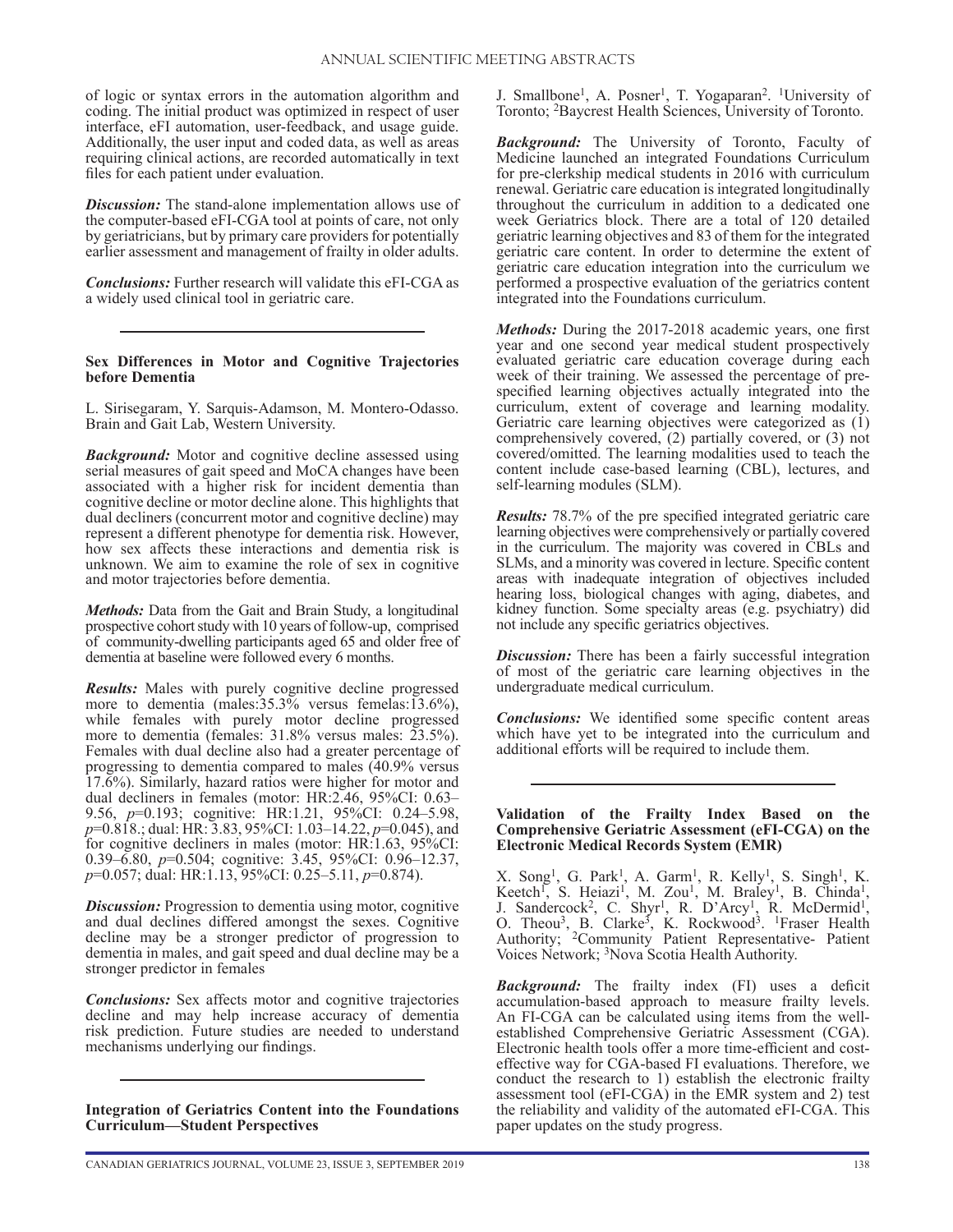*Methods:* The electronic version of the CGA (eCGA) was implemented in multiple EMR platforms. Data collection started in Fraser Health from which pre-populated fields were retrieved from existing health-care data. The eCGA items were processed automatically where an eFI-CGA score was generated. Geriatricians and primary care providers within Fraser Health Authority and Nova Scotia Health Authority are trained to use the eFI-CGA. Psychometric properties of the eFI-CGA measurement that are under testing included intra- and inter-rater reliability and internal, construct, and short to media term predictive validity.

*Results:* The eCGA interface incorporated user-friendly approaches of data input for effective EMR data prepopulation and new data collection. The eCGA items were stored and converted to automate the eFI-CGA calculation. Tests were conducted to ensure accuracy and robustness in respect to the eFI-CGA input, data processing, and automation algorithm and calculation with missing case handling. Feedback from clinicians was used to refine the eFI-CGA implementation and assessment.

*Discussion:* The successful establishment of the eFI-CGA on the EMRs has enabled its access across multiple health-care settings, allowing more integrated health care for older adults.

*Conclusions:* Validation of the eFI-CGA tool is key for promoting its widespread application in early frailty detection and management of older adults.

#### **Self-rated Health and the Risk of Mortality in the Manitoba Follow-up Study**

P. St. John, C. Hanson, R. Tate. University of Manitoba.

*Background:* Self-rated health (SRH) predicts death in several population-based studies, but there are few studies over extremely long time horizons, or conducted in populations of very old men. The purpose is: 1. To determine how SRH evolves over a twenty year time frame in a population of ageing men; and 2. To determine if SRH predicts death consistently in men aged 75, 80, 85 and 90.

*Methods:* We conducted an analysis of the Manitoba Follow-up Study, a prospective cohort study of 3983 men who were found fit for aircrew training during the Second World War. Since 1948, regular annual medical data have been collected. Thirty men have been lost to follow-up for vital statistics. Beginning in 1996, the questionnaire included a measure of SRH, which was measured on a five point Likert Scale. SRH was elicited regularly since then. We considered the categories: Excellent, good, and fair/ poor/bad. We examined changes in these categories from the age of 75 to the end of the follow-up period in 2018. We then constructed proportional hazards models with time to death as the endpoint.

*Results:* SRH declined with age, with fewer men rating their health as very good or excellent. Nevertheless, the gradient in risk of death persisted across all age groups. The hazard ratios for mortality those with SRH of fair/poor/bad compared to excellent was 1.91 [(95%CI 1.02, 3.57)] at age 75; 3.24 (2.54, 4.12) at age 80, 2.85 (2.15, 3.80) at age 85, and 3.68 (2.27, 5.96) at age 90. However, the discrimination between very good and excellent was not seen in those aged 90+.

*Discussion:* There are some limitations to our analyses: there were no women in the sample, and most of the participants lived in Canada, and had shared life experiences.

*Conclusions:* In general populations of older men, SRH declines over time. However, SRH predicts death over a long time frame, and persists even into very late life. The usefulness of SRH in other populations, particularly clinical populations, merits further research.

## **Do Not Resuscitate: What Does It Mean?**

S. Thiyagalingam, N. Shah, J. Resnick, S. Amin, S. Manzoor, N. Mistry, K. Fless, F. Rezai, V. Ovnanian, P. Yodice. Saint Barnabas Medical Center–RWJ Barnabas Health.

*Background:* Do-Not-Resuscitate (DNR) patients in the acute setting experience significantly poorer outcomes compared to non-DNR patients. So, is it ethically right to provide aggressive medical care for the DNR population despite high mortality? This study was conducted to investigate the outcomes of patients with DNR status on admission.

*Methods:* Single center, retrospective cohort analysis of 538 patients with DNR orders on hospital admission from January 1, 2017 to June 30, 2017 at Saint Barnabas Medical Center. Demographics, comorbidities as well as outcomes such as palliative care use, critical care interventions, length of stay, cost and mortality were extracted from the electronic medical record.

*Results:* A total of 12572 patients were admitted, of which 538 were DNR (4.28%). All-cause mortality was 2.05% (258/12572) versus 24.5% (93/538) in the DNR cohort. Overall, hospital length of stay (LOS) was 7.5d, with alive patients having significantly longer LOS than those that died (6d vs. 5d respectively); total cost of hospitalization was higher in patients who died but results were not statistical significant (\$13,606 in dead vs. \$12,839 in alive). Mortality was significantly higher in those requiring ICU admission, (54/89, 60.1%), OR 7.34, renal replacement therapy (8/15, 53.3%), OR 3.68, mechanical ventilation (37/45, 82.2%), OR 19.38, non-invasive mechanical ventilation (40/99, 40.4%), OR 2.56, and vasopressors (27/35, 77.1%), OR 12.79.

*Discussion:* Our analysis reveals that only a minor fraction of patients have DNR orders on admission, and these patients were 12 times more likely to die during hospitalization, especially if they required aggressive interventions.

*Conclusions:* Early goals-of-care discussions are prudent necessitating a significant cultural change so that appropriate resources can be allocated to alleviate pain and suffering while providing comfort care at the end of life.

#### **The Pearly Bird Gets the Worm: A Qualitative and Quantitative Analysis of the Geriatric Update: Clinical Pearls Conference**

L. Torbiak<sup>1</sup>, H. Schmaltz<sup>2</sup>. <sup>1</sup>University of Calgary; <sup>2</sup>University of Calgary Cumming School of Medicine.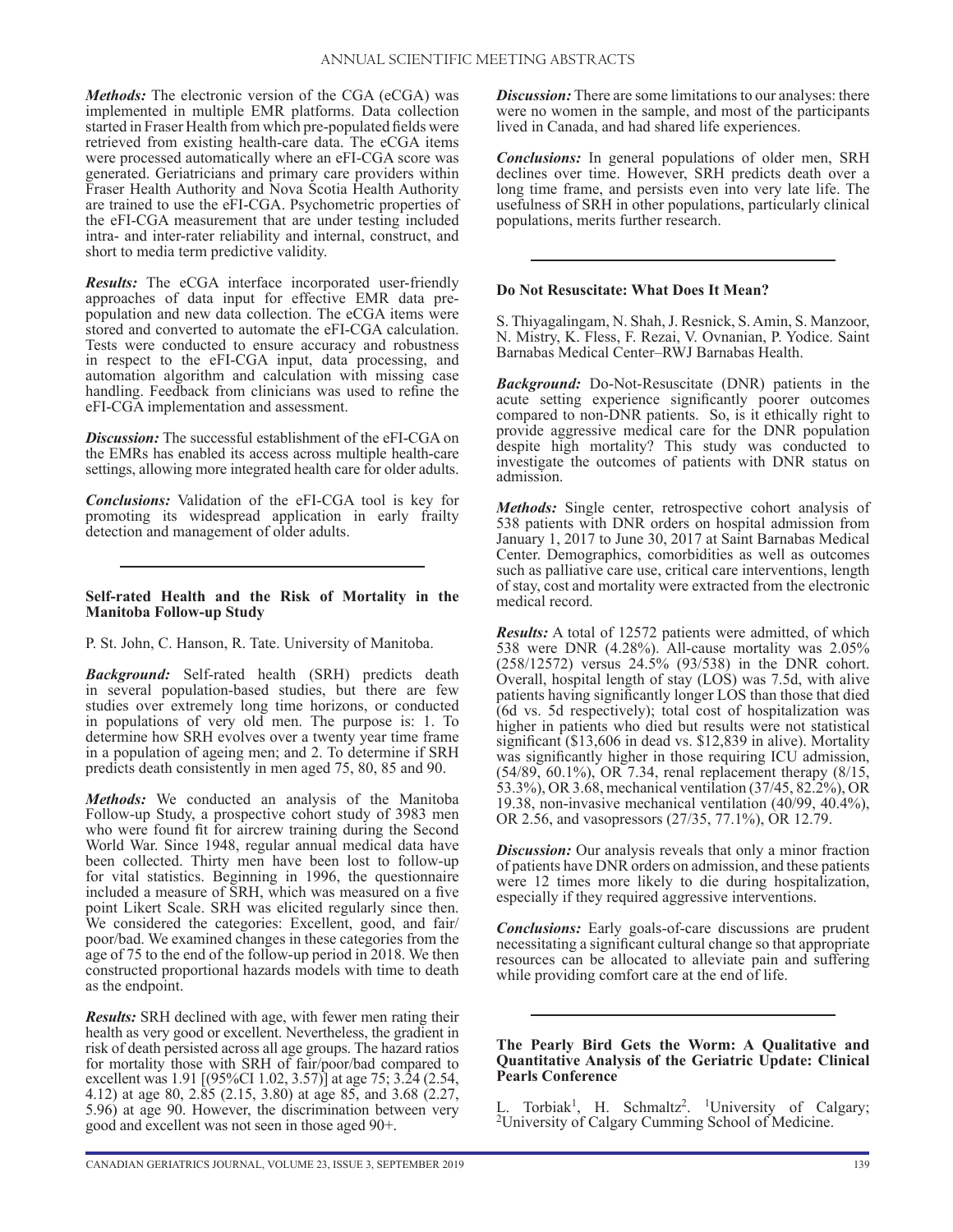*Background:* Growing geriatric medicine competency among primary care providers so that they are better equipped to care for older adults continues to be important. One such program that targets this need is the University of Calgary (UofC) Cumming School of Medicine's (SOM) Annual Geriatric Update: Clinical Pearls course (referred to as the Geriatric Update for short) for rural and urban primary care physicians.

*Methods:* For the evaluation of the Geriatric Update conference, we will be using a mixed methods design. We will use descriptive quantitative data analysis from conference evaluation data from 2012 through 2018. This will provide a foundation upon which to explore detailed feedback obtained via qualitative analysis. Qualitative analysis will be performed though semi-structured interviews with family physicians who attended the 2018 Geriatric Update.

*Results:* Qualitative and quantitative analyses are in progress, with anticipated completion in March 2019.

*Discussion:* In Canada, there are limited geriatric specialty resources. Data shows there are important learning needs, both perceived and unperceived, for Canadian family physicians. Despite this, there are few published studies evaluating Geriatric Continuing Medical Education (CME) models to guide future program development.

*Conclusions:* We hope that our evaluation will provide valuable feedback on how to better meet the learning needs of family physicians.

#### **Description of the Population of Older Adults with Dementia in Nova Scotia 2005–2018**

S. Trenaman<sup>1</sup>, S. Bowles<sup>2</sup>, S. Kirkland<sup>3</sup>, M. Andrew<sup>1</sup>. <sup>1</sup>Nova Scotia Health Authority and Dalhousie University; <sup>2</sup>Nova Scotia Health Authority; <sup>3</sup>Dalhousie University.

*Background:* Older people with multimorbidity are often excluded from clinical and drug trials, which limits the scope of research which has included people with dementia. As such, older adults with dementia take many medications without high quality evidence supporting their use in this population. We aimed to study polypharmacy among older Nova Scotians with dementia using administrative databases.

*Methods:* Cohort entry was from the date that Nova Scotia Senior's Pharmacare beneficiaries (NSSPB) had at least one occurrence of any one of the ICD 9/10 codes that identify dementia from the MSI or DAD databases. Cohort exit was at the time of death. Codes were examined from March 1, 2005 – March 31, 2018 to collect the greatest number of cases possible. Medication use was abstracted, along with sociodemographic characteristics including age, sex and geographic location. Baseline patient characteristics and sex-based analysis were explored using descriptive statistics and t-tests.

*Results:* In the period from March 1, 2005 to March 31, 2018, a total of 39,370 adults were identified as having a dementia diagnosis. We identified 23,283 females and 13,945 males who met the definition of a dementia diagnosis. Of these, 23,130 died during the same period.

*Discussion:* The cohort of individuals living with dementia thus approaches 16,240 or 1.7% of the whole population of Nova Scotians and 8.8% of population aged over 65 years. Women were older than men at diagnosis (mean age 82.9 vs. 80.3 years; *p*<0.0001) and comprised 63% of the cohort identified.

*Conclusions:* In the cohort of NSSPB who have received a diagnosis of dementia 63% are women. Women also received a diagnosis of dementia at an older age than men.

#### **Geriatric Pharmacology Infographics: Efficient Knowledge Translation of Medication Optimization for Clinicians Caring for Older Adults**

J. Tung<sup>1</sup>, R. J. Bodkin<sup>1</sup>, K. Wang<sup>2</sup>, V. Ganesh<sup>3</sup>, C. Neat<sup>4</sup>, C. Raber<sup>4</sup>, S. Benjamin<sup>5</sup>, H. An<sup>6</sup>, N. Beyzaei<sup>4</sup>, C. Lau, F. Lee, L. Cox<sup>7</sup>, J. Ho<sup>8</sup>. <sup>1</sup>Grand River Hospital; <sup>2</sup>University of Waterloo; <sup>3</sup>Queen's University, School of Medicine; <sup>4</sup>Emily Carr University of Art + Design; <sup>5</sup>McMaster University, Schlegel Research Institute for Aging; <sup>6</sup>University of Toronto, Trillium Health Partners–Credit Valley Hospital; 7Schlegel Research Institute; 8McMaster University.

*Background:* Adverse drug events (ADEs) are a leading cause of hospitalization and mortality for older adults and the majority are due to errors in prescribing or monitoring. Currently accessible drug information resources may not be geriatric-focused, and may be overwhelmingly expansive for time-pressed clinicians. We sought to develop concise geriatric drug information materials (GDIM) to convey prescribing information efficiently and effectively.

*Methods:* We conducted an internet-based quality improvement questionnaire among a purposive sample of physicians and nurse practitioners to understand and prioritize information necessary for safe prescribing. A secondary outcome included the desired time required to research geriatric drug information questions in practice. Using this information, we created evidence-based GDIMs for four medications associated with hospitalizations for ADEs among Canadians aged >64 years, and cannabis. GDIM content was reviewed by 5 investigators specializing in geriatric psychiatry, pharmacy or clinical pharmacology, and by 1 external content expert. To enhance learning, we converted GDIM to information designs employing principles of eye-tracking, visual hierarchy and iconography to facilitate ease and speed of comprehension. Visual elements assisted in determining medication risks and benefits. Through an iterative process, prototypes were developed and modified based on clinician feedback.

*Results:* The survey of prescribers in primary care, geriatric psychiatry, clinical pharmacology and geriatric medicine (n=7) determined desired times for researching geriatric drug information was <2 minutes. Identified features included indication, benefit and risk, dosing for older adults, interactions, monitoring parameters, and adverse effects, particularly cognitive impairment and falls.

*Discussion:* We developed infographics for digoxin, risperidone, warfarin, dimenhydrinate, and cannabis.

*Conclusions:* Information design has the potential to efficiently deliver complex drug knowledge. Future work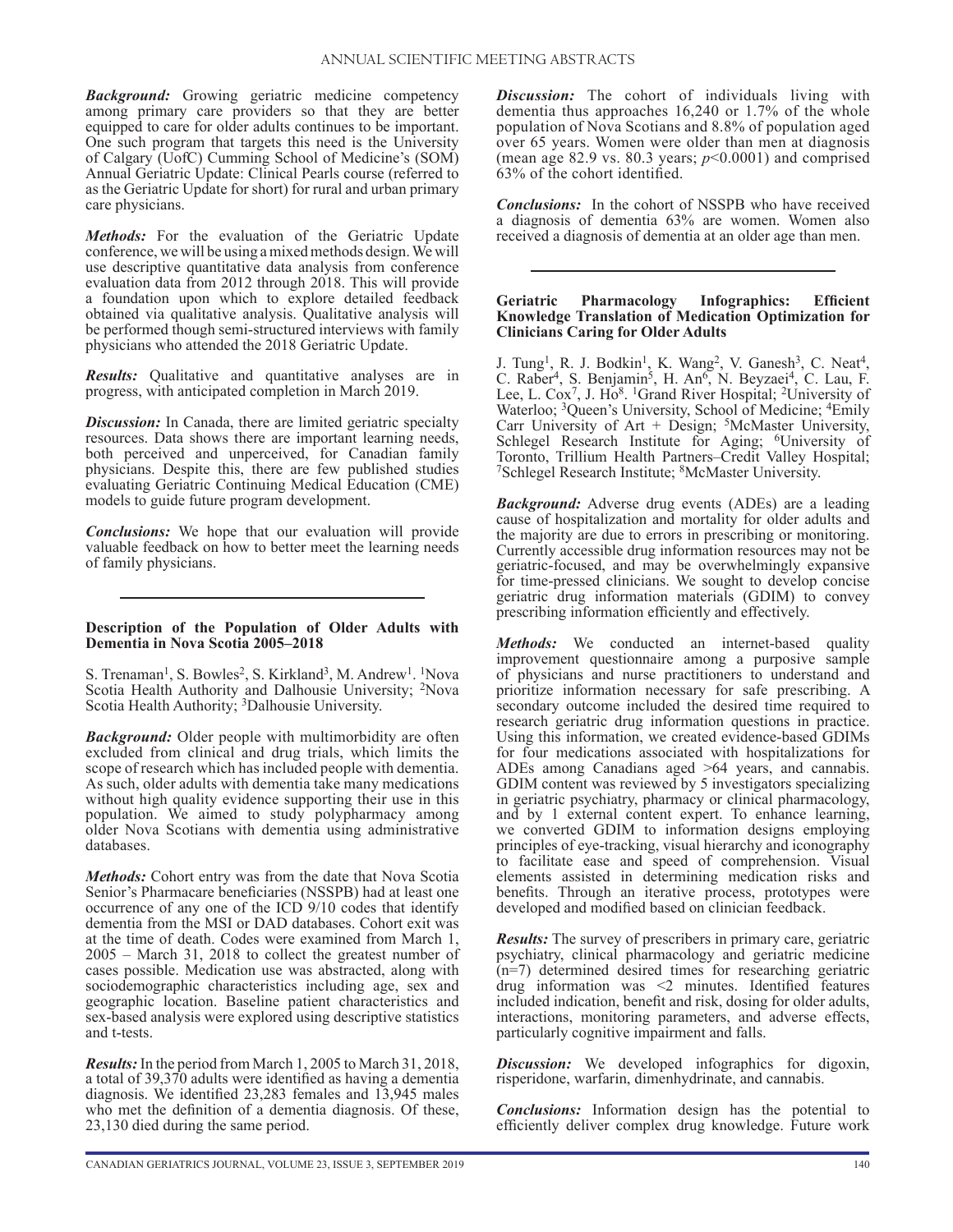includes a randomized controlled trial to evaluate the efficacy of these GDIM and knowledge transfer.

#### **Defining Minimally Important Difference for the Frailty Index in a Longitudinal Clinical Cohort of Hospitalized Older Patients**

A. van der Valk, O. Theou, J. Godin, M. Andrew, J. McElhaney, S. McNeil, K. Rockwood. Nova Scotia Health Authority.

*Background:* The minimally important difference (MID) of the frailty index (FI) can guide patient treatment but has yet to be explored. This study aims to establish MID for the FI by associating changes in FI scores to changes in the Clinical Frailty Scale (CFS).

*Methods:* Since 2009, the CIRN Serious Outcomes Surveillance (SOS) Network has collected longitudinal health data from patients admitted with acute respiratory illness to 10-45 hospitals across Canada each influenza season. We analyzed frailty data (CFS, FI) from 6,063 patients (Mage=79.6  $\pm$  8.4 years; 52.8% female) at preadmission, admission, and 30 days post-discharge. We constructed a 39-item deficit accumulation FI, and identified the mean FI change associated with a one-level increase in CFS scores from baseline to admission and one-level decrease in CFS scores from admission to post-discharge. We also examined the value of FI change with the highest sensitivity and specificity (Youden Index (J)) in predicting one-level CFS change.

*Results:* Overall, 96.7% of participants had a higher CFS score at admission compared to pre-admission; 70% improved their CFS level from admission to discharge. The mean FI change among patients who changed their CFS score by one level was 0.06±0.06. An FI change of 0.03 best predicted both one-level CFS increases (J=0.27; sensitivity=67%; specificity=61%) and decreases  $(J=0.40;$ sensitivity=71%, specificity=69%). For those whose CFS scores increased from pre-admission to admission, 70.4% increased FI by  $\geq$ 0.03. For those whose CFS scores improved from admission to post-discharge, 72% decreased FI by  $\geq 0.03$ .

**Discussion:** In a 39-item FI, the gain/loss of  $\sim$ 1 deficit (0.03) FI change) best predicted significant change in CFS.

*Conclusions:* An MID of 0.03 is a promising benchmark for improving clinical assessment of the efficacy of frailty interventions.

#### **A Cognitive Vital Sign for Daily Delirium Screening on an Acute Care of the Elderly Unit: How Feasible is It?**

T. Wong, J. Thain, L. McKellar, M. Dasgupta, A. Vasudev, A. Burhan, N. O'Regan. Division of Geriatric Medicine, Department of Medicine, Schulich School of Medicine and Dentistry, Western University.

*Background:* Although several delirium screening tools have been developed, it is not clear which is most feasible for daily use by frontline staff. Our aim was to examine the

feasibility of implementation of a short, simple screening method for daily use on an Acute Care of the Elderly Unit.

*Methods:* The tool is based on RADAR (Recognising Acute Delirium As part of your Routine) and MOTYB (Months of the Year Backwards). We trained nursing staff in its use, piloted it, and implemented it on the unit for daily use during vital signs. We monitored refusal rates, assessment duration, and staff adherence. In addition, participants, caregivers, and nursing staff were surveyed on their perceptions of the tool.

*Results:* Of 125 participants, median age was 84 years (IQR 9.5), 56.0% were women, and 509 of a possible 553 assessments were conducted. Eighty-five (68.0%) had all assessments completed correctly. A further 31 patients had at least one assessment missed, 18 of whom had screened positive on a prior assessment. Hence, one-hundred and three (82.4%) participants had appropriate screening during admission. The median screening duration was 70 seconds (IQR 44.5). The majority of patients (n=45/59), caregivers (n=47/51) and nursing staff (n=21/24) rated the screening favourably.

**Discussion:** Despite training, adaptations based on staff feedback and regular reinforcement, this short, simple screening test was challenging to implement daily. It was well-received by patients and caregivers.

*Conclusions:* Implementation of delirium screening is possible using a short, simple test and is rated favourably by staff and service-users. Our next steps include interviews with staff to identify methods to improve adherence rates.

## **Self-rated Health and Mortality after Non-cardiac Surgery**

C. Yeung, P. St. John, S. Srinathan. University of Manitoba.

*Background:* Self-rated health (SRH) is consistently predictive of mortality in observational population studies. SRH has been found to be more predictive of mortality than cardiovascular disease risk factors and disease severity alone. Determinants of SRH include chronic illness, sex, urban living, health status, and level of function. It is unclear whether SRH is predictive of mortality in the clinical setting, such as adults undergoing surgery. Our study uses secondary analysis of the VISION study of patients undergoing noncardiac surgery to determine if SRH predicts all-cause mortality or clinical complications.

*Methods:* The VISION study was a large international prospective cohort study of 40,000 patients aged  $\geq$ 45 years who underwent non-cardiac surgery and were followed for one year. We report on the subset of 1412 patients who underwent non-cardiac surgery at The Health Sciences Centre in Winnipeg from March 2010 to March 2013. Age, sex, education, comorbidities, type of surgery, and measures of self-rated health (baseline, age-anchored, and time-anchored) were recorded. Multivariable logistic regression models were used to determine the relationship between self-rated health, post-operative mortality and clinical complications.

*Results:* The majority of the 1412 patients had a high baseline SRH. There was a trend towards lower SRH predicting